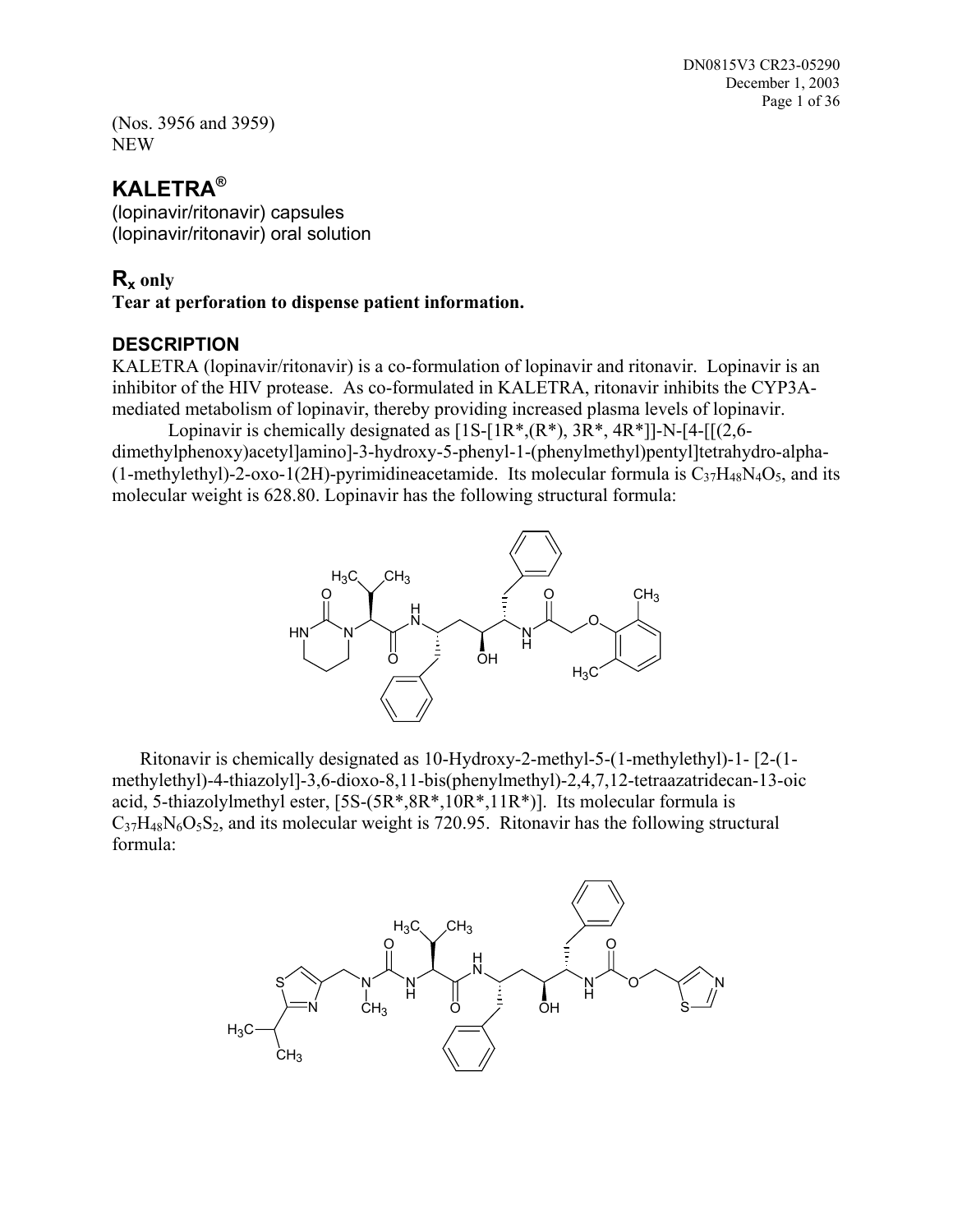Lopinavir is a white to light tan powder. It is freely soluble in methanol and ethanol, soluble in isopropanol and practically insoluble in water.

KALETRA capsules are available for oral administration in a strength of 133.3 mg lopinavir and 33.3 mg ritonavir with the following inactive ingredients: FD&C Yellow No. 6, gelatin, glycerin, oleic acid, polyoxyl 35 castor oil, propylene glycol, sorbitol special, titanium dioxide, and water.

KALETRA oral solution is available for oral administration as 80 mg lopinavir and 20 mg ritonavir per milliliter with the following inactive ingredients: Acesulfame potassium, alcohol, artificial cotton candy flavor, citric acid, glycerin, high fructose corn syrup, Magnasweet-110 flavor, menthol, natural & artificial vanilla flavor, peppermint oil, polyoxyl 40 hydrogenated castor oil, povidone, propylene glycol, saccharin sodium, sodium chloride, sodium citrate, and water.

**KALETRA oral solution contains 42.4% alcohol (v/v).**

## **CLINICAL PHARMACOLOGY**

### **Microbiology**

*Mechanism of action:* Lopinavir, an inhibitor of the HIV protease, prevents cleavage of the Gag-Pol polyprotein, resulting in the production of immature, non-infectious viral particles.

*Antiviral activity in vitro:* The *in vitro* antiviral activity of lopinavir against laboratory HIV strains and clinical HIV isolates was evaluated in acutely infected lymphoblastic cell lines and peripheral blood lymphocytes, respectively. In the absence of human serum, the mean 50% effective concentration  $(EC_{50})$  of lopinavir against five different HIV-1 laboratory strains ranged from 10-27 nM (0.006 – 0.017  $\mu$ g/mL, 1  $\mu$ g/mL = 1.6  $\mu$ M) and ranged from 4-11 nM (0.003 – 0.007  $\mu$ g/mL) against several HIV-1 clinical isolates (n=6). In the presence of 50% human serum, the mean  $EC_{50}$  of lopinavir against these five laboratory strains ranged from 65 – 289 nM  $(0.04 - 0.18 \text{ µg/mL})$ , representing a 7- to 11-fold attenuation. Combination drug activity studies with lopinavir and other protease inhibitors or reverse transcriptase inhibitors have not been completed.

*Resistance:* HIV-1 isolates with reduced susceptibility to lopinavir have been selected *in vitro*. The presence of ritonavir does not appear to influence the selection of lopinavir-resistant viruses *in vitro*.

The selection of resistance to KALETRA in antiretroviral treatment naive patients has not yet been characterized. In a Phase III study of 653 antiretroviral treatment naive patients (Study 863), plasma viral isolates from each patient on treatment with plasma HIV >400 copies/mL at Week 24, 32, 40 and/or 48 were analyzed. No evidence of resistance to KALETRA was observed in 37 evaluable KALETRA-treated patients (0%). Evidence of genotypic resistance to nelfinavir, defined as the presence of the D30N and/or L90M mutation in HIV protease, was observed in 25/76 (33%) of evaluable nelfinavir-treated patients. The selection of resistance to KALETRA in antiretroviral treatment naive pediatric patients (Study 940) appears to be consistent with that seen in adult patients (Study 863).

Resistance to KALETRA has been noted to emerge in patients treated with other protease inhibitors prior to KALETRA therapy. In Phase II studies of 227 antiretroviral treatment naive and protease inhibitor experienced patients, isolates from 4 of 23 patients with quantifiable (>400 copies/mL) viral RNA following treatment with KALETRA for 12 to 100 weeks displayed significantly reduced susceptibility to lopinavir compared to the corresponding baseline viral isolates. Three of these patients had previously received treatment with a single protease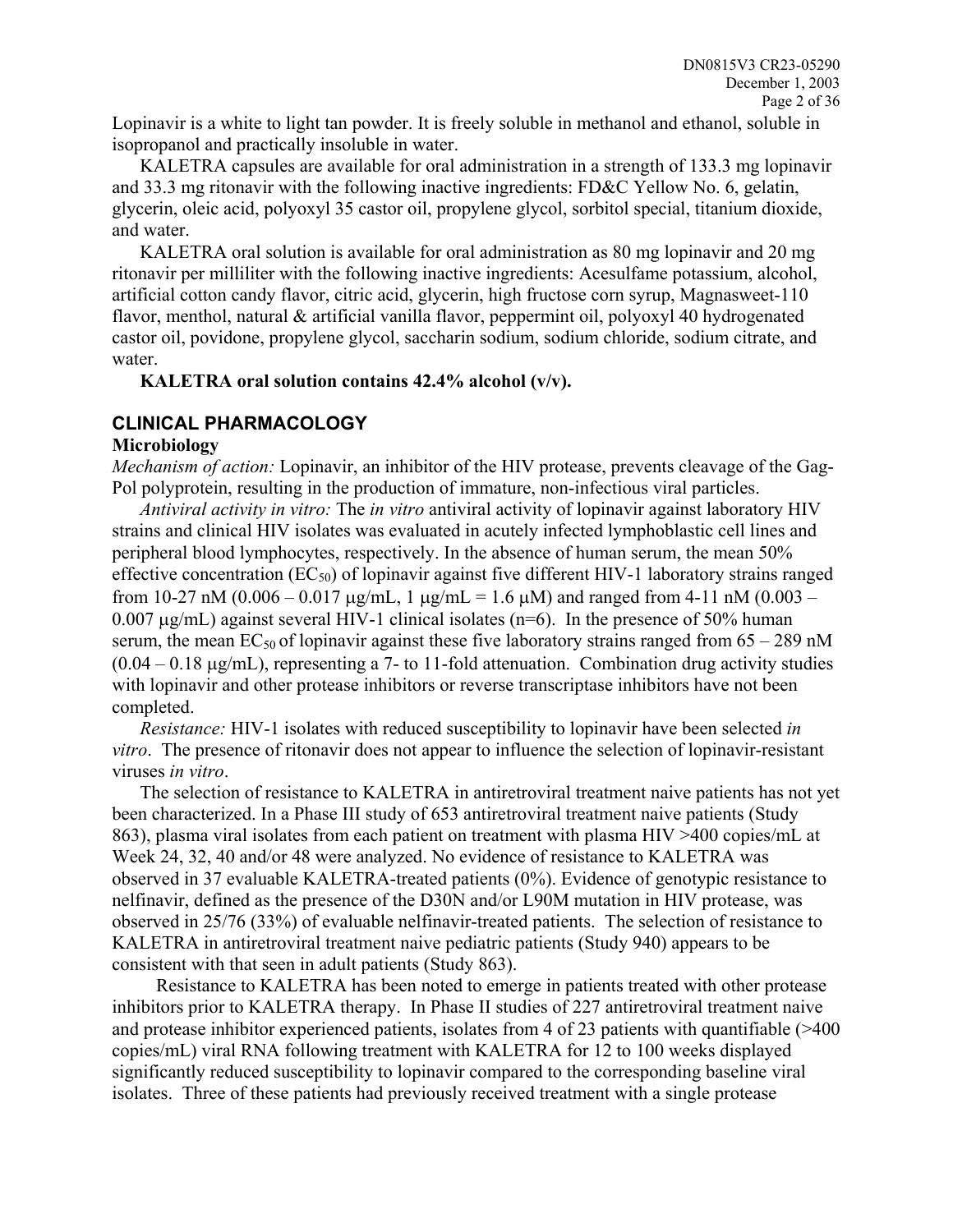inhibitor (nelfinavir, indinavir, or saquinavir) and one patient had received treatment with multiple protease inhibitors (indinavir, saquinavir and ritonavir). All four of these patients had at least 4 mutations associated with protease inhibitor resistance immediately prior to KALETRA therapy. Following viral rebound, isolates from these patients all contained additional mutations, some of which are recognized to be associated with protease inhibitor resistance. However, there are insufficient data at this time to identify lopinavir-associated mutational patterns in isolates from patients on KALETRA therapy. The assessment of these mutational patterns is under study.

*Cross-resistance - Preclinical Studies:* Varying degrees of cross-resistance have been observed among HIV protease inhibitors. Little information is available on the cross-resistance of viruses that developed decreased susceptibility to lopinavir during KALETRA therapy.

The *in vitro* activity of lopinavir against clinical isolates from patients previously treated with a single protease inhibitor was determined. Isolates that displayed >4-fold reduced susceptibility to nelfinavir (n=13) and saquinavir (n=4), displayed <4-fold reduced susceptibility to lopinavir. Isolates with >4-fold reduced susceptibility to indinavir (n=16) and ritonavir (n=3) displayed a mean of 5.7- and 8.3-fold reduced susceptibility to lopinavir, respectively. Isolates from patients previously treated with two or more protease inhibitors showed greater reductions in susceptibility to lopinavir, as described in the following paragraph.

*Clinical Studies - Antiviral activity of KALETRA in patients with previous protease inhibitor therapies:* The clinical relevance of reduced *in vitro* susceptibility to lopinavir has been examined by assessing the virologic response to KALETRA therapy, with respect to baseline viral genotype and phenotype, in 56 NNRTI-naive patients with HIV RNA >1000 copies/mL despite previous therapy with at least two protease inhibitors selected from nelfinavir, indinavir, saquinavir and ritonavir (Study 957). In this study, patients were initially randomized to receive one of two doses of KALETRA in combination with efavirenz and nucleoside reverse transcriptase inhibitors. The  $EC_{50}$  values of lopinavir against the 56 baseline viral isolates ranged from 0.5- to 96-fold higher than the wild-type  $EC_{50}$ . Fifty-five percent (31/56) of these baseline isolates displayed a >4-fold reduced susceptibility to lopinavir. These 31 isolates had a mean reduction in lopinavir susceptibility of 27.9-fold. Table 1 shows the 48 week virologic response (HIV RNA < 400 and < 50 copies) according to susceptibility and number of genotypic mutations at baseline in 50 evaluable patients enrolled in the study (957) described above. Because this was a select patient population and the sample size was small, the data depicted in Table 1 do not constitute definitive clinical susceptibility breakpoints. Additional data are needed to determine clinically significant breakpoints for KALETRA.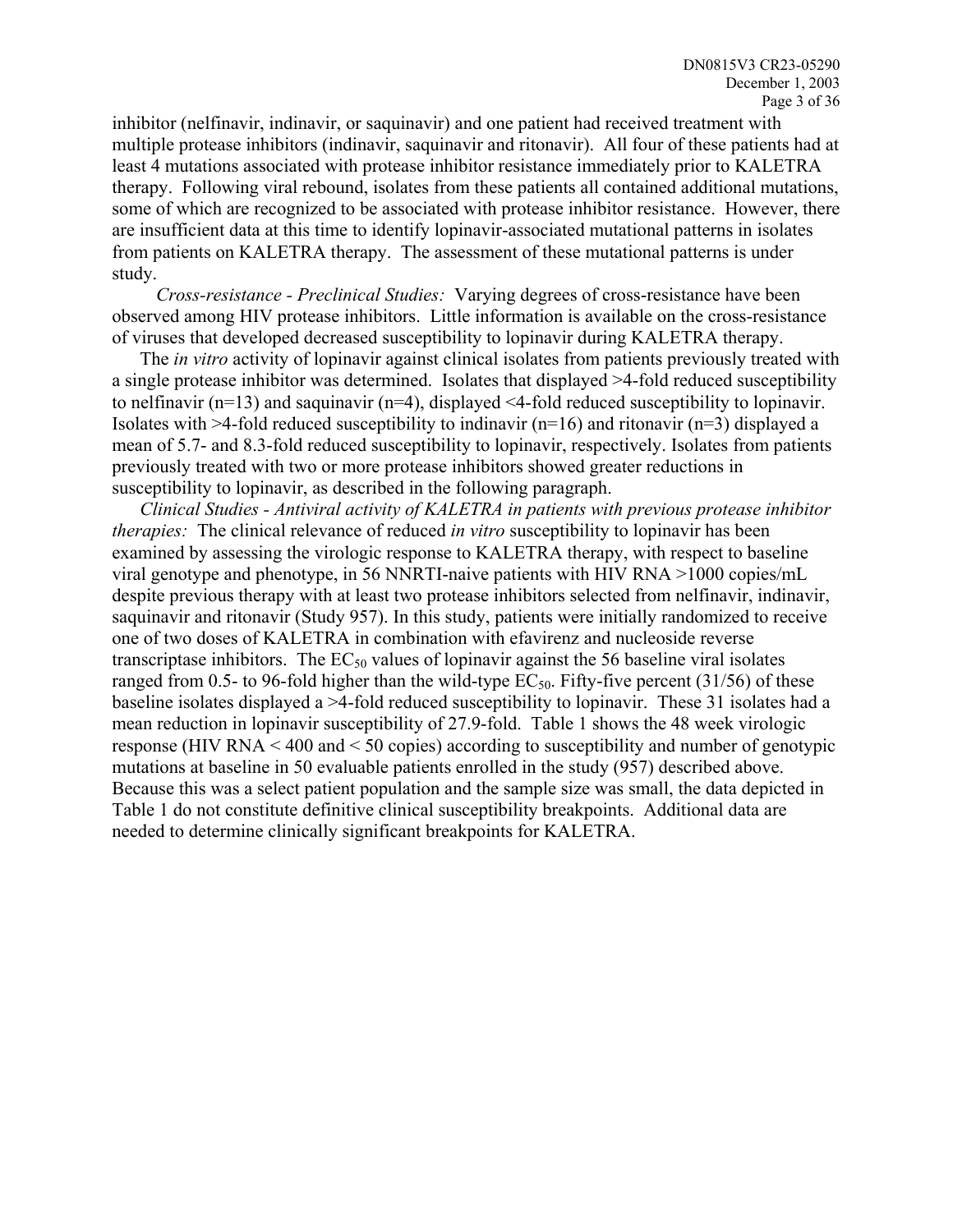| Table 1: HIV RNA Response at Week 48 by baseline KALETRA susceptibility and by |  |
|--------------------------------------------------------------------------------|--|
| number of protease inhibitor-associated mutations <sup>1</sup>                 |  |

| Lopinavir susceptibility <sup>2</sup> at baseline | HIV RNA $<$ 400    | HIV RNA $<$ 50 copies/mL |
|---------------------------------------------------|--------------------|--------------------------|
|                                                   | copies/mL          | (%)                      |
|                                                   | $\binom{0}{0}$     |                          |
| $\leq 10$ fold                                    | 25/27 (93%)        | 22/27(81%)               |
| $>10$ and $< 40$ fold                             | 11/15(73%)         | $9/15(60\%)$             |
| $\geq$ 40 fold                                    | $2/8$ (25%)        | $2/8$ (25%)              |
| Number of protease inhibitor                      |                    |                          |
| mutations at baseline                             |                    |                          |
| Up to $5$                                         | $21/23$ $(91\%)^3$ | 19/23 (83%)              |
| >5                                                | 17/27(63%)         | 14/27(52%)               |

<sup>1</sup> Lopinavir susceptibility was determined by recombinant phenotypic technology performed by Virologic; genotype also performed by Virologic

<sup>2</sup> Fold change in susceptibility from wild type

<sup>3</sup> Thirteen of the 23 patient isolates contained PI mutations at positions 82, 84, and/or 90

There are insufficient data at this time to identify lopinavir-associated mutational patterns in isolates from patients on KALETRA therapy. Further studies are needed to assess the association between specific mutational patterns and virologic response rates.

#### **Pharmacokinetics**

The pharmacokinetic properties of lopinavir co-administered with ritonavir have been evaluated in healthy adult volunteers and in HIV-infected patients; no substantial differences were observed between the two groups. Lopinavir is essentially completely metabolized by CYP3A. Ritonavir inhibits the metabolism of lopinavir, thereby increasing the plasma levels of lopinavir. Across studies, administration of KALETRA 400/100 mg BID yields mean steady-state lopinavir plasma concentrations 15- to 20-fold higher than those of ritonavir in HIV-infected patients. The plasma levels of ritonavir are less than 7% of those obtained after the ritonavir dose of 600 mg BID. The *in vitro* antiviral  $EC_{50}$  of lopinavir is approximately 10-fold lower than that of ritonavir. Therefore, the antiviral activity of KALETRA is due to lopinavir.

Figure 1 displays the mean steady-state plasma concentrations of lopinavir and ritonavir after KALETRA 400/100 mg BID with food for 3 weeks from a pharmacokinetic study in HIVinfected adult subjects (n=19).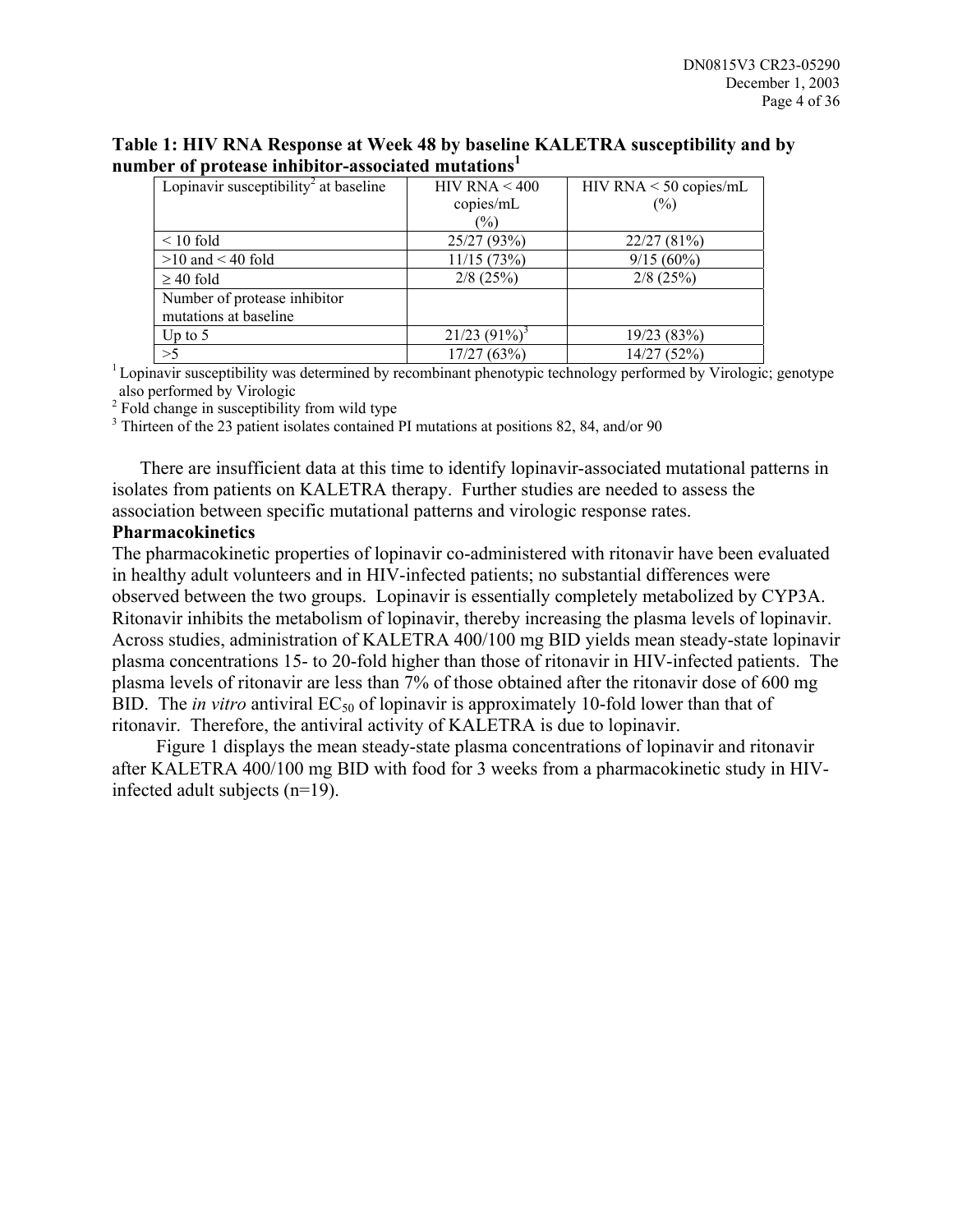**Figure 1: Mean Steady-State Plasma Concentrations with 95% Confidence Intervals (CI) for HIV-Infected Adult Subjects (N = 19)**



Absorption: In a pharmacokinetic study in HIV-positive subjects (n=19), multiple dosing with  $400/100$  mg KALETRA BID with food for 3 weeks produced a mean  $\pm$  SD lopinavir peak plasma concentration ( $C_{\text{max}}$ ) of 9.8 ± 3.7 µg/mL, occurring approximately 4 hours after administration. The mean steady-state trough concentration prior to the morning dose was 7.1  $\pm$ 2.9  $\mu$ g/mL and minimum concentration within a dosing interval was  $5.5 \pm 2.7 \mu$ g/mL. Lopinavir AUC over a 12 hour dosing interval averaged  $92.6 \pm 36.7$  ug•h/mL. The absolute bioavailability of lopinavir co-formulated with ritonavir in humans has not been established. Under nonfasting conditions (500 kcal, 25% from fat), lopinavir concentrations were similar following administration of KALETRA co-formulated capsules and liquid. When administered under fasting conditions, both the mean AUC and  $C_{\text{max}}$  of lopinavir were 22% lower for the KALETRA liquid relative to the capsule formulation.

**Effects of Food on Oral Absorption:** Administration of a single 400/100 mg dose of KALETRA capsules with a moderate fat meal (500-682 kcal, 23 to 25% calories from fat) was associated with a mean increase of 48 and 23% in lopinavir AUC and  $C_{\text{max}}$ , respectively, relative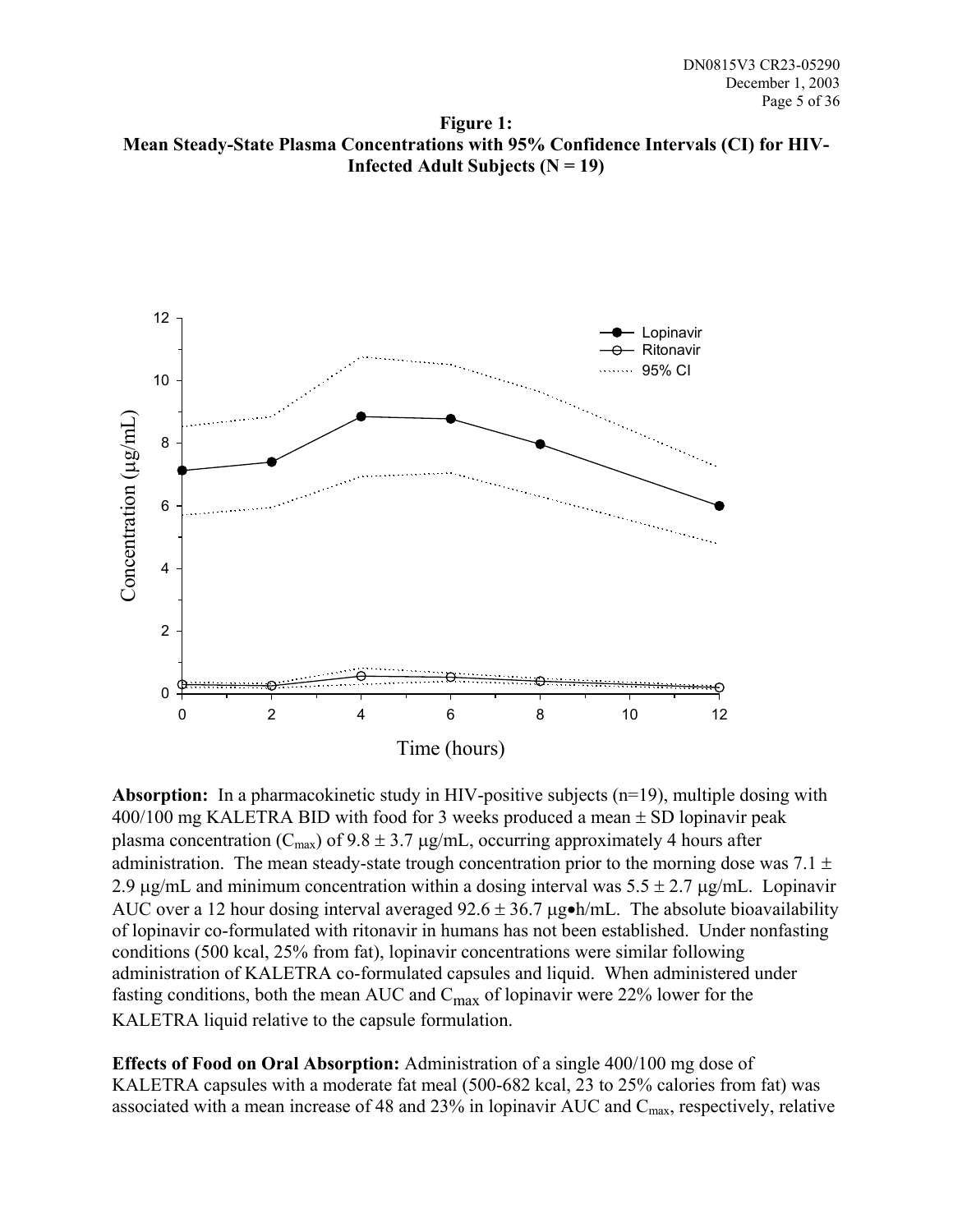to fasting. For KALETRA oral solution, the corresponding increases in lopinavir AUC and C<sub>max</sub> were 80 and 54%, respectively. Relative to fasting, administration of KALETRA with a high fat meal (872 kcal, 56% from fat) increased lopinavir AUC and  $C_{\text{max}}$  by 97 and 43%, respectively, for capsules, and 130 and 56%, respectively, for oral solution. To enhance bioavailability and minimize pharmacokinetic variability KALETRA should be taken with food.

**Distribution:** At steady state, lopinavir is approximately 98-99% bound to plasma proteins. Lopinavir binds to both alpha-1-acid glycoprotein (AAG) and albumin; however, it has a higher affinity for AAG. At steady state, lopinavir protein binding remains constant over the range of observed concentrations after 400/100 mg KALETRA BID, and is similar between healthy volunteers and HIV-positive patients.

**Metabolism:** *In vitro* experiments with human hepatic microsomes indicate that lopinavir primarily undergoes oxidative metabolism. Lopinavir is extensively metabolized by the hepatic cytochrome P450 system, almost exclusively by the CYP3A isozyme. Ritonavir is a potent CYP3A inhibitor which inhibits the metabolism of lopinavir, and therefore increases plasma levels of lopinavir. A <sup>14</sup>C-lopinavir study in humans showed that 89% of the plasma radioactivity after a single 400/100 mg KALETRA dose was due to parent drug. At least 13 lopinavir oxidative metabolites have been identified in man. Ritonavir has been shown to induce metabolic enzymes, resulting in the induction of its own metabolism. Pre-dose lopinavir concentrations decline with time during multiple dosing, stabilizing after approximately 10 to 16 days.

**Elimination:** Following a 400/100 mg <sup>14</sup>C-lopinavir/ritonavir dose, approximately  $10.4 \pm 2.3\%$ and  $82.6 \pm 2.5\%$  of an administered dose of  $^{14}$ C-lopinavir can be accounted for in urine and feces, respectively, after 8 days. Unchanged lopinavir accounted for approximately 2.2 and 19.8% of the administered dose in urine and feces, respectively. After multiple dosing, less than 3% of the lopinavir dose is excreted unchanged in the urine. The apparent oral clearance (CL/F) of lopinavir is  $5.98 +/- 5.75$  L/hr (mean  $+/-$  SD, N=19)

## **Special Populations:**

Gender, Race and Age: Lopinavir pharmacokinetics have not been studied in elderly patients. No gender related pharmacokinetic differences have been observed in adult patients. No clinically important pharmacokinetic differences due to race have been identified. Pediatric Patients: The pharmacokinetics of KALETRA 300/75 mg/m<sup>2</sup> BID and 230/57.5 mg/m<sup>2</sup> BID have been studied in a total of 53 pediatric patients, ranging in age from 6 months to 12 years. The 230/57.5 mg/m<sup>2</sup> BID regimen without nevirapine and the 300/75 mg/m<sup>2</sup> BID regimen with nevirapine provided lopinavir plasma concentrations similar to those obtained in adult patients receiving the 400/100 mg BID regimen (without nevirapine).

The mean steady-state lopinavir AUC,  $C_{\text{max}}$ , and  $C_{\text{min}}$  were 72.6  $\pm$  31.1 µg•h/mL, 8.2  $\pm$ 2.9 and 3.4  $\pm$  2.1 µg/mL, respectively after KALETRA 230/57.5 mg/m<sup>2</sup> BID without nevirapine (n=12), and were  $85.8 \pm 36.9$  µg•h/mL,  $10.0 \pm 3.3$  and  $3.6 \pm 3.5$  µg/mL, respectively, after  $300/75$  mg/m<sup>2</sup> BID with nevirapine (n=12). The nevirapine regimen was 7 mg/kg BID (6 months to 8 years) or 4 mg/kg BID (>8 years).

Renal Insufficiency: Lopinavir pharmacokinetics have not been studied in patients with renal insufficiency; however, since the renal clearance of lopinavir is negligible, a decrease in total body clearance is not expected in patients with renal insufficiency.

Hepatic Impairment: Lopinavir is principally metabolized and eliminated by the liver. Although KALETRA has not been studied in patients with hepatic impairment, lopinavir concentrations may be increased in these patients (see **PRECAUTIONS**).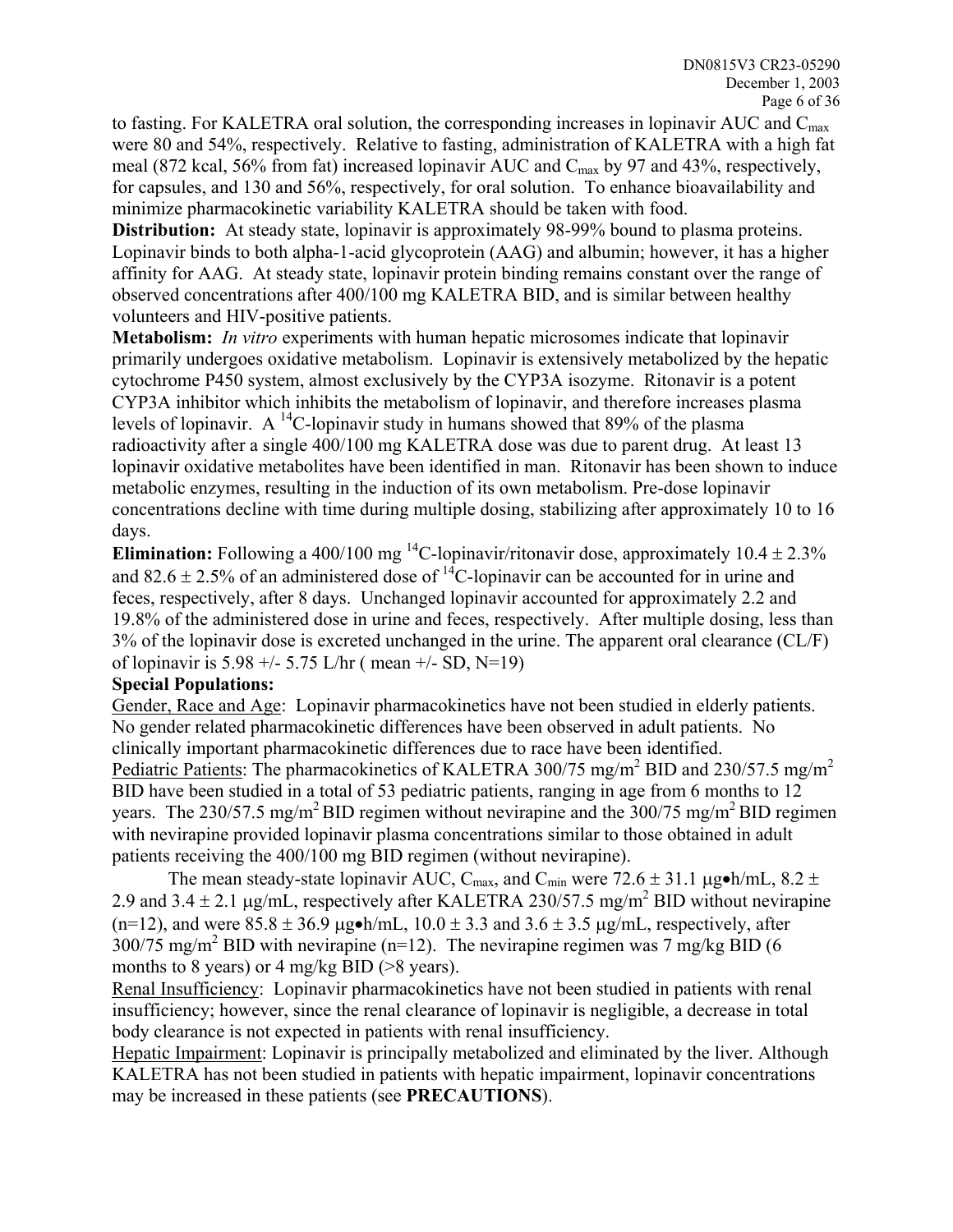#### Drug-Drug Interactions: See also **CONTRAINDICATIONS**, **WARNINGS** and **PRECAUTIONS: Drug Interactions**.

KALETRA is an inhibitor of the P450 isoform CYP3A *in vitro*. Co-administration of KALETRA and drugs primarily metabolized by CYP3A may result in increased plasma concentrations of the other drug, which could increase or prolong its therapeutic and adverse effects (see **CONTRAINDICATIONS**).

KALETRA does not inhibit CYP2D6, CYP2C9, CYP2C19, CYP2E1, CYP2B6 or CYP1A2 at clinically relevant concentrations.

KALETRA has been shown *in vivo* to induce its own metabolism and to increase the biotransformation of some drugs metabolized by cytochrome P450 enzymes and by glucuronidation.

KALETRA is metabolized by CYP3A. Drugs that induce CYP3A activity would be expected to increase the clearance of lopinavir, resulting in lowered plasma concentrations of lopinavir. Although not noted with concurrent ketoconazole, co-administration of KALETRA and other drugs that inhibit CYP3A may increase lopinavir plasma concentrations.

Drug interaction studies were performed with KALETRA and other drugs likely to be coadministered and some drugs commonly used as probes for pharmacokinetic interactions. The effects of co-administration of KALETRA on the AUC, C<sub>max</sub> and C<sub>min</sub> are summarized in Table 2 (effect of other drugs on lopinavir) and Table 3 (effect of KALETRA on other drugs). The effects of other drugs on ritonavir are not shown since they generally correlate with those observed with lopinavir (if lopinavir concentrations are decreased, ritonavir concentrations are decreased) unless otherwise indicated in the table footnotes. For information regarding clinical recommendations, see Table 9 in **PRECAUTIONS**.

#### **Table 2: Drug Interactions: Pharmacokinetic Parameters for Lopinavir in the Presence of the Co-administered Drug (See Precautions, Table 9 for Recommended Alterations in Dose or Regimen)**

|                        |                 |                      |      |                                                                   | $\sim$ . The matrix of the contract of the commutation of the case of the minimal |                      |  |  |  |
|------------------------|-----------------|----------------------|------|-------------------------------------------------------------------|-----------------------------------------------------------------------------------|----------------------|--|--|--|
| $Co-$                  | Dose of Co-     | Dose of              |      | Ratio (in combination with co-administered drug-/alone) of        |                                                                                   |                      |  |  |  |
| administered           | administered    | <b>KALETRA</b>       |      | Lopinavir Pharmacokinetic Parameters (90% CI); No Effect = $1.00$ |                                                                                   |                      |  |  |  |
| Drug                   | Drug (mg)       | (mg)                 | n    |                                                                   |                                                                                   |                      |  |  |  |
|                        |                 |                      |      | $C_{\text{max}}$                                                  | <b>AUC</b>                                                                        | $C_{\text{min}}$     |  |  |  |
| Amprenavir             | 750 BID, 10 d   | 400/100              | 12   | 0.72                                                              | 0.62                                                                              | 0.43                 |  |  |  |
|                        |                 | BID, 21 d            |      | (0.65, 0.79)                                                      | (0.56, 0.70)                                                                      | (0.34, 0.56)         |  |  |  |
| Atorvastatin           |                 |                      |      |                                                                   |                                                                                   |                      |  |  |  |
|                        | 20 QD, 4 d      | 400/100<br>BID, 14 d | 12   | 0.90<br>(0.78, 1.06)                                              | 0.90<br>(0.79, 1.02)                                                              | 0.92<br>(0.78, 1.10) |  |  |  |
| Efavirenz <sup>1</sup> |                 |                      |      |                                                                   |                                                                                   |                      |  |  |  |
|                        | 600 QHS, 9 d    | 400/100              | 11,  | 0.97                                                              | 0.81                                                                              | 0.61                 |  |  |  |
|                        |                 | BID, 9d              | $7*$ | (0.78, 1.22)                                                      | (0.64, 1.03)                                                                      | (0.38, 0.97)         |  |  |  |
| Ketoconazol            |                 |                      |      |                                                                   |                                                                                   |                      |  |  |  |
| e                      | 200 single dose | 400/100              | 12   | 0.89                                                              | 0.87                                                                              | 0.75                 |  |  |  |
|                        |                 | BID, 16 d            |      | (0.80, 0.99)                                                      | (0.75, 1.00)                                                                      | (0.55, 1.00)         |  |  |  |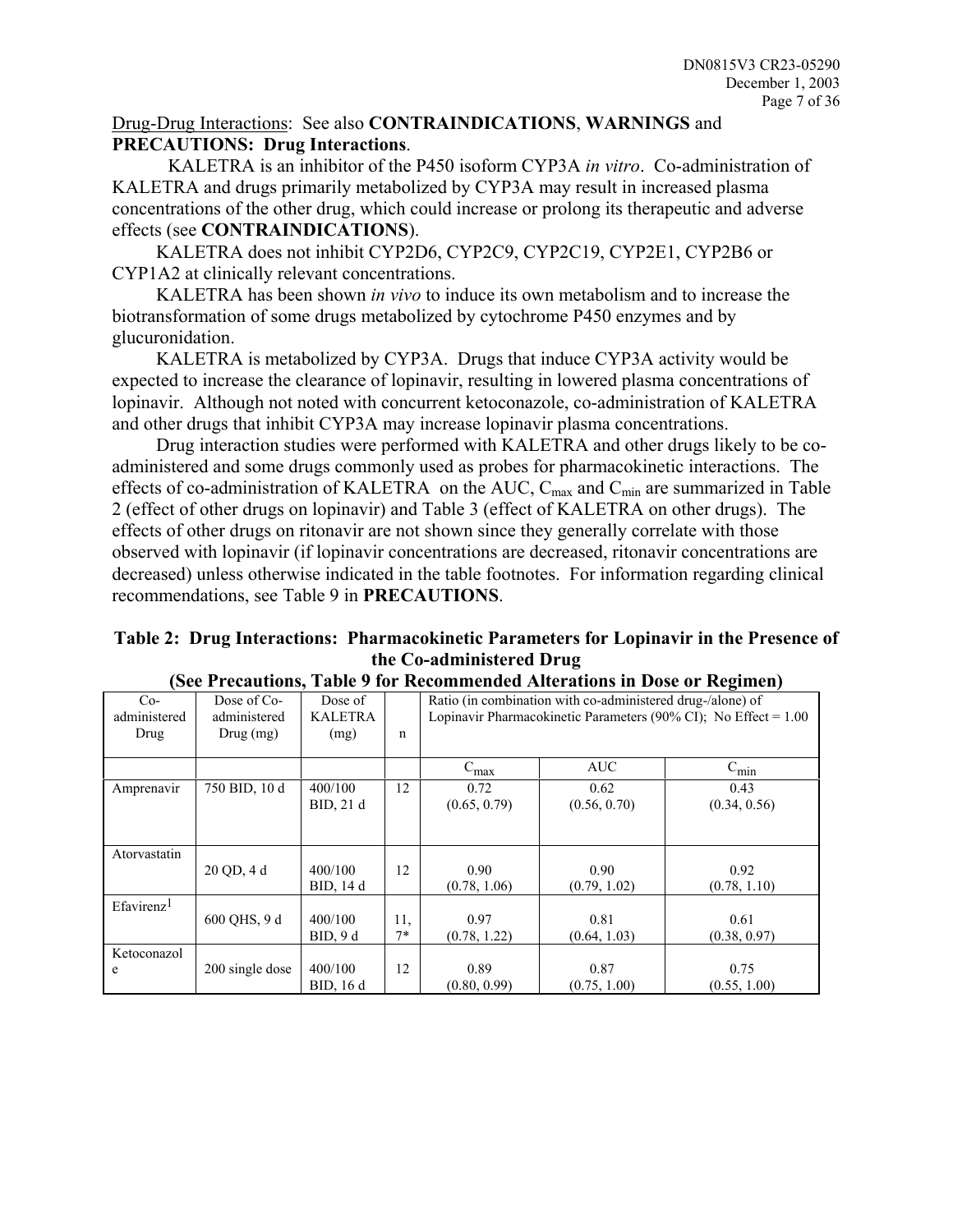DN0815V3 CR23-05290

| Nelfinavir             | 1000 BID, 10 d                                                                                                              | 400/100<br>BID, 21 d                                                                  | 13                                         | 0.79<br>(0.70, 0.89)                         | 0.73<br>(0.63, 0.85)                         | $100 - 100$<br>0.62<br>(0.49, 0.78)                                                                  |
|------------------------|-----------------------------------------------------------------------------------------------------------------------------|---------------------------------------------------------------------------------------|--------------------------------------------|----------------------------------------------|----------------------------------------------|------------------------------------------------------------------------------------------------------|
| Nevirapine             | 200 BID,<br>steady-state<br>$(>1 \,\mathrm{yr})^2$<br>7 mg/kg or 4<br>mg/kg QD, 2<br>wk; $\overline{BID} 1$ wk <sup>3</sup> | 400/100<br>BID,<br>steady-state<br>(>1yr)<br>300/75<br>mg/m <sup>2</sup><br>BID, 3 wk | 22,<br>19<br>$\ast$<br>12,<br>15<br>$\ast$ | 0.81<br>(0.62, 1.05)<br>0.86<br>(0.64, 1.16) | 0.73<br>(0.53, 0.98)<br>0.78<br>(0.56, 1.09) | 0.49<br>(0.28, 0.74)<br>0.45<br>(0.25, 0.81)                                                         |
| Pravastatin            | 20 QD, 4 d                                                                                                                  | 400/100<br>BID, 14 d                                                                  | 12                                         | 0.98<br>(0.89, 1.08)                         | 0.95<br>(0.85, 1.05)                         | 0.88<br>(0.77, 1.02)                                                                                 |
| Rifabutin              | 150 QD, 10 d                                                                                                                | 400/100<br>BID, 20 d                                                                  | 14                                         | 1.08<br>(0.97, 1.19)                         | 1.17<br>(1.04, 1.31)                         | 1.20<br>(0.96, 1.65)                                                                                 |
| Rifampin               | 600 QD, 10 d                                                                                                                | 400/100<br>BID, 20 d                                                                  | 22                                         | 0.45<br>(0.40, 0.51)                         | 0.25<br>(0.21, 0.29)                         | 0.01<br>(0.01, 0.02)                                                                                 |
|                        | 600 QD, 14 d                                                                                                                | 800/200<br>BID, $9d4$                                                                 | 10                                         | 1.02<br>(0.85, 1.23)                         | 0.84<br>(0.64, 1.10)                         | 0.43<br>(0.19, 0.96)                                                                                 |
|                        | 600 QD, 14 d                                                                                                                | 400/400<br>BID, $9d^5$                                                                | 9                                          | 0.93<br>(0.81, 1.07)                         | 0.98<br>(0.81, 1.17)                         | 1.03<br>(0.68, 1.56)                                                                                 |
|                        |                                                                                                                             |                                                                                       |                                            |                                              |                                              | Coadministration of KALETRA and rifampin<br>is not recommended. (See PRECAUTIONS:<br>Tables 8 and 9) |
| Ritonavir <sup>2</sup> | 100 BID, 3-4<br>wk                                                                                                          | 400/100<br>BID,<br>$3-4$ wk                                                           | 8,<br>21<br>$\ast$                         | 1.28<br>(0.94, 1.76)                         | 1.46<br>(1.04, 2.06)                         | 2.16<br>(1.29, 3.62)                                                                                 |

All interaction studies conducted in healthy, HIV-negative subjects unless otherwise indicated.

<sup>1</sup> The pharmacokinetics of ritonavir are unaffected by concurrent efavirenz.

<sup>2</sup><br>Study conducted in HIV-positive adult subjects.<br><sup>3</sup><br>Titrated to 800/200 BID as 533/133 BID x 1 d, 667/167 BID x 1 d, then 800/200 BID x 7 d, compared to 400/100<br>BID x 10 days alone.

 $\frac{5}{100}$  Titrated to 400/400 BID as 400/200 BID x 1 d, 400/300 BID x 1 d, then 400/400 BID x 7 d, compared to 400/100 BID x 10 days alone.

\*Parallel group design; n for KALETRA + co-administered drug, n for KALETRA alone.

## **Table 3: Drug Interactions: Pharmacokinetic Parameters for Co-administered Drug in the Presence of KALETRA**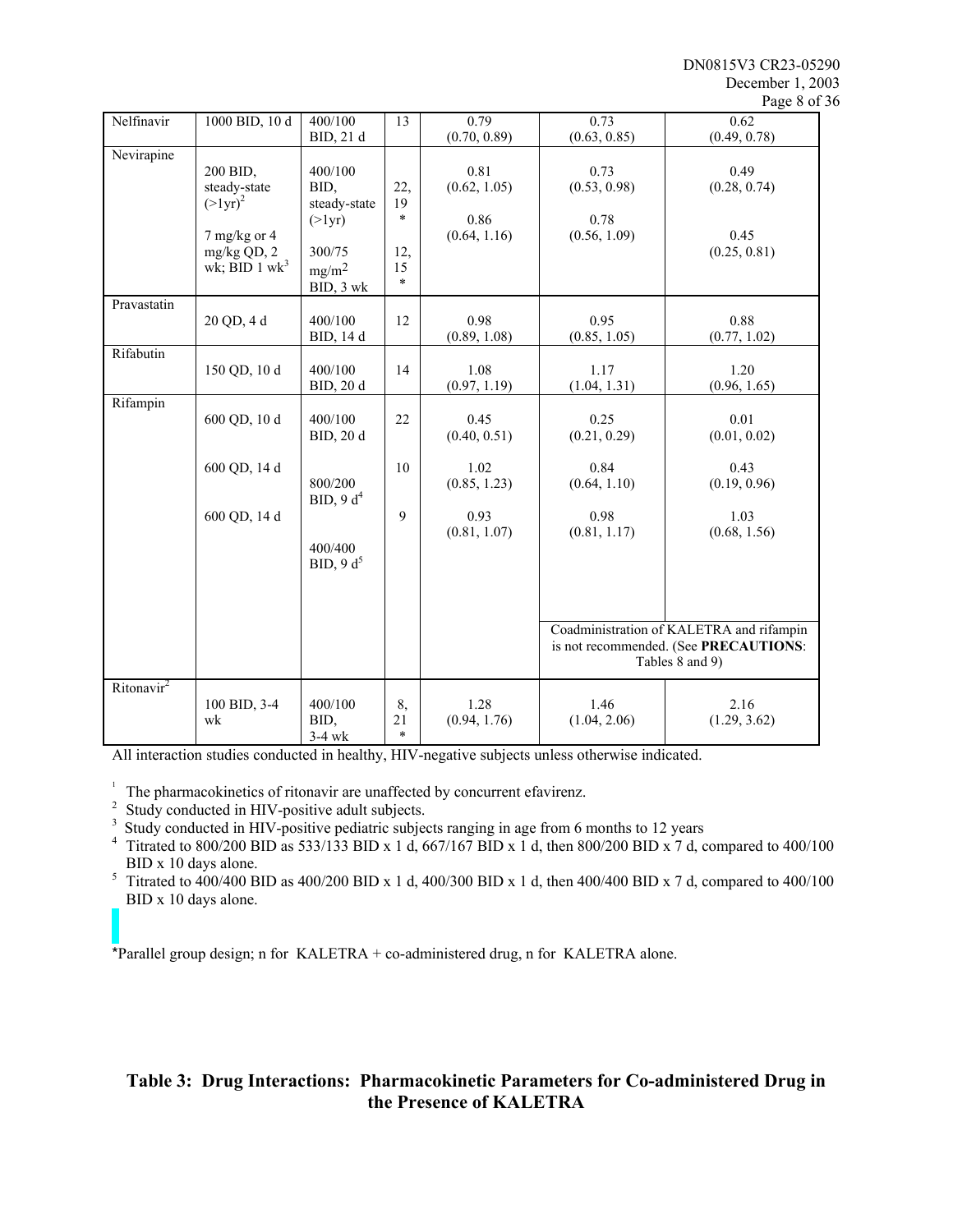|                          |                        |                      |        |                             |                                                  | (See Precautions, Table 9 for Recommended Alterations in Dose or Regimen) |
|--------------------------|------------------------|----------------------|--------|-----------------------------|--------------------------------------------------|---------------------------------------------------------------------------|
| $Co-$                    | Dose of Co-            | Dose of              |        |                             | Ratio (in combination with KALETRA/alone) of Co- |                                                                           |
| administered             | administered           | <b>KALETRA</b>       |        |                             |                                                  | administered Drug Pharmacokinetic Parameters (90% CI);                    |
| Drug                     | Drug (mg)              | (mg)                 | n      | No Effect = $1.00$          |                                                  |                                                                           |
|                          |                        |                      |        | $\overline{C}_{\text{max}}$ | <b>AUC</b>                                       | $C_{\text{min}}$                                                          |
| Amprenavir <sup>1</sup>  | 750 BID, 10            | 400/100 BID,         | 11     | 1.12                        | 1.72                                             | 4.57                                                                      |
|                          | d combo vs.            | 21d                  |        | (0.91, 1.39)                | (1.41, 2.09)                                     | (3.51, 5.95)                                                              |
|                          | 1200 BID,              |                      |        |                             |                                                  |                                                                           |
|                          | 14 d alone             |                      |        |                             |                                                  |                                                                           |
|                          |                        |                      |        |                             |                                                  |                                                                           |
| Atorvastatin             | 20 QD, 4 d             | 400/100 BID,         | 12     | 4.67                        | 5.88                                             | 2.28                                                                      |
|                          |                        | 14 d                 |        | (3.35, 6.51)                | (4.69, 7.37)                                     | (1.91, 2.71)                                                              |
| Desipramine <sup>2</sup> | 100 single             | 400/100 BID,         | 15     | 0.91                        | 1.05                                             | NA                                                                        |
|                          | dose                   | 10d                  |        | (0.84, 0.97)                | (0.96, 1.16)                                     |                                                                           |
| Efavirenz                |                        |                      |        |                             |                                                  |                                                                           |
|                          | 600 QHS, 9             | 400/100 BID,         | 11,    | 0.91                        | 0.84                                             | 0.84                                                                      |
|                          | d                      | 9 d                  | $12*$  | (0.72, 1.15)                | (0.62, 1.15)                                     | (0.58, 1.20)                                                              |
| Ethinyl                  |                        |                      |        |                             |                                                  |                                                                           |
| Estradiol                | 35 µg QD,              | 400/100 BID,         | 12     | 0.59                        | 0.58                                             | 0.42                                                                      |
|                          | 21d                    | 14 d                 |        | (0.52, 0.66)                | (0.54, 0.62)                                     | (0.36, 0.49)                                                              |
|                          | (Ortho                 |                      |        |                             |                                                  |                                                                           |
|                          | Novum®)                |                      |        |                             |                                                  |                                                                           |
| Indinavir <sup>1</sup>   | 600 BID, 10<br>d combo | 400/100 BID,<br>15 d | 13     | 0.71<br>(0.63, 0.81)        | 0.91<br>(0.75, 1.10)                             | 3.47<br>(2.60, 4.64)                                                      |
|                          | nonfasting             |                      |        |                             |                                                  |                                                                           |
|                          | vs. 800 TID,           |                      |        |                             |                                                  |                                                                           |
|                          | 5 d alone              |                      |        |                             |                                                  |                                                                           |
|                          | fasting                |                      |        |                             |                                                  |                                                                           |
| Ketoconazole             |                        |                      |        |                             |                                                  |                                                                           |
|                          | 200 single             | 400/100 BID,         | 12     | 1.13                        | 3.04                                             | N/A                                                                       |
|                          | dose                   | 16d                  |        | (0.91, 1.40)                | (2.44, 3.79)                                     |                                                                           |
| Methadone                |                        |                      |        |                             |                                                  |                                                                           |
|                          | 5 single dose          | 400/100 BID,         | 11     | 0.55                        | 0.47                                             | N/A                                                                       |
|                          |                        | 10d                  |        | (0.48, 0.64)                | (0.42, 0.53)                                     |                                                                           |
| Nelfinavir <sup>1</sup>  | 1000 BID,              | 400/100 BID,         | 13     | 0.93                        | 1.07                                             | 1.86                                                                      |
|                          | 10 d combo             | 21 d                 |        | (0.82, 1.05)                | (0.95, 1.19)                                     | (1.57, 2.22)                                                              |
|                          | vs. 1250<br>BID, 14 d  |                      |        |                             |                                                  |                                                                           |
| M8 metabolite            | alone                  |                      |        | 2.36                        | 3.46                                             | 7.49                                                                      |
|                          |                        |                      |        | (1.91, 2.91)                | (2.78, 4.31)                                     | (5.85, 9.58)                                                              |
| Nevirapine               |                        |                      |        |                             |                                                  |                                                                           |
|                          | 200 QD, 14             | 400/100 BID,         | $5,6*$ | 1.05                        | 1.08                                             | 1.15                                                                      |
|                          | d;                     | 20d                  |        | (0.72, 1.52)                | (0.72, 1.64)                                     | (0.71, 1.86)                                                              |
|                          | BID, 6 d               |                      |        |                             |                                                  |                                                                           |
| Norethindrone            |                        |                      |        |                             |                                                  |                                                                           |
|                          | 1 QD, 21 d             | 400/100 BID,         | 12     | 0.84                        | 0.83                                             | 0.68                                                                      |
|                          | (Ortho<br>Novum®)      | 14 d                 |        | (0.75, 0.94)                | (0.73, 0.94)                                     | (0.54, 0.85)                                                              |
| Pravastatin              |                        |                      |        |                             |                                                  |                                                                           |
|                          | 20 QD, 4 d             | 400/100 BID,         | 12     | 1.26                        | 1.33                                             | $\rm N/A$                                                                 |
|                          |                        | 14 d                 |        | (0.87, 1.83)                | (0.91, 1.94)                                     |                                                                           |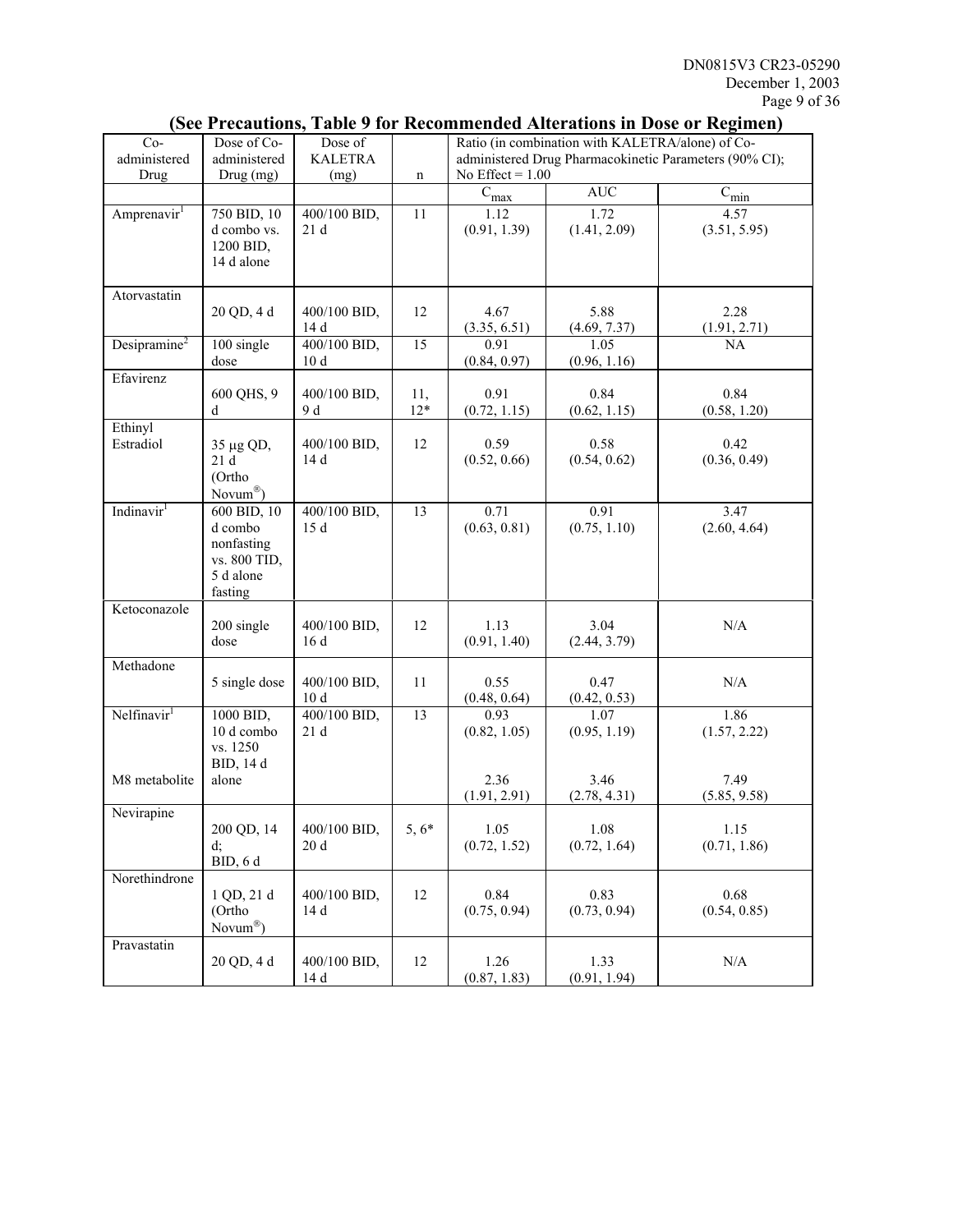| Rifabutin                                           | 150 QD, 10<br>d: combo vs.<br>300 QD, 10              | 400/100 BID,<br>10d   | 12 | 2.12<br>(1.89, 2.38) | 3.03<br>(2.79, 3.30)  | 4.90<br>(3.18, 5.76)    |
|-----------------------------------------------------|-------------------------------------------------------|-----------------------|----|----------------------|-----------------------|-------------------------|
| 25-0-desacetyl<br>rifabutin                         | d; alone                                              |                       |    | 23.6<br>(13.7, 25.3) | 47.5<br>(29.3, 51.8)  | 94.9<br>(74.0, 122)     |
| $Rifabutin +$<br>$25-0$ -desacetyl<br>rifabutin $3$ |                                                       |                       |    | 3.46<br>(3.07, 3.91) | 5.73<br>(5.08, 6.46)  | 9.53<br>(7.56, 12.01)   |
| Saquinavir <sup>1</sup>                             | 800 BID, 10<br>d combo vs.<br>1200 TID, 5<br>d alone. | $400/100$ BID.<br>15d | 14 | 6.34<br>(5.32, 7.55) | 9.62<br>(8.05, 11.49) | 16.74<br>(13.73, 20.42) |
|                                                     | 1200 BID, 5<br>d combo vs.<br>1200 TID 5<br>d alone   | $400/100$ BID.<br>20d | 10 | 6.44<br>(5.59, 7.41) | 9.91<br>(8.28, 11.86) | 16.54<br>(10.91, 25.08) |

All interaction studies conducted in healthy, HIV-negative subjects unless otherwise indicated.<br>
<sup>1</sup> Ratio of parameters for amprenavir, indinavir, nelfinavir, and saquinavir are not normalized for dose.<br>
<sup>2</sup> Desipramine

\* Parallel group design; n for KALETRA + co-administered drug, n for co-administered drug alone. N/A =not available.

## **INDICATIONS AND USAGE**

KALETRA is indicated in combination with other antiretroviral agents for the treatment of HIVinfection. This indication is based on analyses of plasma HIV RNA levels and  $CD<sub>4</sub>$  cell counts in controlled studies of KALETRA of 48 weeks duration and in smaller uncontrolled dose-ranging studies of KALETRA of 72 weeks duration.

## **Description of Clinical Studies**

#### **Patients Without Prior Antiretroviral Therapy**

Study 863: KALETRA BID + stavudine + lamivudine compared to nelfinavir  $TID$  + stavudine + lamivudine

Study 863 is an ongoing, randomized, double-blind, multicenter trial comparing treatment with KALETRA (400/100 mg BID) plus stavudine and lamivudine versus nelfinavir (750 mg TID) plus stavudine and lamivudine in 653 antiretroviral treatment naive patients. Patients had a mean age of 38 years (range: 19 to 84), 57% were Caucasian, and 80% were male. Mean baseline CD4 cell count was 259 cells/mm<sup>3</sup> (range: 2 to 949 cells/mm<sup>3</sup>) and mean baseline plasma HIV-1 RNA was 4.9  $log_{10}$  copies/mL (range: 2.6 to 6.8  $log_{10}$  copies/mL).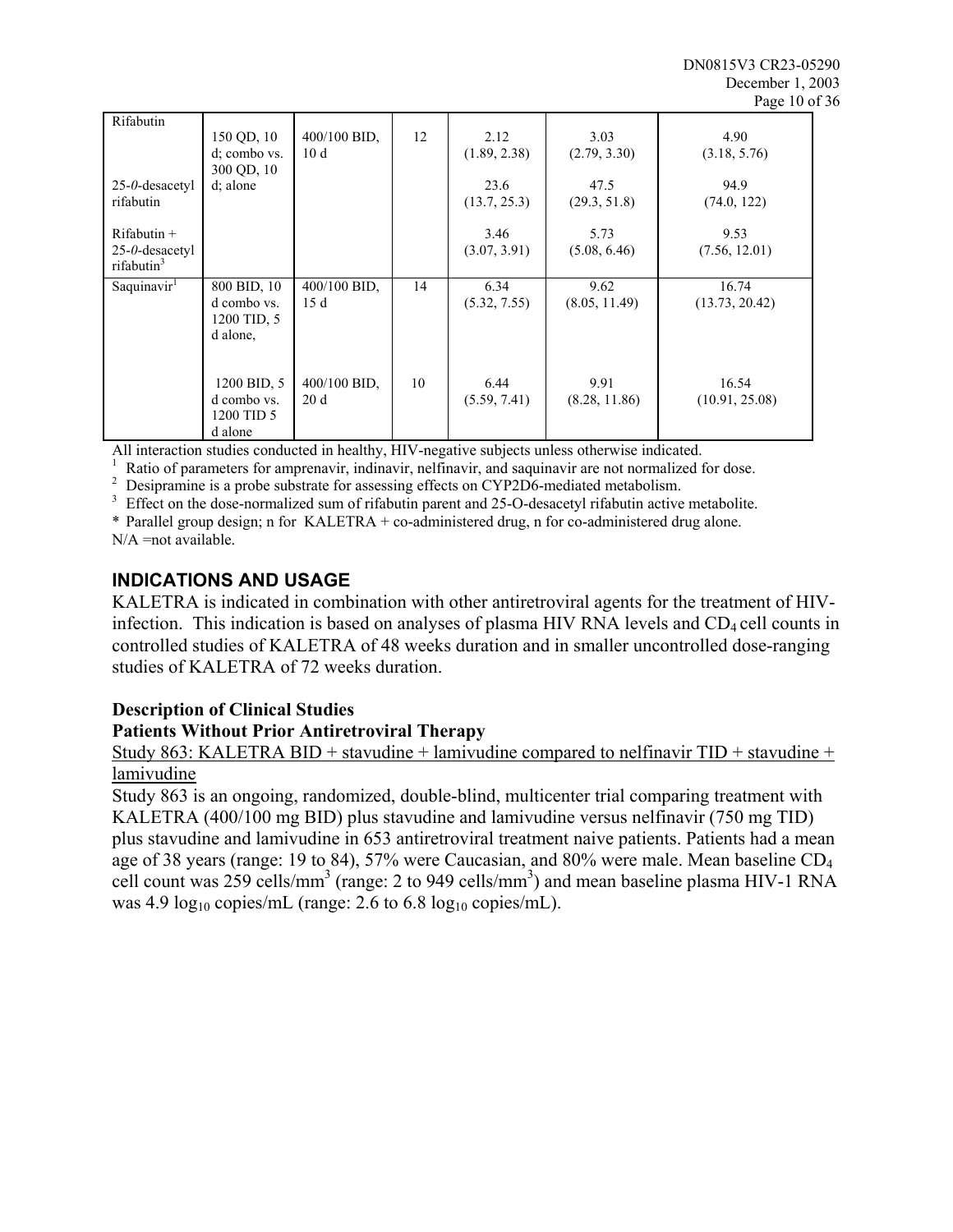Treatment response and outcomes of randomized treatment are presented in Figure 2 and Table 4, respectively.



**Figure 2: Virologic Response Through Week 48, Study 863\*†**

\* Roche AMPLICOR HIV-1 MONITOR Assay.<br><sup>†</sup> Responders at each visit are patients who had a

**†** Responders at each visit are patients who had achieved and maintained HIV-1 RNA <400 copies/mL without discontinuation by that visit.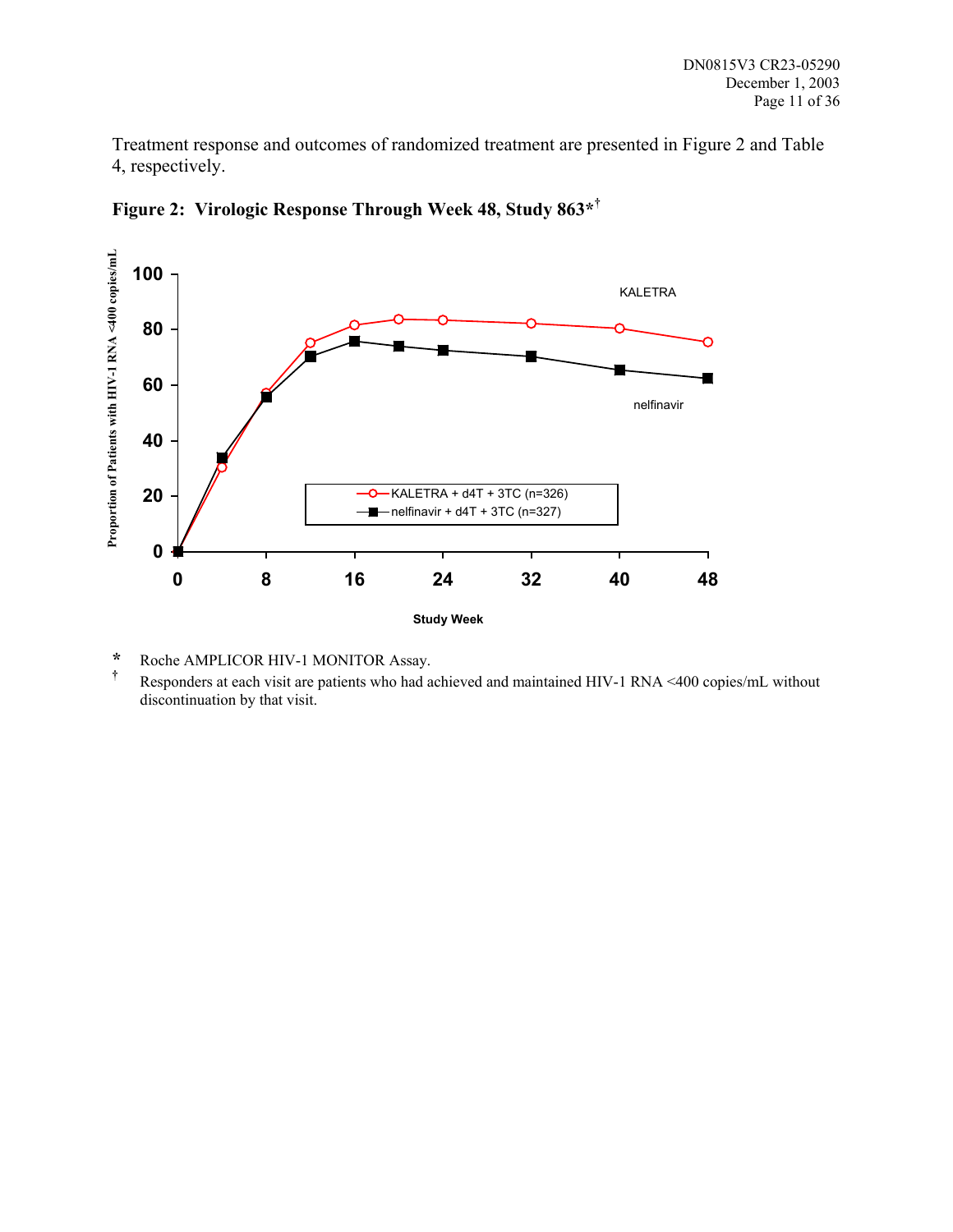| Outcome                                                                               | KALETRA+d4T+ | Nelfinavir+d4T+3TC |
|---------------------------------------------------------------------------------------|--------------|--------------------|
|                                                                                       | 3TC          | $(N=327)$          |
|                                                                                       | $(N=326)$    |                    |
| $Responder*1$                                                                         | 75%          | 62%                |
| Virologic failure <sup>2</sup>                                                        | 9%           | 25%                |
| Rebound                                                                               | 7%           | 15%                |
| Never suppressed through Week                                                         | 2%           | 9%                 |
| 48                                                                                    |              |                    |
| Death                                                                                 | $2\%$        | $1\%$              |
| Discontinued due to adverse event                                                     | $4\%$        | $4\%$              |
| Discontinued for other reasons <sup>3</sup>                                           | 10%          | 8%                 |
| Corresponds to rates at Week 48 in Figure 2.                                          |              |                    |
| Patients achieved and maintained confirmed HIV RNA <400 copies/mL through             |              |                    |
| Week 48.                                                                              |              |                    |
| 2<br>Includes confirmed viral rebound and failure to achieve confirmed <400 copies/mL |              |                    |
| through Week 48.                                                                      |              |                    |
| 3<br>Includes lost to follow-up, patient's withdrawal, non-compliance, protocol       |              |                    |
| violation and other reasons. Overall discontinuation through week 48, including       |              |                    |
| patients who discontinued subsequent to virologic failure, was 17% in the             |              |                    |
| KALETRA arm and 24% in the nelfinavir arm.                                            |              |                    |

## **Table 4: Outcomes of Randomized Treatment Through Week 48 (Study 863)**

Through 48 weeks of therapy, there was a statistically significantly higher proportion of patients in the KALETRA arm compared to the nelfinavir arm with HIV RNA <400 copies/mL (75% vs. 62%, respectively) and HIV RNA <50 copies/mL (67% vs. 52%, respectively). Treatment response by baseline HIV RNA level subgroups is presented in Table 5.

## **Table 5: Proportion of Responders Through Week 48 by Baseline Viral Load (Study 863)**

| <b>Baseline Viral Load</b> |                 | KALETRA +d4T+3TC |    | Nelfinavir +d4T+3TC |                   |    |  |
|----------------------------|-----------------|------------------|----|---------------------|-------------------|----|--|
|                            | $<$ 400         | < 50             |    | $<$ 400             | < 50              |    |  |
| (HIV-1 RNA                 | copies/         | copies/          |    |                     | copies/m copies/m |    |  |
| copies/mL)                 | mL <sup>1</sup> | $mL^2$           | n  |                     |                   | n  |  |
| $<$ 30,000                 | 74%             | 71%              | 82 | 79%                 | 72%               | 87 |  |
| $\geq$ 30,000 to <100,000  | 81%             | 73%              | 79 | 67%                 | 54%               | 79 |  |
| $\geq$ 100,000 to <250,000 | 75%             | 64%              | 83 | 60%                 | 47%               | 72 |  |
| $\geq$ 250,000             | 72%             | 60%              | 82 | 44%                 | 33%               | 89 |  |

<sup>1</sup> Patients achieved and maintained confirmed HIV RNA <400 copies/mL through Week 48.<br><sup>2</sup> Patients achieved HIV RNA <50 copies/mL at Week 48.

Through 48 weeks of therapy, the mean increase from baseline in  $CD_4$  cell count was 207 cells/mm<sup>3</sup> for the KALETRA arm and 195 cells/mm<sup>3</sup> for the nelfinavir arm.

## **Patients with Prior Antiretroviral Therapy**

Study 888: KALETRA BID + nevirapine + NRTIs compared to investigator-selected protease  $inhibitor(s) + nevirapine + NRTIs.$ 

Study 888 is a randomized, open-label, multicenter trial comparing treatment with KALETRA (400/100 mg BID) plus nevirapine and nucleoside reverse transcriptase inhibitors versus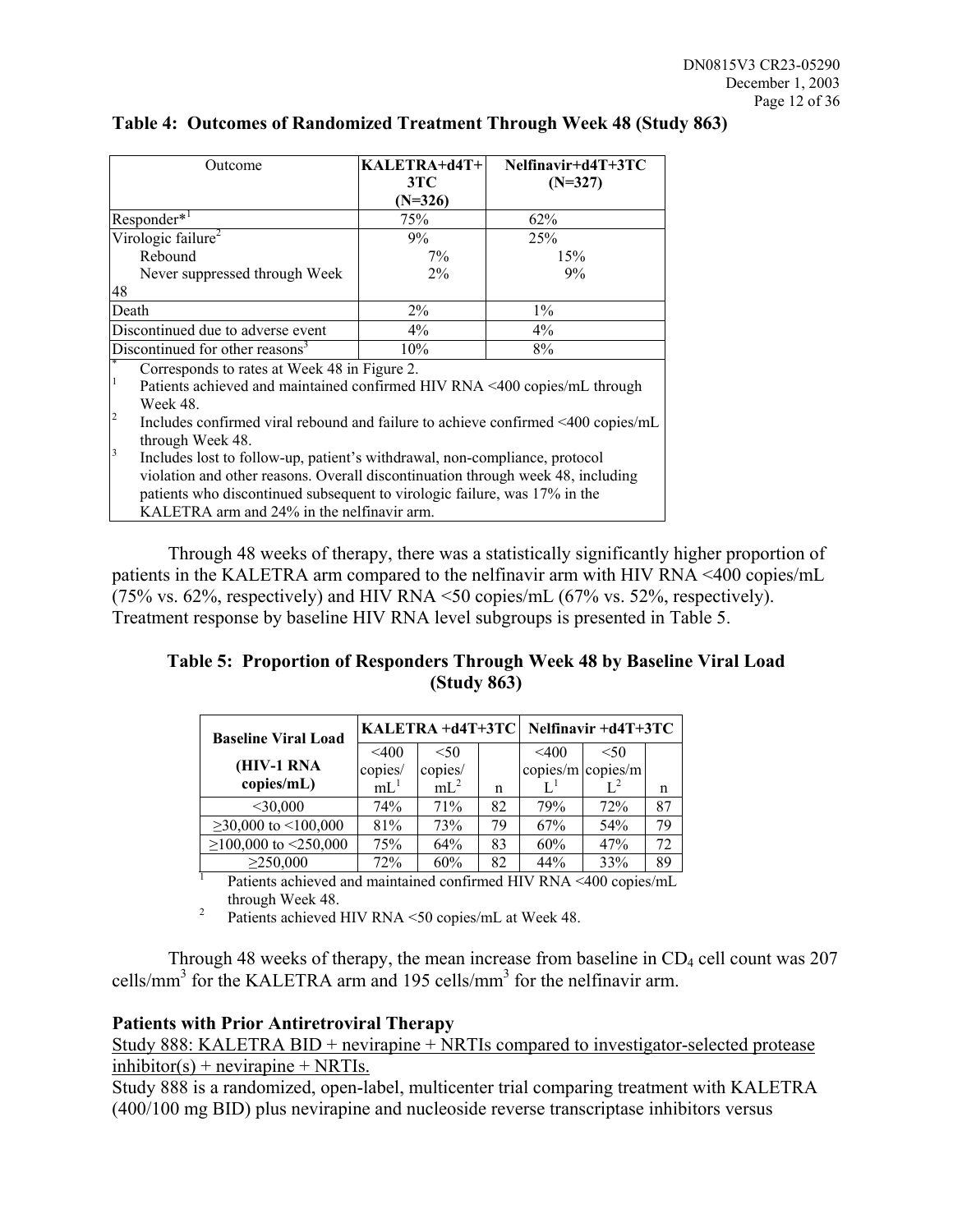investigator-selected protease inhibitor(s) plus nevirapine and nucleoside reverse transcriptase inhibitors in 288 single protease inhibitor-experienced, non-nucleoside reverse transcriptase inhibitor (NNRTI)-naive patients. Patients had a mean age of 40 years (range: 18 to 74), 68% were Caucasian, and 86% were male. Mean baseline  $CD_4$  cell count was 322 cells/mm<sup>3</sup> (range: 10 to 1059 cells/mm<sup>3</sup>) and mean baseline plasma HIV-1 RNA was 4.1 log<sub>10</sub> copies/mL (range: 2.6 to 6.0  $log_{10}$  copies/mL).

Treatment response and outcomes of randomized treatment through Week 48 are presented in Figure 3 and Table 6, respectively.



**Figure 3: Virologic Response Through Week 48, Study 888\*†**

\* Roche AMPLICOR HIV-1 MONITOR Assay. **†** Responders at each visit are patients who had achieved and maintained HIV-1 RNA <400 copies/mL without discontinuation by that visit.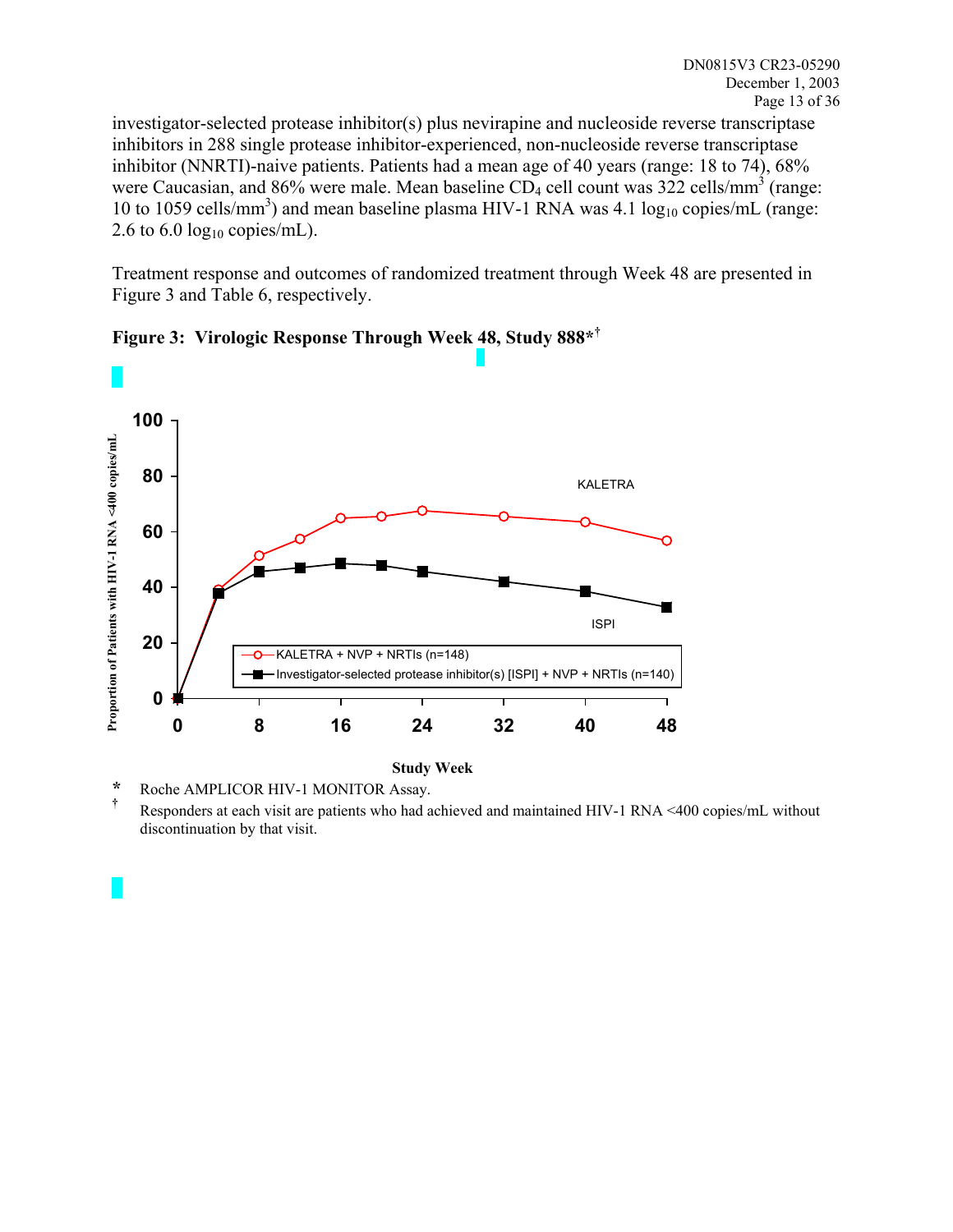|                                              | <b>KALETRA +</b><br>nevirapine + NRTIs | <b>Investigator-Selected Protease</b><br>$Inhibitor(s) + nevirapine + NRTIs$     |
|----------------------------------------------|----------------------------------------|----------------------------------------------------------------------------------|
| Outcome                                      | $(n=148)$                              | $(n=140)$                                                                        |
| $Responder*1$                                | 57%                                    | 33%                                                                              |
| Virologic Failure <sup>2</sup>               | 24%                                    | 41%                                                                              |
| Rebound                                      | 11%                                    | 19%                                                                              |
| Never suppressed through                     | 13%                                    | 23%                                                                              |
| Week 48                                      |                                        |                                                                                  |
| Death                                        | $1\%$                                  | $2\%$                                                                            |
| Discontinued due to adverse                  | $5\%$                                  | 11%                                                                              |
| events                                       |                                        |                                                                                  |
| Discontinued for other reasons <sup>3</sup>  | 14%                                    | 13%                                                                              |
| Corresponds to rates at Week 48 in Figure 3. |                                        |                                                                                  |
|                                              |                                        | Patients achieved and maintained confirmed HIV RNA <400 copies/mL through Week   |
| 48.                                          |                                        |                                                                                  |
| $\vert$ <sub>2</sub>                         |                                        | Includes confirmed viral rebound and failure to achieve confirmed <400 copies/mL |
| through Week 48.                             |                                        |                                                                                  |
| $\overline{1}$                               |                                        |                                                                                  |

### **Table 6. Outcomes of Randomized Treatment Through Week 48 (Study 888)**

Includes lost to follow-up, patient's withdrawal, non-compliance, protocol violation and other reasons.

Through 48 weeks of therapy, there was a statistically significantly higher proportion of patients in the KALETRA arm compared to the investigator-selected protease inhibitor(s) arm with HIV RNA <400 copies/mL (57% vs. 33%, respectively).

Through 48 weeks of therapy, the mean increase from baseline in  $CD_4$  cell count was 111 cells/mm<sup>3</sup> for the KALETRA arm and 112 cells/mm<sup>3</sup> for the investigator-selected protease inhibitor(s) arm.

#### **Other Studies**

Study 720: KALETRA BID + stavudine + lamivudine

Study 765: KALETRA BID + nevirapine + NRTIs

Study 720 (patients without prior antiretroviral therapy) and study 765 (patients with prior protease inhibitor therapy) are randomized, blinded, multi-center trials evaluating treatment with KALETRA at up to three dose levels (200/100 mg BID [720 only], 400/100 mg BID, and 400/200 mg BID). Patients in study 720 had a mean age of 35 years, 70% were Caucasian, and 96% were male, while patients in study 765 had a mean age of 40 years, 73% were Caucasian, and 90% were male. Mean (range) baseline  $CD_4$  cell counts for patients in study 720 and study 765 were 338 (3-918) and 372 (72-807) cells/mm<sup>3</sup>, respectively. Mean (range) baseline plasma HIV-1 RNA levels for patients in study 720 and study 765 were 4.9 (3.3 to 6.3) and 4.0 (2.9 to 5.8)  $log_{10}$  copies/mL, respectively.

Through 72 weeks of treatment, for patients randomized to the 400/100 mg BID dose of KALETRA, the proportion of patients with plasma HIV-1 RNA  $\leq 400$  ( $\leq 50$ ) copies/mL was 80% (78%) in study 720 [n=51] and 75% (58%) in study 765 [n=36]. The corresponding mean increase in  $CD_4$  cell count was 256 cells/mm<sup>3</sup> for study 720 and 174 cells/mm<sup>3</sup> for study 765. At 72 weeks, 13 patients (13%) had discontinued study 720 for any reason, including four discontinuations (4%) secondary to adverse events or laboratory abnormalities with one of these discontinuations (1%) being attributed to a KALETRA adverse event. In study 765, 13 patients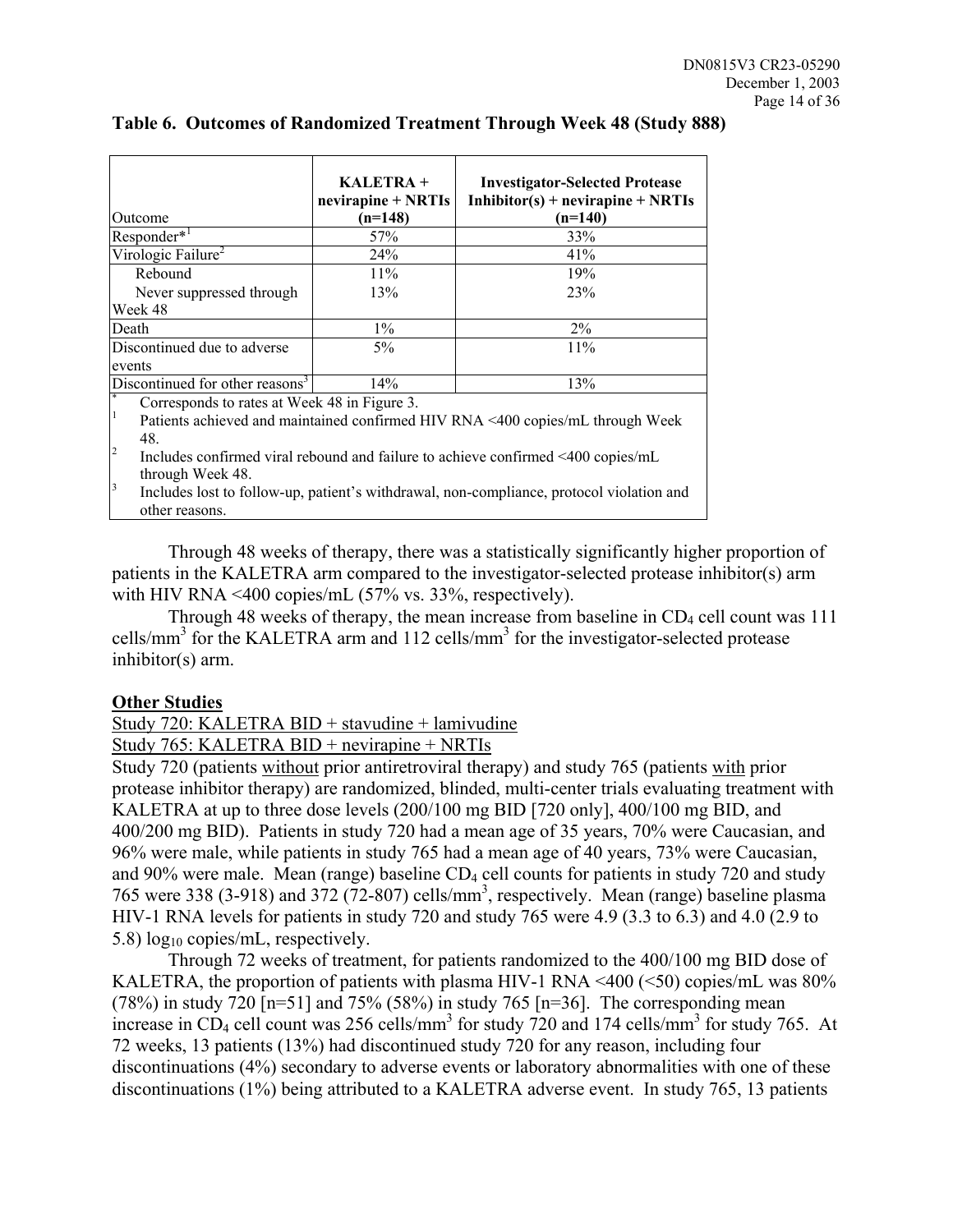(19%) had discontinued the study for any reason at 72 weeks, including six discontinuations (9%) secondary to adverse events or laboratory abnormalities with three of these discontinuations (4%) being attributed to KALETRA adverse events.

## **CONTRAINDICATIONS**

KALETRA is contraindicated in patients with known hypersensitivity to any of its ingredients, including ritonavir.

Co-administration of KALETRA is contraindicated with drugs that are highly dependent on CYP3A for clearance and for which elevated plasma concentrations are associated with serious and/or life-threatening events. These drugs are listed in Table 7.

|                          | Table 7: Drugs That Are Contramulcated |  |  |  |  |  |
|--------------------------|----------------------------------------|--|--|--|--|--|
| <b>Drug Class</b>        | <b>Drugs Within Class That Are</b>     |  |  |  |  |  |
|                          | <b>Contraindicated With KALETRA</b>    |  |  |  |  |  |
| Antihistamines           | Astemizole, Terfenadine                |  |  |  |  |  |
| <b>Ergot Derivatives</b> | Dihydroergotamine, Ergonovine,         |  |  |  |  |  |
|                          | Ergotamine, Methylergonovine           |  |  |  |  |  |
| GI motility agent        | Cisapride                              |  |  |  |  |  |
|                          |                                        |  |  |  |  |  |
| Neuroleptic              | Pimozide                               |  |  |  |  |  |
| Sedative/hypnotics       | Midazolam, Triazolam                   |  |  |  |  |  |

**Table 7: Drugs That Are Contraindicated With KALETRA**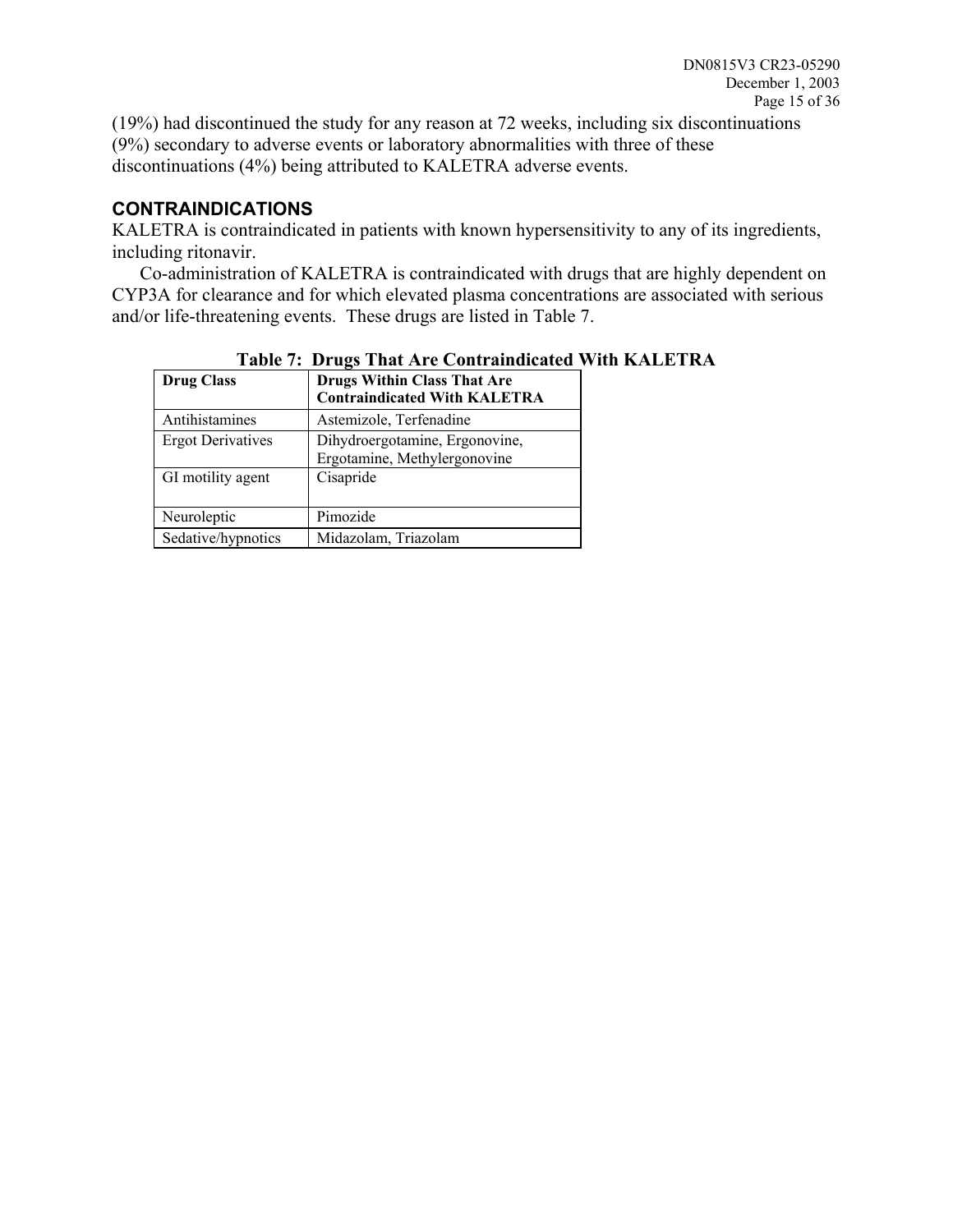### **WARNINGS**

**ALERT: Find out about medicines that should NOT be taken with KALETRA.** This statement is included on the product's bottle label.

#### **Drug Interactions**

KALETRA is an inhibitor of the P450 isoform CYP3A. Co-administration of KALETRA and drugs primarily metabolized by CYP3A may result in increased plasma concentrations of the other drug that could increase or prolong its therapeutic and adverse effects (see

## **Pharmacokinetics: Drug-Drug Interactions**, **CONTRAINDICATIONS – Table 7: Drugs That Are Contraindicated With KALETRA**, **PRECAUTIONS - Table 8: Drugs That Should Not Be Co-administered With KALETRA** and **Table 9: Established and Other Potentially Significant Drug Interactions**).

Particular caution should be used when prescribing sildenafil in patients receiving KALETRA. Co-administration of KALETRA with sildenafil is expected to substantially increase sildenafil concentrations and may result in an increase in sildenafil-associated adverse events including hypotension, syncope, visual changes and prolonged erection (see **PRECAUTIONS: Drug Interactions** and the complete prescribing information for sildenafil.)

Concomitant use of KALETRA with lovastatin or simvastatin is not recommended. Caution should be exercised if HIV protease inhibitors, including KALETRA, are used concurrently with other HMG-CoA reductase inhibitors that are also metabolized by the CYP3A4 pathway (e.g., atorvastatin). The risk of myopathy, including rhabdomyolysis may be increased when HIV protease inhibitors, including KALETRA, are used in combination with these drugs.

Concomitant use of KALETRA and St. John's wort (hypericum perforatum), or products containing St. John's wort, is not recommended. Co-administration of protease inhibitors, including KALETRA, with St. John's wort is expected to substantially decrease protease inhibitor concentrations and may result in sub-optimal levels of lopinavir and lead to loss of virologic response and possible resistance to lopinavir or to the class of protease inhibitors.

### **Pancreatitis**

Pancreatitis has been observed in patients receiving KALETRA therapy, including those who developed marked triglyceride elevations. In some cases, fatalities have been observed. Although a causal relationship to KALETRA has not been established, marked triglyceride elevations is a risk factor for development of pancreatitis (see **PRECAUTIONS – Lipid Elevations**). Patients with advanced HIV disease may be at increased risk of elevated triglycerides and pancreatitis, and patients with a history of pancreatitis may be at increased risk for recurrence during KALETRA therapy.

**Pancreatitis should be considered if clinical symptoms (nausea, vomiting, abdominal pain) or abnormalities in laboratory values (such as increased serum lipase or amylase values) suggestive of pancreatitis should occur. Patients who exhibit these signs or symptoms should be evaluated and KALETRA and/or other antiretroviral therapy should be suspended as clinically appropriate.**

## **Diabetes Mellitus/Hyperglycemia**

New onset diabetes mellitus, exacerbation of pre-existing diabetes mellitus, and hyperglycemia have been reported during postmarketing surveillance in HIV-infected patients receiving protease inhibitor therapy. Some patients required either initiation or dose adjustments of insulin or oral hypoglycemic agents for treatment of these events. In some cases, diabetic ketoacidosis has occurred. In those patients who discontinued protease inhibitor therapy, hyperglycemia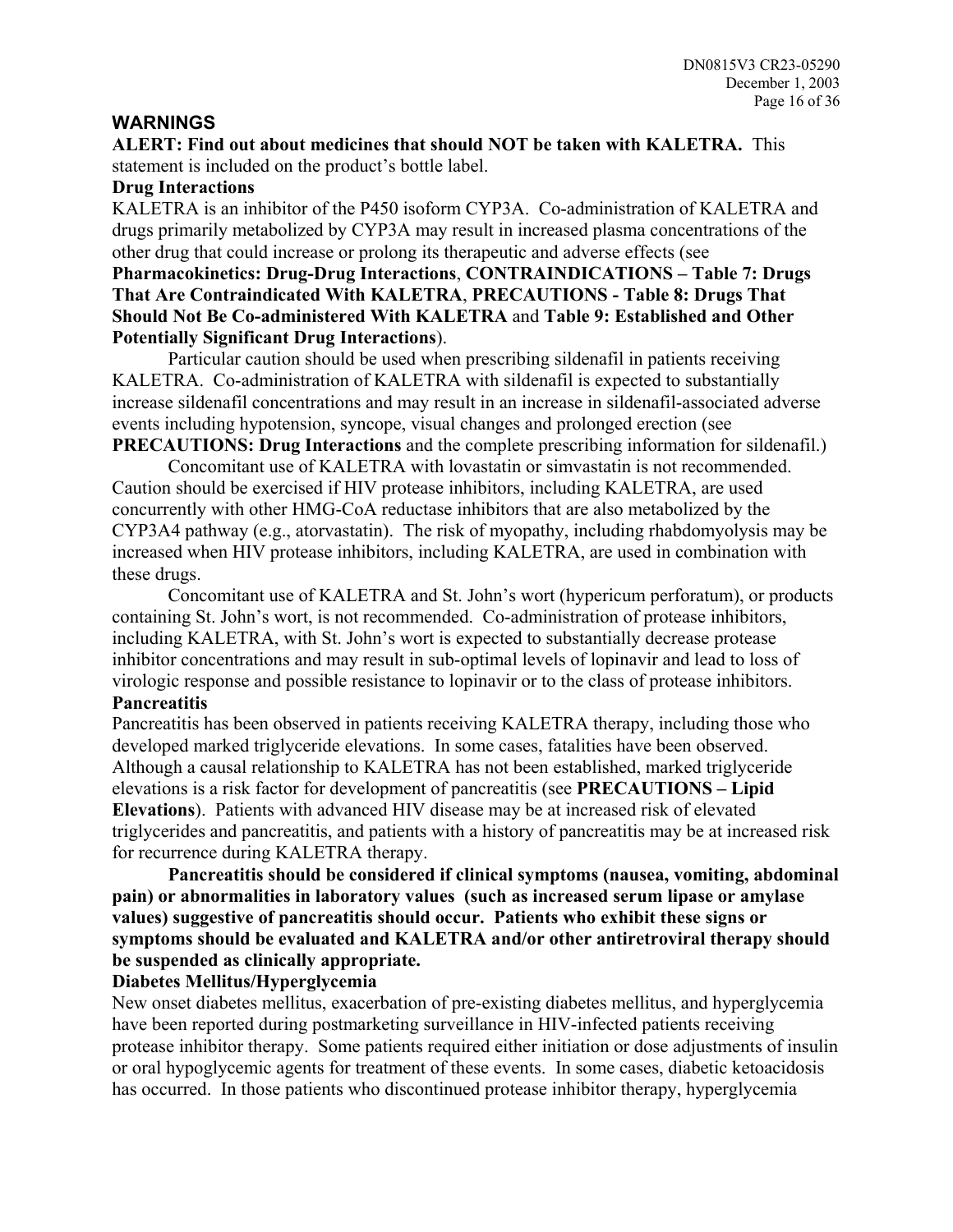persisted in some cases. Because these events have been reported voluntarily during clinical practice, estimates of frequency cannot be made and a causal relationship between protease inhibitor therapy and these events has not been established.

# **PRECAUTIONS**

## **Hepatic Impairment and Toxicity**

KALETRA is principally metabolized by the liver; therefore, caution should be exercised when administering this drug to patients with hepatic impairment, because lopinavir concentrations may be increased. Patients with underlying hepatitis B or C or marked elevations in transaminases prior to treatment may be at increased risk for developing further transaminase elevations or hepatic decompensation. There have been postmarketing reports of hepatic dysfunction, including some fatalities. These have generally occurred in patients with advanced HIV disease taking multiple concomitant medications in the setting of underlying chronic hepatitis or cirrhosis. A causal relationship with KALETRA therapy has not been established. Increased AST/ALT monitoring should be considered in these patients, especially during the first several months of KALETRA treatment.

### **Resistance/Cross-resistance**

Various degrees of cross-resistance among protease inhibitors have been observed. The effect of KALETRA therapy on the efficacy of subsequently administered protease inhibitors is under investigation (see **MICROBIOLOGY**).

### **Hemophilia**

There have been reports of increased bleeding, including spontaneous skin hematomas and hemarthrosis, in patients with hemophilia type A and B treated with protease inhibitors. In some patients additional factor VIII was given. In more than half of the reported cases, treatment with protease inhibitors was continued or reintroduced. A causal relationship between protease inhibitor therapy and these events has not been established.

## **Fat Redistribution**

Redistribution/accumulation of body fat including central obesity, dorsocervical fat enlargement (buffalo hump), peripheral wasting, facial wasting, breast enlargement, and "cushingoid appearance" have been observed in patients receiving antiretroviral therapy. The mechanism and long-term consequences of these events are currently unknown. A causal relationship has not been established.

## **Lipid Elevations**

Treatment with KALETRA has resulted in large increases in the concentration of total cholesterol and triglycerides (see **ADVERSE REACTIONS** – Table 11**)**. Triglyceride and cholesterol testing should be performed prior to initiating KALETRA therapy and at periodic intervals during therapy. Lipid disorders should be managed as clinically appropriate. See **PRECAUTIONS Table 9: Established and Other Potentially Significant Drug Interactions** for additional information on potential drug interactions with KALETRA and HMG-CoA reductase inhibitors.

## **Information for Patients**

A statement to patients and health care providers is included on the product's bottle label: "**ALERT: Find out about medicines that should NOT be taken with KALETRA.**" A Patient Package Insert (PPI) for KALETRA is available for patient information.

Patients should be told that sustained decreases in plasma HIV RNA have been associated with a reduced risk of progression to AIDS and death. Patients should remain under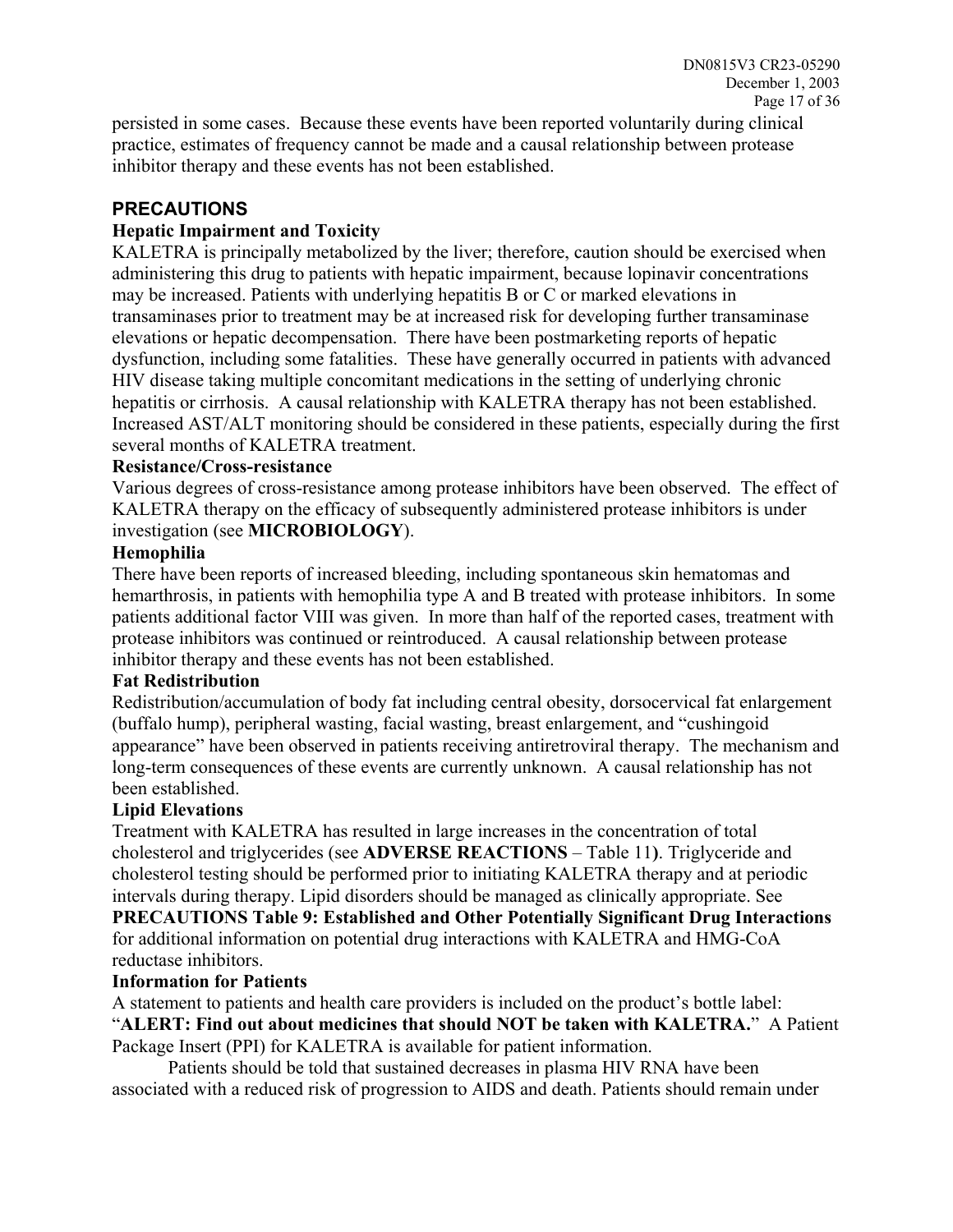the care of a physician while using KALETRA. Patients should be advised to take KALETRA and other concomitant antiretroviral therapy every day as prescribed. KALETRA must always be used in combination with other antiretroviral drugs. Patients should not alter the dose or discontinue therapy without consulting with their doctor. If a dose of KALETRA is missed patients should take the dose as soon as possible and then return to their normal schedule. However, if a dose is skipped the patient should not double the next dose.

Patients should be informed that KALETRA is not a cure for HIV infection and that they may continue to develop opportunistic infections and other complications associated with HIV disease. The long-term effects of KALETRA are unknown at this time. Patients should be told that there are currently no data demonstrating that therapy with KALETRA can reduce the risk of transmitting HIV to others through sexual contact.

KALETRA may interact with some drugs; therefore, patients should be advised to report to their doctor the use of any other prescription, non-prescription medication or herbal products, particularly St. John's wort.

Patients taking didanosine should take didanosine one hour before or two hours after KALETRA.

Patients receiving sildenafil should be advised that they may be at an increased risk of sildenafil-associated adverse events including hypotension, visual changes, and sustained erection, and should promptly report any symptoms to their doctor.

Patients receiving estrogen-based hormonal contraceptives should be instructed that additional or alternate contraceptive measures should be used during therapy with KALETRA.

KALETRA should be taken with food to enhance absorption.

Patients should be informed that redistribution or accumulation of body fat may occur in patients receiving antiretroviral therapy and that the cause and long term health effects of these conditions are not known at this time.

#### **Drug Interactions**

KALETRA is an inhibitor of CYP3A (cytochrome P450 3A) both *in vitro* and *in vivo.* Coadministration of KALETRA and drugs primarily metabolized by CYP3A (e.g., dihydropyridine calcium channel blockers, HMG-CoA reductase inhibitors, immunosuppressants and sildenafil) may result in increased plasma concentrations of the other drugs that could increase or prolong their therapeutic and adverse effects (see **Table 9: Established and Other Potentially Significant Drug Interactions**). Agents that are extensively metabolized by CYP3A and have high first pass metabolism appear to be the most susceptible to large increases in AUC (>3-fold) when co-administered with KALETRA.

KALETRA does not inhibit CYP2D6, CYP2C9, CYP2C19, CYP2E1, CYP2B6 or CYP1A2 at clinically relevant concentrations.

KALETRA has been shown *in vivo* to induce its own metabolism and to increase the biotransformation of some drugs metabolized by cytochrome P450 enzymes and by glucuronidation.

KALETRA is metabolized by CYP3A. Co-administration of KALETRA and drugs that induce CYP3A may decrease lopinavir plasma concentrations and reduce its therapeutic effect (see **Table 9: Established and Other Potentially Significant Drug Interactions**). Although not noted with concurrent ketoconazole, co-administration of KALETRA and other drugs that inhibit CYP3A may increase lopinavir plasma concentrations.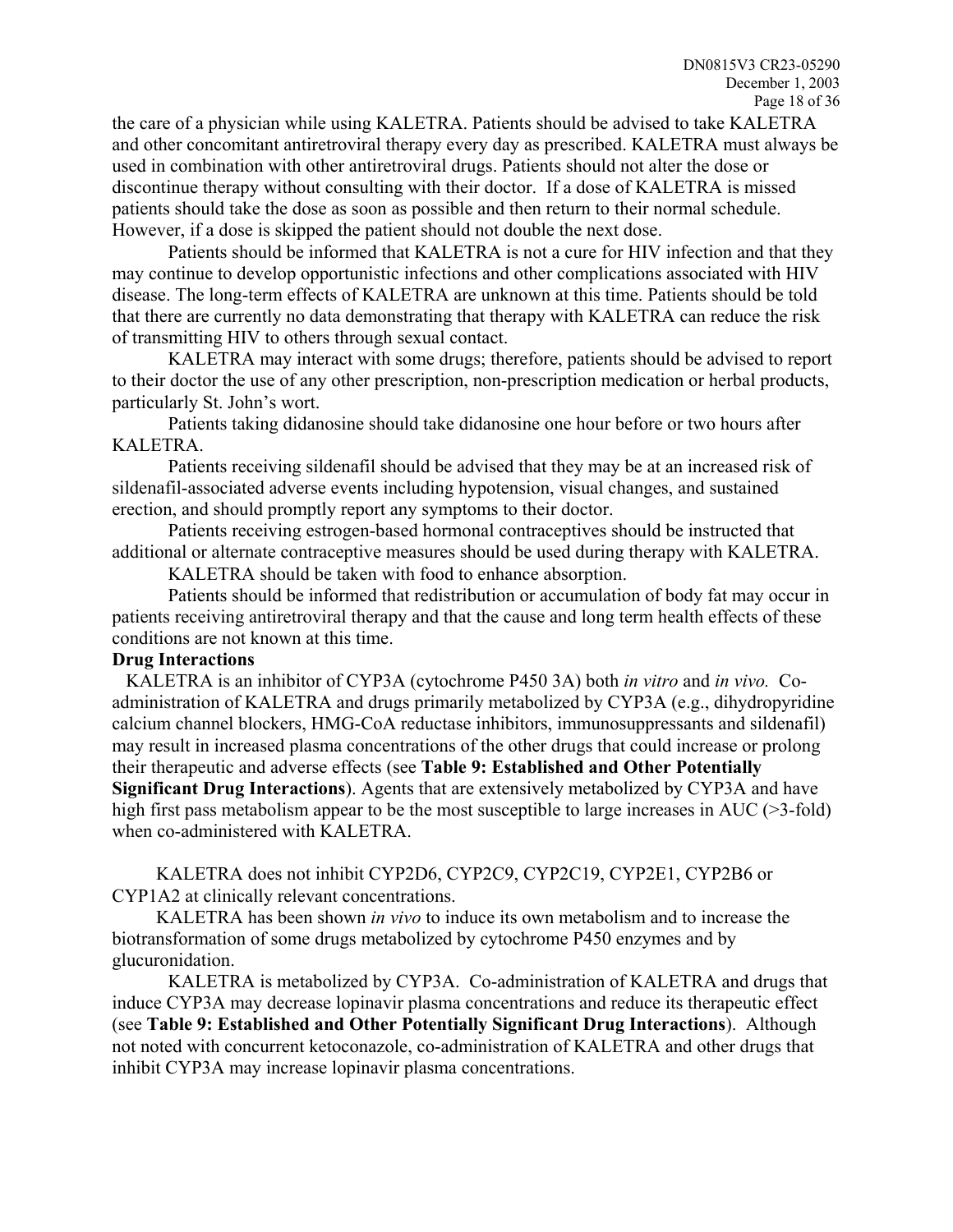Drugs that are contraindicated and not recommended for co-administration with KALETRA are included in **Table 8: Drugs That Should Not Be Co-administered With KALETRA**. These recommendations are based on either drug interaction studies or predicted interactions due to the expected magnitude of interaction and potential for serious events or loss of efficacy.

| <b>Drug Class: Drug</b>   | <b>Clinical Comment</b>                                                                                                |
|---------------------------|------------------------------------------------------------------------------------------------------------------------|
| <b>Name</b>               |                                                                                                                        |
| Antihistamines:           | CONTRAINDICATED due to potential for serious and/or life-threatening reactions                                         |
| astemizole,               | such as cardiac arrhythmias.                                                                                           |
| terfenadine               |                                                                                                                        |
| Antimycobacterial:        | May lead to loss of virologic response and possible resistance to KALETRA or to                                        |
| rifampin                  | the class of protease inhibitors or other co-administered antiretroviral agents. (See<br>Table 9 for further details). |
| <b>Ergot Derivatives:</b> | CONTRAINDICATED due to potential for serious and/or life-threatening reactions                                         |
| dihydroergotamine,        | such as acute ergot toxicity characterized by peripheral vasospasm and ischemia of                                     |
| ergonovine,               | the extremities and other tissues.                                                                                     |
| ergotamine,               |                                                                                                                        |
| methylergonovine          |                                                                                                                        |
| GI Motility Agent:        | CONTRAINDICATED due to potential for serious and/or life-threatening reactions                                         |
| cisapride                 | such as cardiac arrhythmias.                                                                                           |
| Herbal Products:          | May lead to loss of virologic response and possible resistance to KALETRA or to                                        |
| St. John's wort           | the class of protease inhibitors.                                                                                      |
| (hypericum                |                                                                                                                        |
| perforatum)               |                                                                                                                        |
| HMG-CoA                   | Potential for serious reactions such as risk of myopathy including rhabdomyolysis.                                     |
| Reductase                 |                                                                                                                        |
| Inhibitors:               |                                                                                                                        |
| lovastatin,               |                                                                                                                        |
| simvastatin               |                                                                                                                        |
| Neuroleptic:              | CONTRAINDICATED due to the potential for serious and/or life-threatening                                               |
| pimozide                  | reactions such as cardiac arrhythmias.                                                                                 |
| Sedative/Hypnotics:       | CONTRAINDICATED due to potential for serious and/or life-threatening reactions                                         |
| midazolam,                | such as prolonged or increased sedation or respiratory depression.                                                     |
| triazolam                 |                                                                                                                        |

| Table 8: Drugs That Should Not Be Co-administered With KALETRA |  |  |  |  |  |
|----------------------------------------------------------------|--|--|--|--|--|
|                                                                |  |  |  |  |  |

**Table 9: Established and Other Potentially Significant Drug Interactions: Alteration in Dose or Regimen May Be Recommended Based on Drug Interaction Studies or Predicted Interaction**

**(See CLINICAL PHARMACOLOGY for Magnitude of Interaction, Tables 2 and 3)**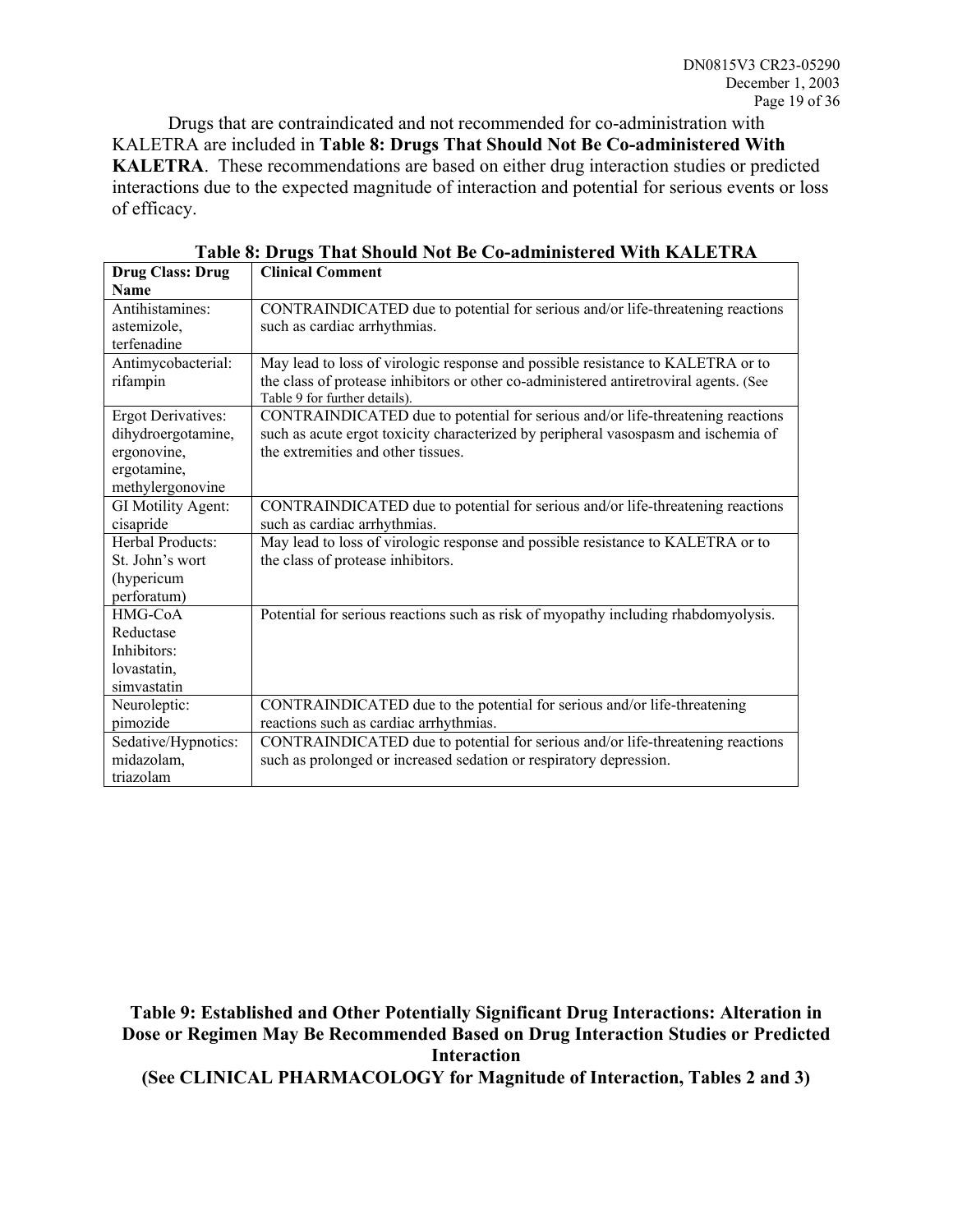| Concomitant                | <b>Effect on</b>                                | <b>Clinical Comment</b>                                                                                                  |
|----------------------------|-------------------------------------------------|--------------------------------------------------------------------------------------------------------------------------|
| <b>Drug Class:</b>         | <b>Concentration of</b>                         |                                                                                                                          |
| <b>Drug Name</b>           | lopinavir or                                    |                                                                                                                          |
|                            | Concomitant                                     |                                                                                                                          |
|                            | Drug                                            |                                                                                                                          |
|                            |                                                 | HIV-Antiviral Agents                                                                                                     |
| Non-nucleoside             | $\downarrow$ Lopinavir                          | A dose increase of KALETRA to 533/133 mg (4 capsules or 6.5 mL)                                                          |
| Reverse                    |                                                 | twice daily taken with food is recommended when used in combination                                                      |
| Transcriptase              |                                                 | with efavirenz or nevirapine (see DOSAGE AND                                                                             |
| Inhibitors:                |                                                 | <b>ADMINISTRATION).</b>                                                                                                  |
| efavirenz*,                |                                                 | NOTE: Efavirenz and nevirapine induce the activity of CYP3A and                                                          |
| nevirapine*                |                                                 | thus have the potential to decrease plasma concentrations of other                                                       |
|                            |                                                 | protease inhibitors when used in combination with KALETRA.                                                               |
|                            |                                                 |                                                                                                                          |
|                            |                                                 |                                                                                                                          |
| Non-nucleoside             | ↑ Lopinavir                                     | Appropriate doses of the combination with respect to safety and                                                          |
| Reverse                    |                                                 | efficacy have not been established.                                                                                      |
| Transcriptase              |                                                 |                                                                                                                          |
| Inhibitor:                 |                                                 |                                                                                                                          |
| delavirdine                |                                                 |                                                                                                                          |
| Nucleoside                 |                                                 | It is recommended that didanosine be administered on an empty                                                            |
| Reverse                    |                                                 | stomach; therefore, didanosine should be given one hour before or two                                                    |
| Transcriptase              |                                                 | hours after KALETRA (given with food).                                                                                   |
| Inhibitor:                 |                                                 |                                                                                                                          |
| didanosine                 |                                                 |                                                                                                                          |
| HIV-Protease               | $\uparrow$ amprenavir                           | Increase KALETRA dose to 533/133 mg and decrease amprenavir dose                                                         |
| Inhibitors:<br>amprenavir* | (amprenavir 750<br>$mg$ BID +                   | to amprenavir 750mg BID, when coadministered. (see DOSAGE AND<br><b>ADMINISTRATION and CLINICAL PHARMACOLOGY: Tables</b> |
|                            | <b>KALETRA</b>                                  | 2 and 3). Appropriate doses of the combination of fosamprenavir and                                                      |
|                            | produces $\uparrow$ AUC,                        | KALETRA have not been established.                                                                                       |
|                            | similar $C_{\text{max}}$ , $\uparrow$           |                                                                                                                          |
|                            | $C_{\text{min}}$ , relative to                  |                                                                                                                          |
|                            | amprenavir 1200                                 |                                                                                                                          |
|                            | mg BID                                          |                                                                                                                          |
|                            |                                                 |                                                                                                                          |
|                            | $\downarrow$ Lopinavir                          |                                                                                                                          |
| HIV-Protease               | ↑ indinavir                                     | Decrease indinavir dose to 600 mg BID, when coadministered with                                                          |
| Inhibitor:                 | (indinavir 600 mg                               | KALETRA 400/100 mg BID (see CLINICAL PHARMACOLOGY:                                                                       |
| indinavir*                 | <b>BID + KALETRA</b>                            | Table 3).                                                                                                                |
|                            | produces similar                                |                                                                                                                          |
|                            | AUC, $\downarrow$ C <sub>max</sub> , $\uparrow$ |                                                                                                                          |
|                            | $C_{\text{min}}$ relative to                    |                                                                                                                          |
|                            | indinavir 800 mg<br>TID                         |                                                                                                                          |
| HIV-Protease               | ↑ nelfinavir                                    | Increase KALETRA dose to 533/133 mg and decrease nelfinavir dose                                                         |
| Inhibitor:                 | (nelfinavir 1000                                | to 1000 mg BID, when coadministered (see DOSAGE AND                                                                      |
| nelfinavir*                | $mg$ BID +                                      | <b>ANMINISTRATION and CLINICAL PHARMACOLOGY: Tables</b>                                                                  |
|                            | <b>KALETRA</b>                                  | 2 and 3).                                                                                                                |
|                            | produces similar                                |                                                                                                                          |
|                            | AUC, similar $C_{\text{max}}$ ,                 |                                                                                                                          |
|                            | $\uparrow$ C <sub>min</sub> relative to         |                                                                                                                          |
|                            | nelfinavir 1250 mg                              |                                                                                                                          |
|                            | BID)                                            |                                                                                                                          |
|                            | ↑ M8 metabolite of                              |                                                                                                                          |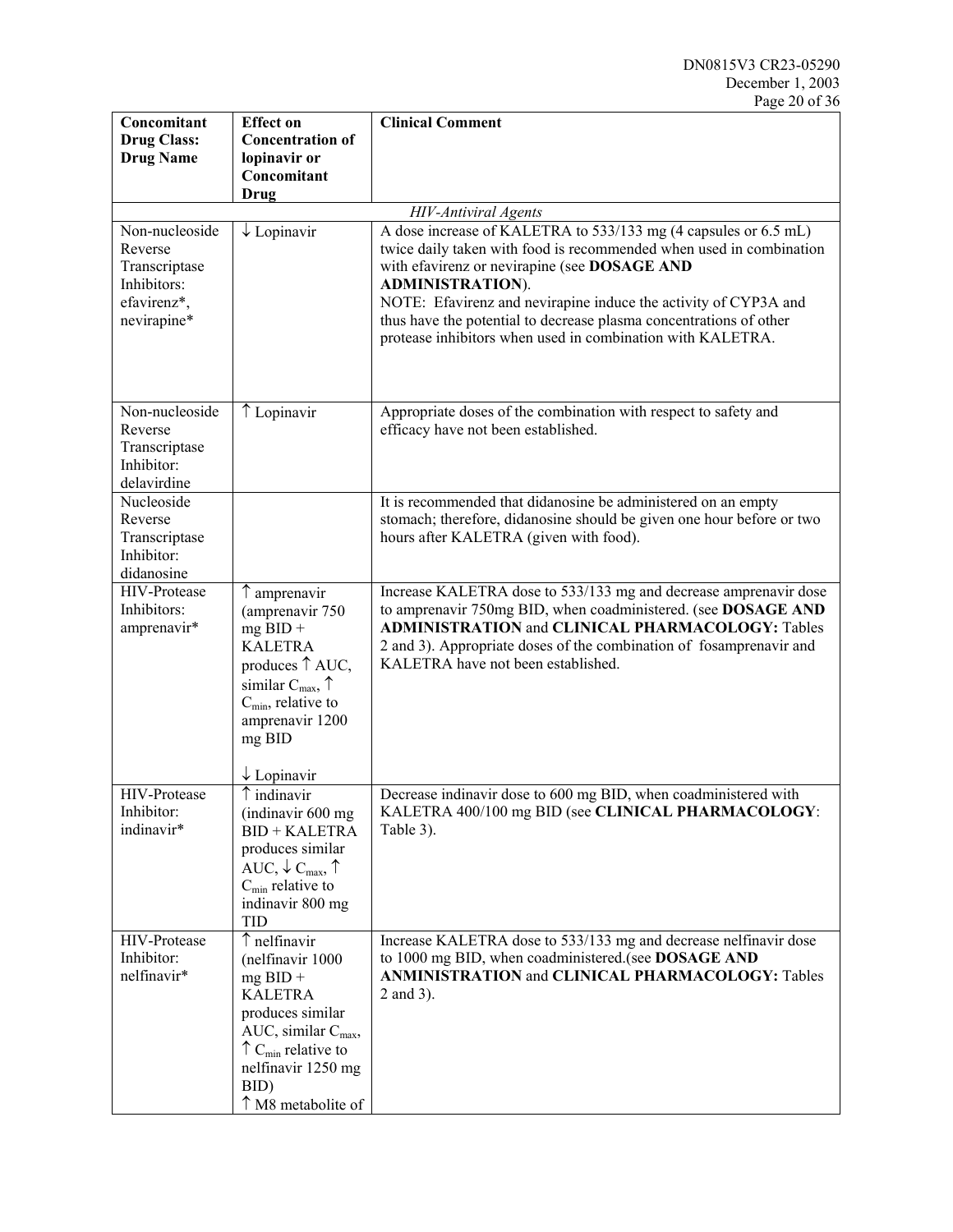|                            | nelfinavir                                                |                                                                                                                                            |
|----------------------------|-----------------------------------------------------------|--------------------------------------------------------------------------------------------------------------------------------------------|
|                            |                                                           |                                                                                                                                            |
|                            | $\downarrow$ Lopinavir                                    |                                                                                                                                            |
| HIV-Protease<br>Inhibitor: | $\overline{\uparrow}$ saquinavir                          | Decrease saquinavir dose to 800 mg BID, when coadministered with                                                                           |
| saquinavir*                | (saquinavir 800 mg<br><b>BID + KALETRA</b>                | KALETRA 400/100 mg BID.                                                                                                                    |
|                            | produces $\uparrow$ AUC,                                  |                                                                                                                                            |
|                            | $\uparrow$ C <sub>max</sub> , $\uparrow$ C <sub>min</sub> |                                                                                                                                            |
|                            | relative to                                               |                                                                                                                                            |
|                            | saquinavir 1200                                           |                                                                                                                                            |
|                            | mg TID)                                                   |                                                                                                                                            |
| HIV-Protease               | ↑ Lopinavir                                               | Appropriate doses of additional ritonavir in-combination with                                                                              |
| Inhibitor:                 |                                                           | KALETRA with respect to safety and efficacy have not been                                                                                  |
| ritonavir*                 |                                                           | established.                                                                                                                               |
|                            |                                                           | Other Agents                                                                                                                               |
| Antiarrhythmic             | ↑ Antiarrhythmics                                         | Caution is warranted and therapeutic concentration monitoring is                                                                           |
| $S^{\dagger}$              |                                                           | recommended for antiarrhythmics when co-administered with                                                                                  |
| amiodarone,                |                                                           | KALETRA, if available.                                                                                                                     |
| bepridil,<br>lidocaine     |                                                           |                                                                                                                                            |
| (systemic), and            |                                                           |                                                                                                                                            |
| quinidine                  |                                                           |                                                                                                                                            |
| Anticoagulant:             |                                                           | Concentrations of warfarin may be affected. It is recommended that                                                                         |
| warfarin                   |                                                           | INR (international normalized ratio) be monitored.                                                                                         |
| Anticonvulsant             | $\downarrow$ Lopinavir                                    | Use with caution. KALETRA may be less effective due to decreased                                                                           |
| $S^{\dagger}$              |                                                           | lopinavir plasma concentrations in patients taking these agents                                                                            |
| carbamazepine,             |                                                           | concomitantly.                                                                                                                             |
| phenobarbital,             |                                                           |                                                                                                                                            |
| phenytoin                  |                                                           |                                                                                                                                            |
| Anti-infective:            | ↑ Clarithromycin                                          | For patients with renal impairment, the following dosage adjustments                                                                       |
| clarithromycin             |                                                           | should be considered:<br>For patients with $CL_{CR}$ 30 to 60 mL/min the dose of clarithromycin<br>$\bullet$                               |
|                            |                                                           | should be reduced by 50%.                                                                                                                  |
|                            |                                                           | For patients with $CL_{CR}$ <30 mL/min the dose of clarithromycin<br>$\bullet$                                                             |
|                            |                                                           | should be decreased by 75%.                                                                                                                |
|                            |                                                           | No dose adjustment for patients with normal renal function is necessary.                                                                   |
| Antifungals:               | ↑ Ketoconazole                                            | High doses of ketoconazole or itraconazole (>200 mg/day) are not                                                                           |
| ketoconazole*,             | ↑ Itraconazole                                            | recommended.                                                                                                                               |
| itraconazole               |                                                           |                                                                                                                                            |
| Antimycobacter             | ↑ Rifabutin and                                           | Dosage reduction of rifabutin by at least 75% of the usual dose of 300                                                                     |
| ial:<br>rifabutin*         | rifabutin metabolite                                      | mg/day is recommended (i.e., a maximum dose of 150 mg every other<br>day or three times per week). Increased monitoring for adverse events |
|                            |                                                           | is warranted in patients receiving the combination. Further dosage                                                                         |
|                            |                                                           | reduction of rifabutin may be necessary.                                                                                                   |
| Antimycobacter             | $\downarrow$ Lopinavir                                    | May lead to loss of virologic response and possible resistance to                                                                          |
| ial:                       |                                                           | KALETRA or to the class of protease inhibitors or other co                                                                                 |
| Rifampin                   |                                                           | admininstered antiretroviral agents. A study evaluated combination of                                                                      |
|                            |                                                           | rifampin 600 mg QD, with KALETRA 800/200 mg BID or KALETRA                                                                                 |
|                            |                                                           | 400/100mg + ritonavir 300 mg BID. Pharmacokinetic and safety results                                                                       |
|                            |                                                           | from this study do not allow for a dose recommendation. Nine subjects                                                                      |
|                            |                                                           | (28%) experienced a $\geq$ grade 2 increase in ALT/AST, of which seven                                                                     |
|                            |                                                           | (21%) prematurely discontinued study per protocol. Based on the study                                                                      |
|                            |                                                           | design, it is not possible to determine whether the frequency or<br>magnitude of the ALT/AST elevations observed is higher than what       |
|                            |                                                           | would be seen with rifampin alone. (see CLINICAL                                                                                           |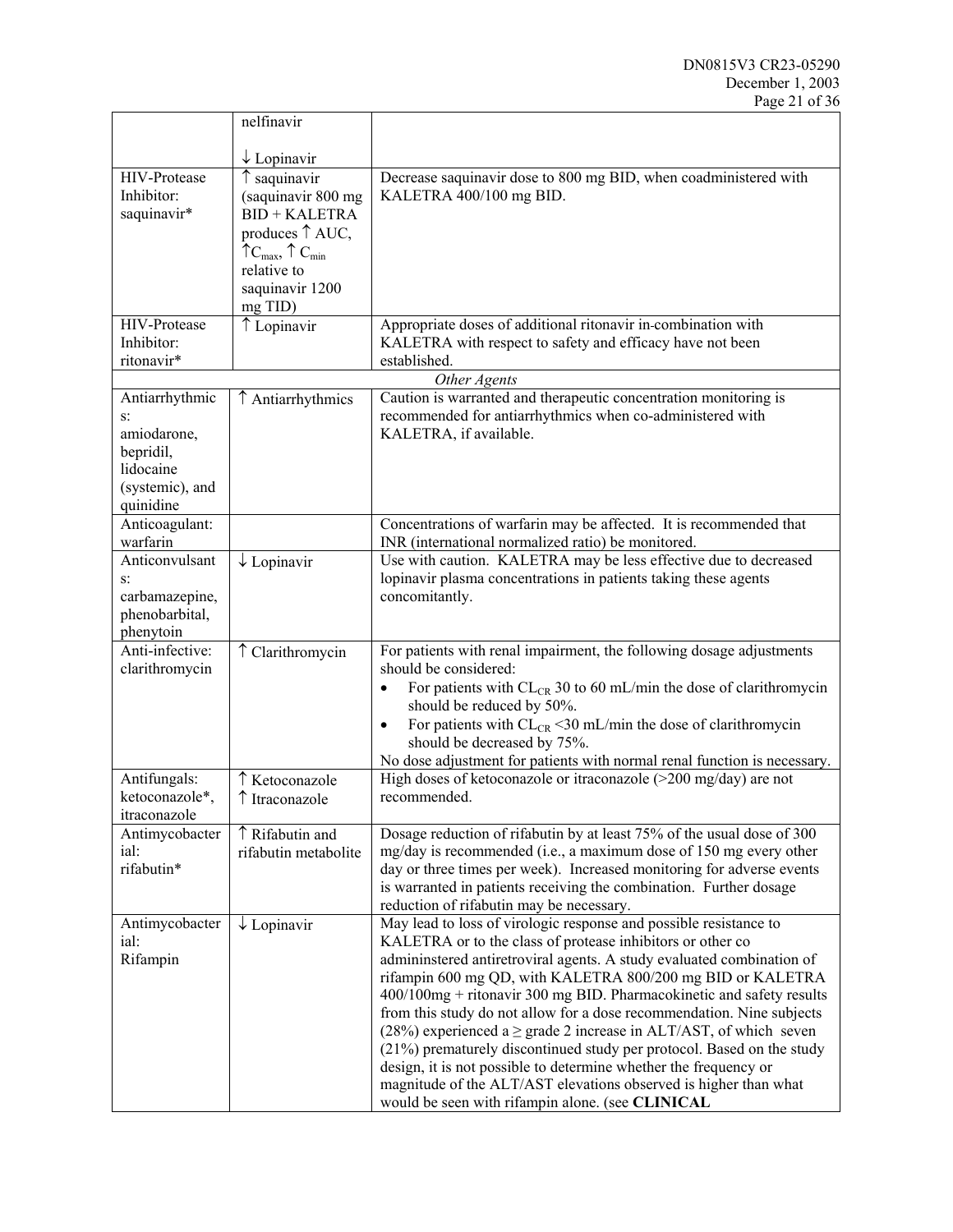#### DN0815V3 CR23-05290 December 1, 2003 Page 22 of 36

|                                                                                                            |                                                  | PHARMACOLOGY for magnitude of interaction, Table 2)                                                                                                                                             |
|------------------------------------------------------------------------------------------------------------|--------------------------------------------------|-------------------------------------------------------------------------------------------------------------------------------------------------------------------------------------------------|
| Antiparasitic:<br>atovaquone                                                                               | $\downarrow$ Atovaguone                          | Clinical significance is unknown; however, increase in atovaquone<br>doses may be needed.                                                                                                       |
| Calcium<br>Channel<br>Blockers,<br>Dihydropyridin<br>e:<br>e.g., felodipine,<br>nifedipine,<br>nicardipine | ↑ Dihydropyridine<br>calcium channel<br>blockers | Caution is warranted and clinical monitoring of patients is<br>recommended.                                                                                                                     |
| Corticosteroid:<br>Dexamethasone                                                                           | $\downarrow$ Lopinavir                           | Use with caution. KALETRA may be less effective due to decreased<br>lopinavir plasma concentrations in patients taking these agents<br>concomitantly.                                           |
| Disulfiram/metr<br>onid-azole                                                                              |                                                  | KALETRA oral solution contains alcohol, which can produce<br>disulfiram-like reactions when co-administered with disulfiram or other<br>drugs that produce this reaction (e.g., metronidazole). |
| Erectile<br>Dysfunction<br>Agent:<br>sildenafil                                                            | ↑ Sildenafil                                     | Use with caution at reduced doses of 25 mg every 48 hours with<br>increased monitoring for adverse events.                                                                                      |
| HMG-CoA<br>Reductase<br>Inhibitors:<br>atorvastatin*                                                       | $\overline{\uparrow}$ Atorvastatin               | Use lowest possible dose of atorvastatin with careful monitoring, or<br>consider other HMG-CoA reductase inhibitors such as pravastatin or<br>fluvastatin in combination with KALETRA.          |
| Immunosuppres<br>ants:<br>cyclosporine,<br>tacrolimus,<br>rapamycin                                        | Immunosuppressant<br>S                           | Therapeutic concentration monitoring is recommended for<br>immunosuppressant agents when co-administered with KALETRA.                                                                          |
| Narcotic<br>Analgesic:<br>Methadone*                                                                       | $\downarrow$ Methadone                           | Dosage of methadone may need to be increased when co-administered<br>with KALETRA.                                                                                                              |
| Oral<br>Contraceptive:<br>ethinyl<br>estradiol*                                                            | $\downarrow$ Ethinyl estradiol                   | Alternative or additional contraceptive measures should be used when<br>estrogen-based oral contraceptives and KALETRA are co-administered.                                                     |

\* See **CLINICAL PHARMACOLGY** for Magnitude of Interaction, Tables 2 and 3

## **Other Drugs:**

Drug interaction studies reveal no clinically significant interaction between KALETRA and desipramine (CYP2D6 probe), pravastatin, stavudine or lamivudine.

Based on known metabolic profiles, clinically significant drug interactions are not expected between KALETRA and fluvastatin, dapsone, trimethoprim/sulfamethoxazole, azithromycin, erythromycin, or fluconazole.

Zidovudine and Abacavir: KALETRA induces glucuronidation; therefore, KALETRA has the potential to reduce zidovudine and abacavir plasma concentrations. The clinical significance of this potential interaction is unknown.

#### **Carcinogenesis, Mutagenesis and Impairment of Fertility**

Long-term carcinogenicity studies of KALETRA in animal systems have not been completed.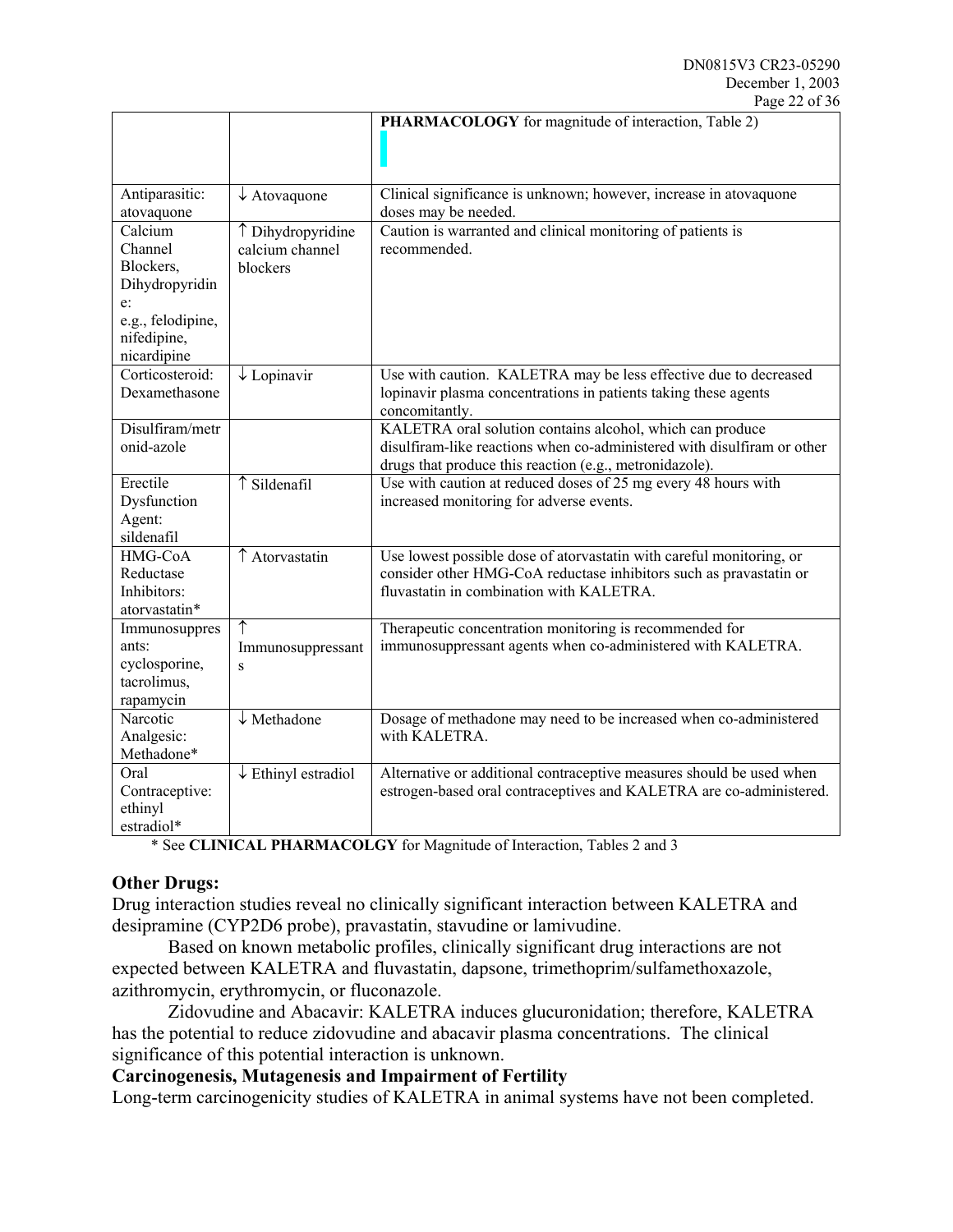Carcinogenicity studies in mice and rats have been carried out on ritonavir. In male mice, at levels of 50, 100 or 200 mg/kg/day, there was a dose dependent increase in the incidence of both adenomas and combined adenomas and carcinomas in the liver. Based on AUC measurements, the exposure at the high dose was approximately 4-fold for males that of the exposure in humans with the recommended therapeutic dose (400/100 mg KALETRA BID). There were no carcinogenic effects seen in females at the dosages tested. The exposure at the high dose was approximately 9-fold for the females that of the exposure in humans. In rats dosed at levels of 7, 15 or 30 mg/kg/day there were no carcinogenic effects. In this study, the exposure at the high dose was approximately 0.7-fold that of the exposure in humans with the 400/100 mg KALETRA BID regimen. Based on the exposures achieved in the animal studies, the significance of the observed effects is not known. However, neither lopinavir nor ritonavir was found to be mutagenic or clastogenic in a battery of *in vitro* and *in vivo* assays including the Ames bacterial reverse mutation assay using *S. typhimurium* and *E. coli*, the mouse lymphoma assay, the mouse micronucleus test and chromosomal aberration assays in human lymphocytes.

Lopinavir in combination with ritonavir at a 2:1 ratio produced no effects on fertility in male and female rats at levels of 10/5, 30/15 or 100/50 mg/kg/day. Based on AUC measurements, the exposures in rats at the high doses were approximately 0.7-fold for lopinavir and 1.8-fold for ritonavir of the exposures in humans at the recommended therapeutic dose (400/100 mg BID).

#### **Pregnancy**

Pregnancy Category C: No treatment-related malformations were observed when lopinavir in combination with ritonavir was administered to pregnant rats or rabbits. Embryonic and fetal developmental toxicities (early resorption, decreased fetal viability, decreased fetal body weight, increased incidence of skeletal variations and skeletal ossification delays) occurred in rats at a maternally toxic dosage (100/50 mg/kg/day). Based on AUC measurements, the drug exposures in rats at 100/50 mg/kg/day were approximately 0.7-fold for lopinavir and 1.8-fold for ritonavir for males and females that of the exposures in humans at the recommended therapeutic dose (400/100 mg BID). In a peri- and postnatal study in rats, a developmental toxicity (a decrease in survival in pups between birth and postnatal day 21) occurred at 40/20 mg/kg/day and greater.

No embryonic and fetal developmental toxicities were observed in rabbits at a maternally toxic dosage (80/40 mg/kg/day). Based on AUC measurements, the drug exposures in rabbits at 80/40 mg/kg/day were approximately 0.6-fold for lopinavir and 1.0-fold for ritonavir that of the exposures in humans at the recommended therapeutic dose (400/100 mg BID). There are, however, no adequate and well-controlled studies in pregnant women. KALETRA should be used during pregnancy only if the potential benefit justifies the potential risk to the fetus. *Antiretroviral Pregnancy Registry:* To monitor maternal-fetal outcomes of pregnant women exposed to KALETRA, an Antiretroviral Pregnancy Registry has been established. Physicians are encouraged to register patients by calling 1-800-258-4263.

**Nursing Mothers: The Centers for Disease Control and Prevention recommend that HIVinfected mothers not breast-feed their infants to avoid risking postnatal transmission of HIV.** Studies in rats have demonstrated that lopinavir is secreted in milk. It is not known whether lopinavir is secreted in human milk. Because of both the potential for HIV transmission and the potential for serious adverse reactions in nursing infants, mothers should be instructed **not to breast-feed if they are receiving KALETRA. Geriatric Use**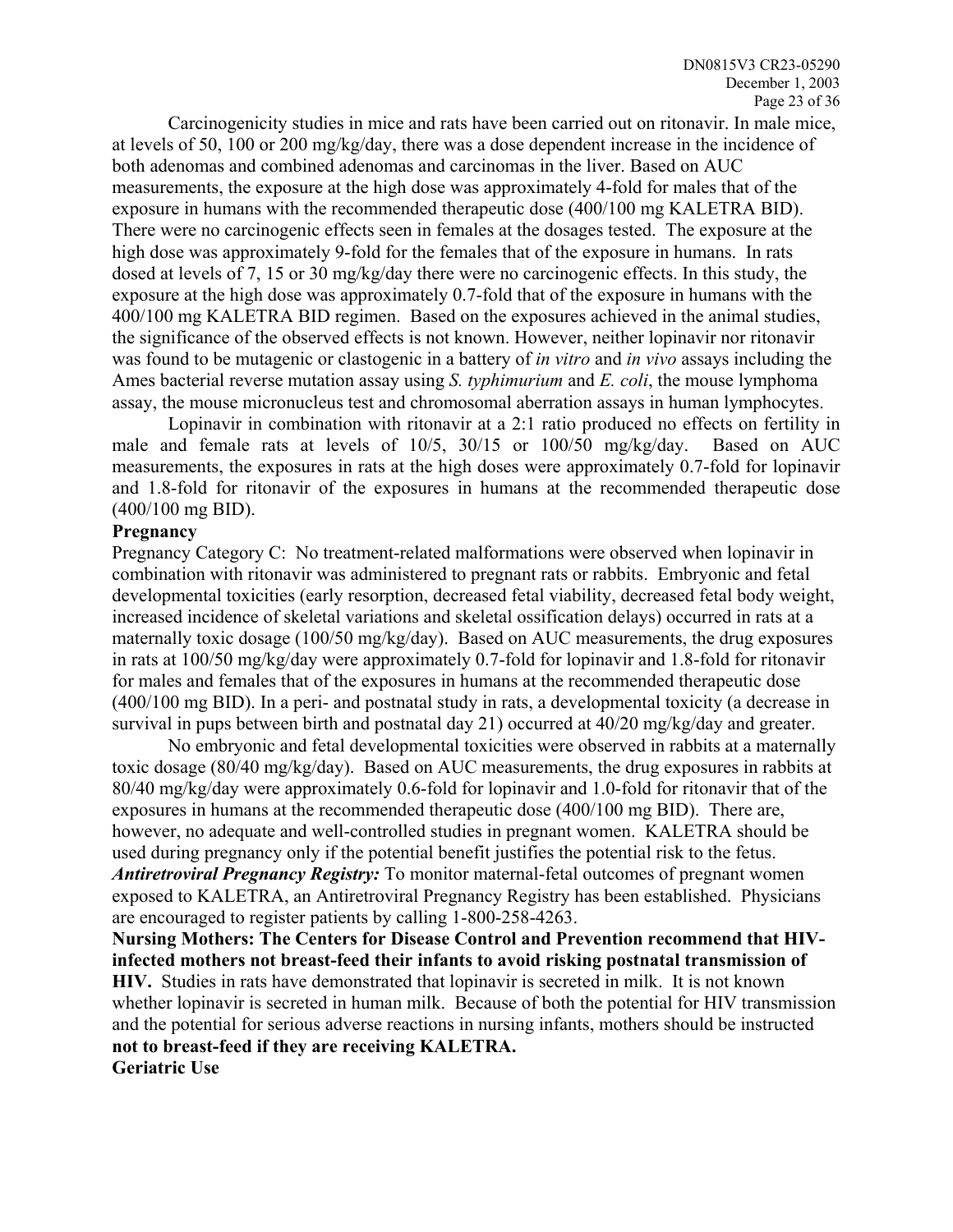Clinical studies of KALETRA did not include sufficient numbers of subjects aged 65 and over to determine whether they respond differently from younger subjects. In general, appropriate caution should be exercised in the administration and monitoring of KALETRA in elderly patients reflecting the greater frequency of decreased hepatic, renal, or cardiac function, and of concomitant disease or other drug therapy.

### **Pediatric Use**

The safety and pharmacokinetic profiles of KALETRA in pediatric patients below the age of 6 months have not been established. In HIV-infected patients age 6 months to 12 years, the adverse event profile seen during a clinical trial was similar to that for adult patients. The evaluation of the antiviral activity of KALETRA in pediatric patients in clinical trials is ongoing.

Study 940 is an ongoing open-label, multicenter trial evaluating the pharmacokinetic profile, tolerability, safety and efficacy of KALETRA oral solution containing lopinavir 80 mg/mL and ritonavir 20 mg/mL in 100 antiretroviral naive (44%) and experienced (56%) pediatric patients. All patients were non-nucleoside reverse transcriptase inhibitor naive. Patients were randomized to either 230 mg lopinavir/57.5 mg ritonavir per m<sup>2</sup> or 300 mg lopinavir/75 mg ritonavir per  $m^2$ . Naive patients also received lamivudine and stavudine. Experienced patients received nevirapine plus up to two nucleoside reverse transcriptase inhibitors.

Safety, efficacy and pharmacokinetic profiles of the two dose regimens were assessed after three weeks of therapy in each patient. After analysis of these data, all patients were continued on the 300 mg lopinavir/75 mg ritonavir per  $m<sup>2</sup>$  dose. Patients had a mean age of 5 years (range 6 months to 12 years) with  $14\%$  less than 2 years. Mean baseline CD<sub>4</sub> cell count was 838 cells/mm<sup>3</sup> and mean baseline plasma HIV-1 RNA was 4.7  $log_{10}$  copies/mL.

Through 48 weeks of therapy, the proportion of patients who achieved and sustained an HIV RNA < 400 copies/mL was 80% for antiretroviral naive patients and 71% for antiretroviral experienced patients. The mean increase from baseline in  $CD<sub>4</sub>$  cell count was 404 cells/mm<sup>3</sup> for antiretroviral naive and 284 cells/mm<sup>3</sup> for antiretroviral experienced patients treated through 48 weeks. At 48 weeks, two patients (2%) had prematurely discontinued the study. One antiretroviral naive patient prematurely discontinued secondary to an adverse event attributed to KALETRA, while one antiretroviral experienced patient prematurely discontinued secondary to an HIV-related event.

Dose selection for patients 6 months to 12 years of age was based on the following results. The 230/57.5 mg/m<sup>2</sup> BID regimen without nevirapine and the 300/75 mg/m<sup>2</sup> BID regimen with nevirapine provided lopinavir plasma concentrations similar to those obtained in adult patients receiving the 400/100 mg BID regimen (without nevirapine).

## **ADVERSE REACTIONS**

#### **Adults:**

**Treatment-Emergent Adverse Events:** KALETRA has been studied in 701 patients as combination therapy in Phase I/II and Phase III clinical trials. The most common adverse event associated with KALETRA therapy was diarrhea, which was generally of mild to moderate severity. Rates of discontinuation of randomized therapy due to adverse events were 5.8% in KALETRA-treated and 4.9% in nelfinavir-treated patients in Study 863.

Drug related clinical adverse events of moderate or severe intensity in  $> 2\%$  of patients treated with combination therapy for up to 48 weeks (Phase III) and for up to 72 weeks (Phase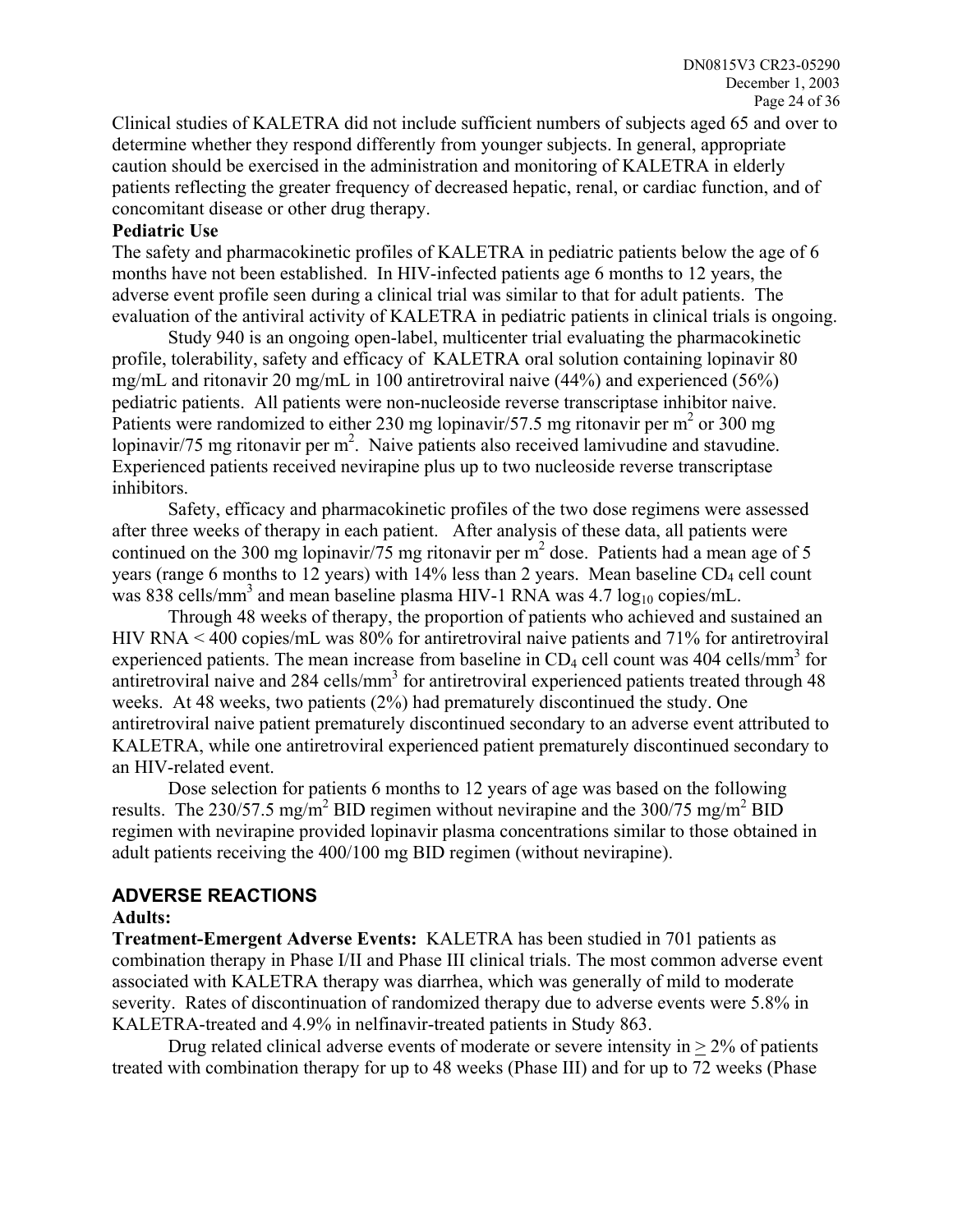I/II) are presented in Table 10. For other information regarding observed or potentially serious adverse events, please see **WARNINGS** and **PRECAUTIONS**.

|            | Study 863            |               | Study 888                   |                     | Other Studies    |                                                   |
|------------|----------------------|---------------|-----------------------------|---------------------|------------------|---------------------------------------------------|
|            | Antiretroviral-Naive |               |                             | Protease Inhibitor- | Study            | Study 957 <sup>3</sup> and Study 765 <sup>4</sup> |
|            | Patients             |               | <b>Experienced Patients</b> |                     | 720              | (48-72 Weeks)                                     |
|            | 48 Weeks             |               | 48 Weeks                    |                     | (72)             |                                                   |
|            |                      |               |                             |                     | Weeks)           |                                                   |
|            | <b>KALETR</b>        | Nelfina       | <b>KALET</b>                | Investiga           | <b>KALET</b>     | <b>KALETRA</b>                                    |
|            | A                    | vir           | RA                          | tor-                | RA               | <b>BID</b>                                        |
|            | 400/100              | 750 mg        | 400/100                     | selected            | BID <sup>2</sup> | $+ NNRTI + NRTIs$                                 |
|            | mg BID               | TID           | mg BID                      | protease            | $+ d4T +$        | $(N=127)$                                         |
|            | $+ d4T +$            | $+ d4T +$     | $+ NVP$                     | inhibitor(          | 3TC              |                                                   |
|            | 3TC                  | 3TC           | $^{+}$<br><b>NRTIs</b>      | s)<br>$+ NVP +$     | $(N = 84)$       |                                                   |
|            | $(N=326)$            | $(N=327)$     | $(N=148)$                   | <b>NRTIs</b>        |                  |                                                   |
|            |                      | $\mathcal{E}$ |                             | $(N=140)$           |                  |                                                   |
| Body as a  |                      |               |                             |                     |                  |                                                   |
| Whole      |                      |               |                             |                     |                  |                                                   |
|            | 4%                   | $3\%$         | $2\%$                       | $2\%$               | 5%               | 2%                                                |
| Abdominal  |                      |               |                             |                     |                  |                                                   |
| Pain       |                      |               |                             |                     |                  |                                                   |
| Asthenia   | 4%                   | $3\%$         | $3\%$                       | 6%                  | $7\%$            | 8%                                                |
| Chills     | $0\%$                | $<$ 1%        | $2\%$                       | $0\%$               | $1\%$            | 0%                                                |
| Fever      | $<1\%$               | $<1\%$        | 2%                          | $1\%$               | 0%               | 2%                                                |
| Headache   | $2\%$                | 2%            | $2\%$                       | 3%                  | 7%               | 2%                                                |
| Digestive  |                      |               |                             |                     |                  |                                                   |
| System     |                      |               |                             |                     |                  |                                                   |
| Anorexia   | 1%                   | $<1\%$        | 1%                          | 3%                  | 0%               | 0%                                                |
| Diarrhea   | 16%                  | 17%           | $7\%$                       | 9%                  | 24%              | 18%                                               |
|            | 2%                   | $<1\%$        | $1\%$                       | $1\%$               | $1\%$            | 0%                                                |
| Dyspepsia  |                      |               |                             |                     |                  |                                                   |
|            | $0\%$                | $0\%$         | 2%                          | $1\%$               | $1\%$            | $0\%$                                             |
| Dysphagia  |                      |               |                             |                     |                  |                                                   |
|            | 2%                   | $1\%$         | $1\%$                       | $2\%$               | $1\%$            | 2%                                                |
| Flatulence |                      |               |                             |                     |                  |                                                   |
| Nausea     | 7%                   | 5%            | 7%                          | 16%                 | 15%              | 4%                                                |
| Vomiting   | 2%                   | 2%            | 4%                          | 12%                 | 5%               | 2%                                                |
| Nervous    |                      |               |                             |                     |                  |                                                   |
| System     |                      |               |                             |                     |                  |                                                   |
|            | $1\%$                | 2%            | $1\%$                       | 2%                  | $0\%$            | 2%                                                |
| Depression |                      |               |                             |                     |                  |                                                   |
| Insomnia   | $2\%$                | $1\%$         | $0\%$                       | 2%                  | 2%               | 2%                                                |
| Skin and   |                      |               |                             |                     |                  |                                                   |
| Appendage  |                      |               |                             |                     |                  |                                                   |
| S          |                      |               |                             |                     |                  |                                                   |
| Rash       | $1\%$                | 2%            | 2%                          | $1\%$               | 4%               | 2%                                                |

## **Table 10: Percentage of Patients with Selected Treatment-Emergent<sup>1</sup> Adverse Events of Moderate or Severe Intensity Reported in > 2% of Adult Patients**

 $\frac{1}{2}$  Includes adverse events of possible, probable or unknown relationship to study drug.

Includes adverse event data from dose group I (400/100 mg BID only  $[N=16]$ ) and dose group II (400/100 mg BID  $[N=35]$ ) and 400/200 mg BID [N=33]). Within dosing groups, moderate to severe nausea of probable/possible relationship to KALETRA occurred at a higher rate in the 400/200 mg dose arm compared to the 400/100 mg dose arm in group II.

<sup>3</sup> Includes adverse event data from patients receiving 400/100 mg BID (n=29) or 533/133 mg BID (n=28) for 48 weeks. Patients received KALETRA in combination with NRTIs and efavirenz.

<sup>4</sup> Includes adverse event data from patients receiving 400/100 mg BID (n=36) or 400/200 mg BID (n=34) for 72 weeks. Patients received KALETRA in combination with NRTIs and nevirapine.

Treatment-emergent adverse events occurring in less than 2% of adult patients receiving KALETRA in all phase II/III clinical trials and considered at least possibly related or of unknown relationship to treatment with KALETRA and of at least moderate intensity are listed below by body system.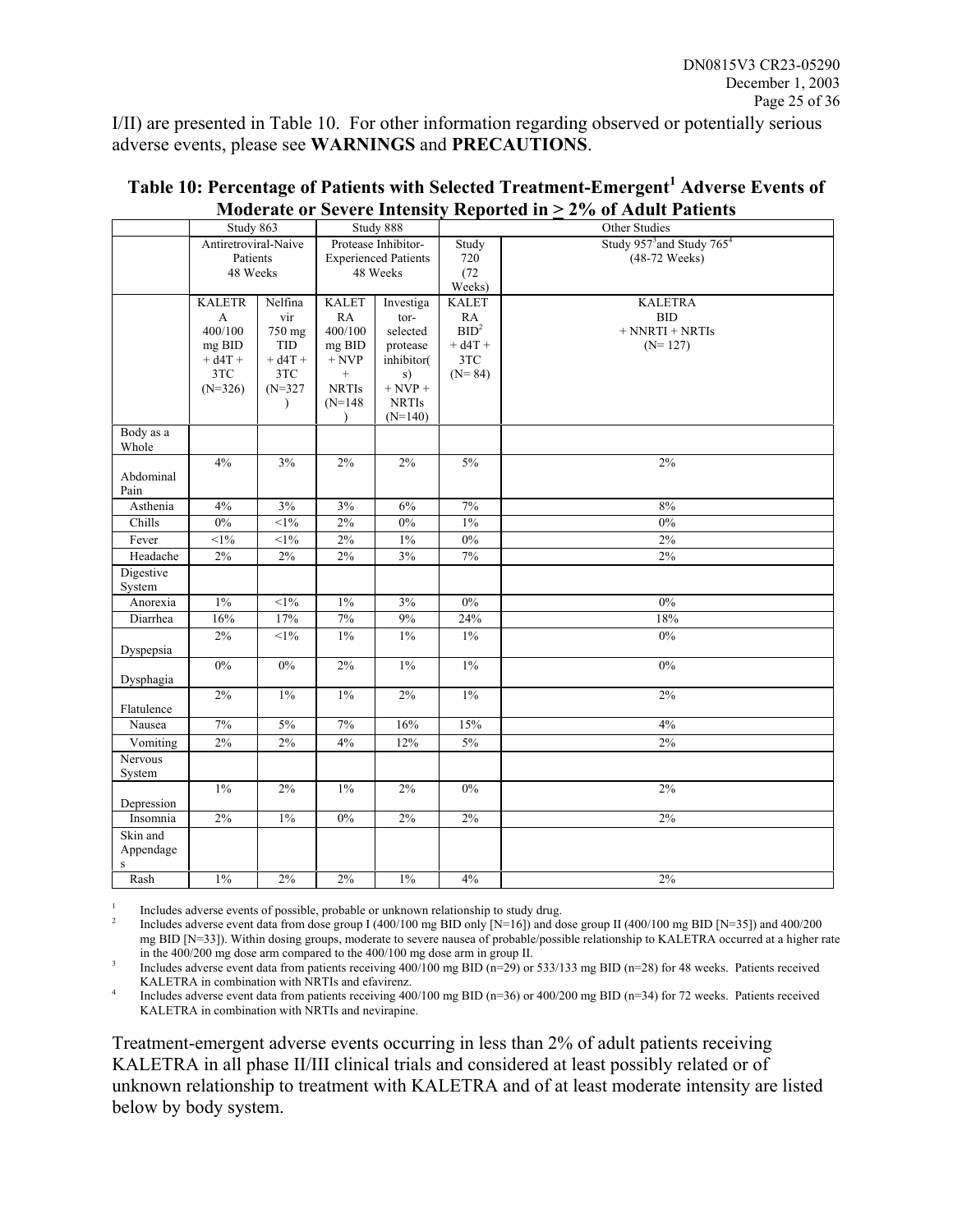*Body as a Whole:* Abdomen enlarged, allergic reaction, back pain, chest pain, chest pain substernal, cyst, drug interaction, drug level increased, face edema, flu syndrome, hypertrophy, infection bacterial, malaise, and viral infection.

*Cardiovascular System:* Atrial fibrillation, deep vein thrombosis, hypertension, migraine, palpitation, thrombophlebitis, varicose vein, and vasculitis.

*Digestive System:* Cholangitis, cholecystitis, constipation, dry mouth, enteritis, enterocolitis, eructation, esophagitis, fecal incontinence, gastritis, gastroenteritis, hemorrhagic colitis, increased appetite, jaundice, mouth ulceration, pancreatitis, sialadenitis, stomatitis, and ulcerative stomatitis.

*Endocrine System:* Cushing's syndrome, diabetes mellitus, and hypothyroidism. *Hemic and Lymphatic System:* Anemia, leukopenia, and lymphadenopathy.

*Metabolic and Nutritional Disorders:* Avitaminosis, dehydration, edema, glucose tolerance decreased, lactic acidosis, obesity, peripheral edema, weight gain, and weight loss.

*Musculoskeletal System:* Arthralgia, arthrosis and myalgia.

*Nervous System*: Abnormal dreams, agitation, amnesia, anxiety, apathy, ataxia, confusion, convulsion, dizziness, dyskinesia, emotional lability, encephalopathy, facial paralysis, hypertonia, libido decreased, neuropathy, paresthesia, peripheral neuritis, somnolence, thinking abnormal, and tremor.

*Respiratory System:* Asthma, bronchitis, dyspnea, lung edema, pharyngitis, rhinitis, and sinusitis.

*Skin and Appendages:* Acne, alopecia, dry skin, eczema, exfoliative dermatitis, furunculosis, maculopapular rash, nail disorder, pruritis, seborrhea, skin benign neoplasm, skin discoloration, skin ulcer, and sweating.

*Special Senses:* Abnormal vision, eye disorder, otitis media, and taste perversion, and tinnitus.

*Urogenital System:* Abnormal ejaculation, gynecomastia, hypogonadism male, kidney calculus, and urine abnormality.

*Post-Marketing Experience:* The following adverse reactions have been reported during postmarketing use of KALETRA. Because these reactions are reported voluntarily from a population of unknown size, it is not possible to reliably estimate their frequency or establish a causal relationship to KALETRA exposure.

 *Body as a whole:* Redistribution/accumulation of body fat has been reported (see **PRECAUTIONS, Fat Redistribution**).

 *Cardiovascular:* Bradyarrhythmias.

**Laboratory Abnormalities:** The percentages of adult patients treated with combination therapy with Grade 3-4 laboratory abnormalities are presented in Table 11.

#### **Table 11: Grade 3-4 Laboratory Abnormalities Reported in > 2% of Adult Patients**

| Study 863                                        | Study 888                                              |                         | Other Studies                                                  |
|--------------------------------------------------|--------------------------------------------------------|-------------------------|----------------------------------------------------------------|
| <b>Antiretroviral-Naive Patients</b><br>48 Weeks | Protease Inhibitor-Experienced<br>Patients<br>48 Weeks | Study 720<br>(72 Weeks) | Study 957 <sup>3</sup> and Study<br>$765^{4}$<br>(48-72 Weeks) |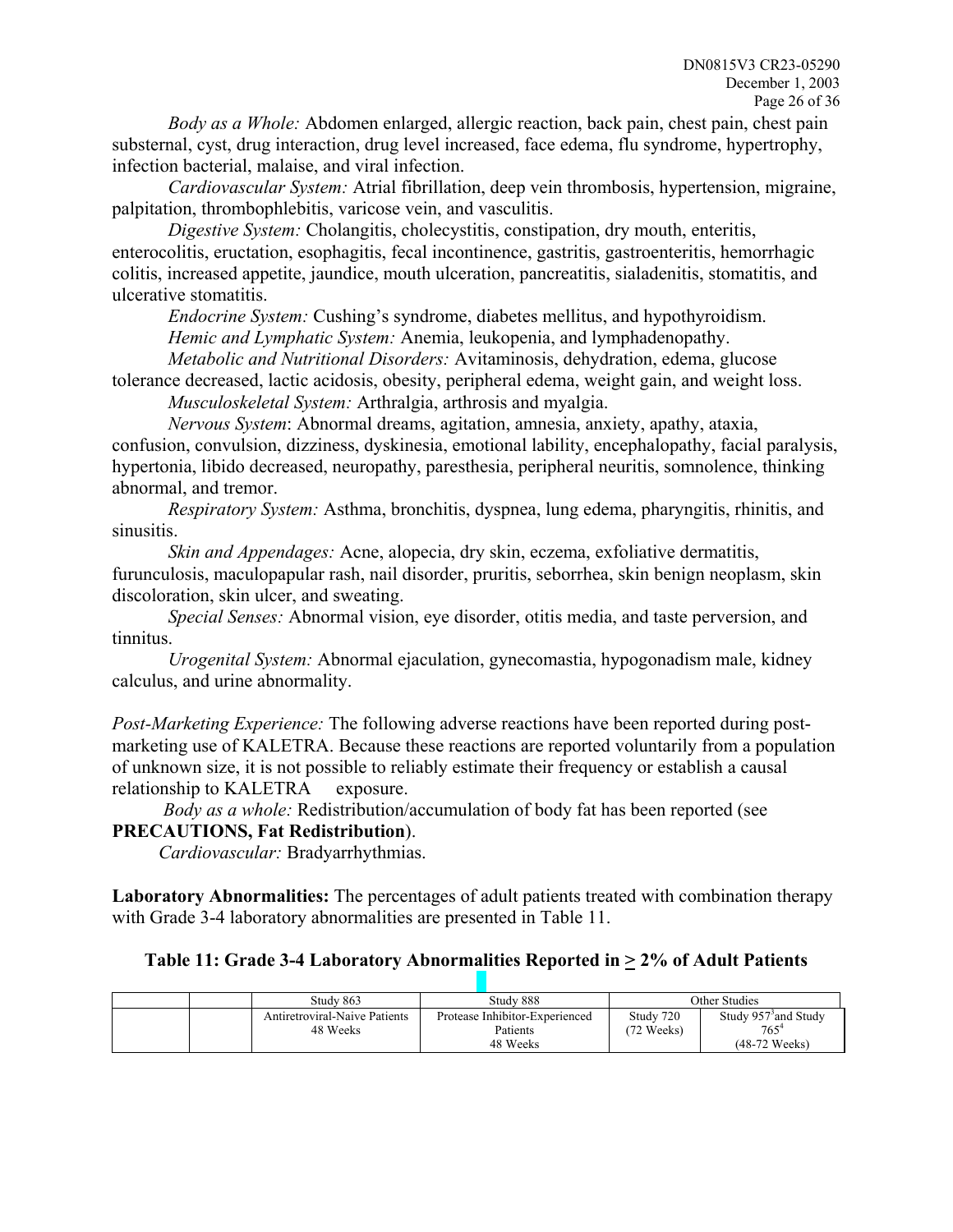DN0815V3 CR23-05290

|             |                    |                |               |                |                   |                  | $1$ age $2/01$ JV   |
|-------------|--------------------|----------------|---------------|----------------|-------------------|------------------|---------------------|
| Variable    | Limit <sup>1</sup> | <b>KALETRA</b> | Nelfinavir    | <b>KALETRA</b> | Investigator-     | <b>KALETRA</b>   | <b>KALETRA</b>      |
|             |                    | $400/100$ mg   | 750 mg TID    | $400/100$ mg   | selected protease | BID <sup>2</sup> | <b>BID</b>          |
|             |                    | <b>BID</b>     | $+ d4T + 3TC$ | <b>BID</b>     | inhibitor(s)      | $+ d4T + 3TC$    | $+$ NNRTI $+$ NRTIs |
|             |                    | $+ d4T + 3TC$  | $(N=327)$     | $+ NVP +$      | $+ NVP + NRTIs$   | $(N = 84)$       | $(N=127)$           |
|             |                    | $(N=326)$      |               | <b>NRTIs</b>   | $(N=140)$         |                  |                     |
|             |                    |                |               | $(N=148)$      |                   |                  |                     |
| Chemistry   | High               |                |               |                |                   |                  |                     |
| Glucose     | >250               | 2%             | 2%            | $1\%$          | 2%                | 2%               | $5\%$               |
|             | mg/dL              |                |               |                |                   |                  |                     |
| Uric Acid   | >12                | 2%             | 2%            | 0%             | $1\%$             | 4%               | $1\%$               |
|             | mg/dL              |                |               |                |                   |                  |                     |
| Total       | >3.48              | $<1\%$         | $0\%$         | $1\%$          | 3%                | $1\%$            | $0\%$               |
| Bilirubin   | mg/dL              |                |               |                |                   |                  |                     |
|             | >180               | 2%             | 4%            | 5%             | 11%               | 10%              | 6%                  |
| SGOT/AST    | U/L                |                |               |                |                   |                  |                     |
|             | >215               | 4%             | 4%            | 6%             | 13%               | $8\%$            | 10%                 |
| SGPT/ALT    | U/L                |                |               |                |                   |                  |                     |
| GGT         | >300               | N/A            | N/A           | N/A            | N/A               | 4%               | 28%                 |
|             | U/L                |                |               |                |                   |                  |                     |
| Total       | >300               | 9%             | $5\%$         | 20%            | 21%               | 14%              | 33%                 |
| Cholesterol | mg/dL              |                |               |                |                   |                  |                     |
|             | >750               | $9\%$          | $1\%$         | 25%            | 21%               | 11%              | 32%                 |
| Triglycerid | mg/dL              |                |               |                |                   |                  |                     |
| es          |                    |                |               |                |                   |                  |                     |
| Amylase     | >2x                | 3%             | 2%            | 4%             | 8%                | 5%               | 6%                  |
|             | <b>ULN</b>         |                |               |                |                   |                  |                     |
| Chemistry   | Low                |                |               |                |                   |                  |                     |
| Inorganic   | < 1.5              | $0\%$          | 0%            | $1\%$          | $0\%$             | $0\%$            | 2%                  |
| Phosphorus  | mg/dL              |                |               |                |                   |                  |                     |
| Hematolog   | Low                |                |               |                |                   |                  |                     |
|             |                    |                |               |                |                   |                  |                     |
|             | $0.75 \times$      | $1\%$          | 3%            | $1\%$          | $2\%$             | 2%               | 4%                  |
| Neutrophils | $10^9$ /L          |                |               |                |                   |                  |                     |

<sup>1</sup> ULN = upper limit of the normal range;  $N/A = Not$  Applicable.

Includes clinical laboratory data from dose group I (400/100 mg BID only [N=16]) and dose group II (400/100 mg BID [N=35] and 400/200 mg BID [N=33]).

Includes clinical laboratory data from patients receiving 400/100 mg BID (n=29) or 533/133 mg BID (n=28) for 48 weeks. Patients received KALETRA in combination with NRTIs and efavirenz.

<sup>4</sup> Includes clinical laboratory data from patients receiving 400/100 mg BID (n=36) or 400/200 mg BID (n=34) for 72 weeks. Patients received KALETRA in combination with NRTIs and nevirapine.

#### **Pediatrics:**

**Treatment-Emergent Adverse Events:** KALETRA has been studied in 100 pediatric patients 6 months to 12 years of age. The adverse event profile seen during a clinical trial was similar to that for adult patients.

Taste aversion, vomiting, and diarrhea were the most commonly reported drug related adverse events of any severity in pediatric patients treated with combination therapy including KALETRA for up to 48 weeks in Study 940. A total of 8 children experienced moderate or severe adverse events at least possibly related to KALETRA. Rash (reported in 3%) was the only drug-related clinical adverse event of moderate to severe intensity observed in  $\geq 2\%$  of children enrolled.

**Laboratory Abnormalities:** The percentages of pediatric patients treated with combination therapy including KALETRA with Grade 3-4 laboratory abnormalities are presented in Table 12.

| Variable | $\tau$ imit | $KAIETRA BID+$ |
|----------|-------------|----------------|
|          |             |                |
|          |             | $(N=100)$      |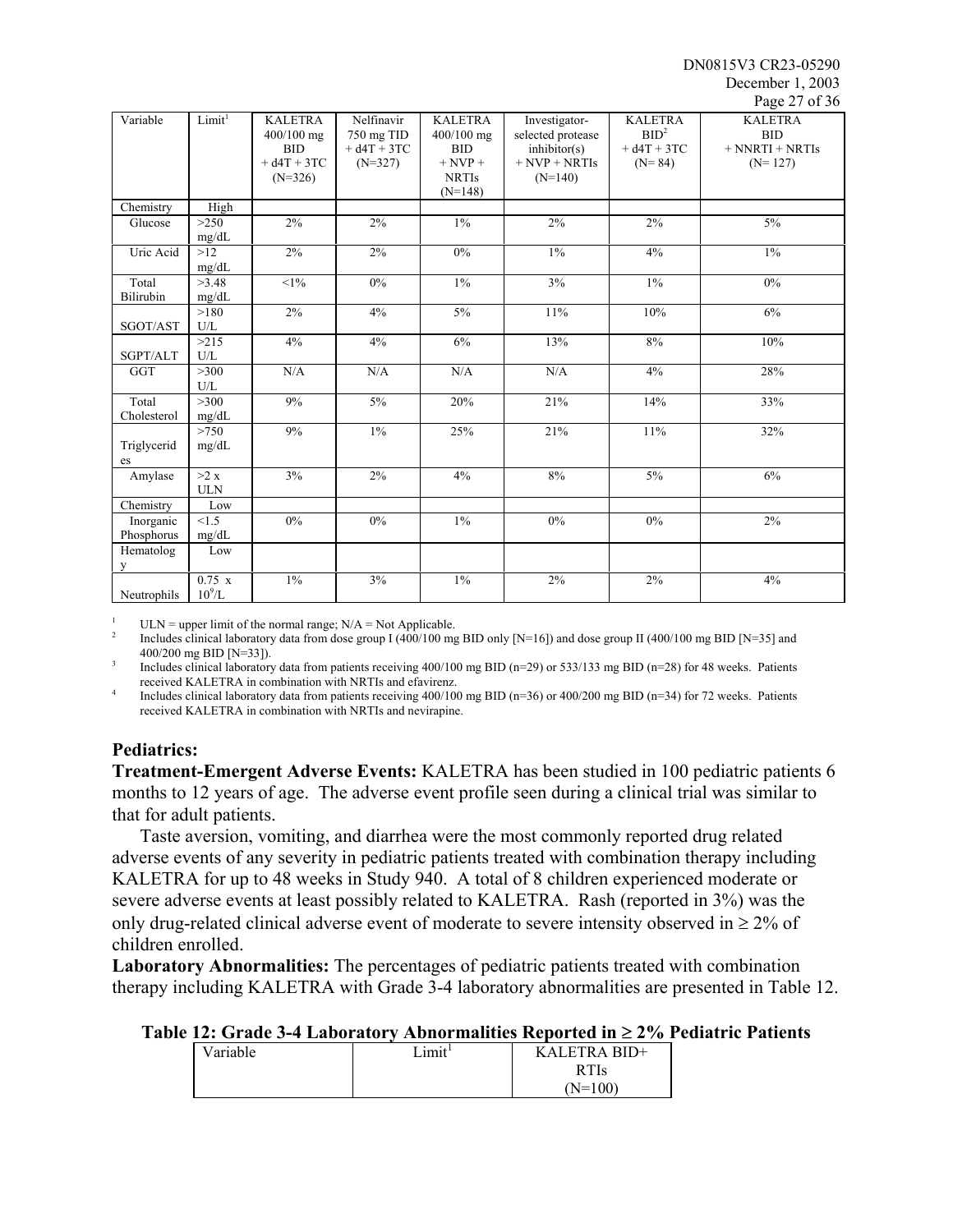| Chemistry         | High                        |           |
|-------------------|-----------------------------|-----------|
| Sodium            | $>149$ mEq/L                | 3%        |
| Total bilirubin   | $\geq$ 3.0 x ULN            | 3%        |
| SGOT/AST          | $>180$ U/L                  | 8%        |
| SGPT/ALT          | $>$ 215 U/L                 | 7%        |
| Total cholesterol | $>$ 300 mg/dL               | 3%        |
| Amylase           | $>$ 2.5 x ULN               | $70^{-2}$ |
| Chemistry         | Low                         |           |
| Sodium            | $<$ 130 mEq/L               | 3%        |
| Hematology        | Low                         |           |
| Platelet Count    | $\rm < 50 \times 10^{9}/L$  | 4%        |
| Neutrophils       | $\rm 0.40 \times 10^{9}$ /L | $2\%$     |

 $<sup>1</sup> **ULN** = **upper limit of the normal range.**$ </sup>

<sup>2</sup> Subjects with Grade 3-4 amylase confirmed by elevations in pancreatic amylase.

## **OVERDOSAGE**

KALETRA oral solution contains 42.4% alcohol (v/v). Accidental ingestion of the product by a young child could result in significant alcohol-related toxicity and could approach the potential lethal dose of alcohol.

Human experience of acute overdosage with KALETRA is limited. Treatment of overdose with KALETRA should consist of general supportive measures including monitoring of vital signs and observation of the clinical status of the patient. There is no specific antidote for overdose with KALETRA. If indicated, elimination of unabsorbed drug should be achieved by emesis or gastric lavage. Administration of activated charcoal may also be used to aid in removal of unabsorbed drug. Since KALETRA is highly protein bound, dialysis is unlikely to be beneficial in significant removal of the drug.

## **DOSAGE AND ADMINISTRATION**

#### **Adults**

The recommended dosage of KALETRA is 400/100 mg (3 capsules or 5.0 mL) twice daily taken with food.

Concomitant therapy: Efavirenz, nevirapine, amprenavir or nelfinavir: A dose increase of KALETRA to 533/133 mg (4 capsules or 6.5 mL) twice daily taken with food is recommended when used in combination with efavirenz, nevirapine, amprenavir or nelfinavir (see **CLINICAL PHARMACOLOGY – Drug Interactions** and/or **PRECAUTIONS** – Table 9).

## **Pediatric Patients**

In children 6 months to 12 years of age, the recommended dosage of KALETRA oral solution is 12/3 mg/kg for those 7 to <15 kg and 10/2.5 mg/kg for those 15 to 40 kg (approximately equivalent to 230/57.5 mg/m2) twice daily taken with food, up to a maximum dose of 400/100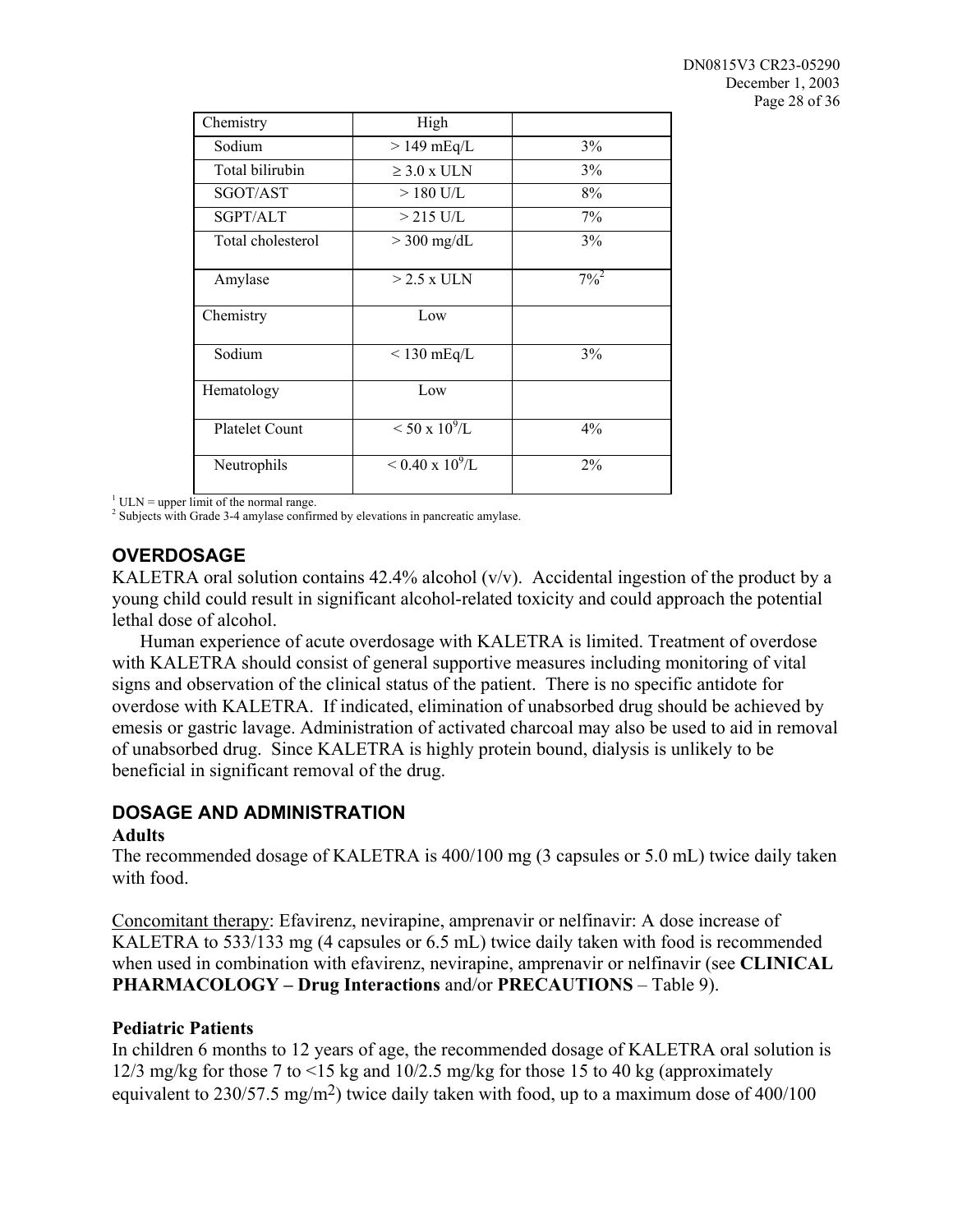mg in children >40 kg (5.0 mL or 3 capsules) twice daily. **It is preferred that the prescriber calculate the appropriate milligram dose for each individual child** ≤ **12 years old and determine the corresponding volume of solution or number of capsules.** However, as an alternative, the following table contains dosing guidelines for KALETRA oral solution based on body weight. When possible, dose should be administered using a calibrated dosing syringe.

| Weight              | Dose $(mg/kg)^*$ | Volume of oral solution<br>BID              |
|---------------------|------------------|---------------------------------------------|
| (kg)                |                  | (80 mg lopinavir/20 mg<br>ritonavir per mL) |
| Without nevirapine, |                  |                                             |
| efavirenz or        |                  |                                             |
| amprenavir          |                  |                                             |
| 7 to $\leq$ 15 $kg$ | 12 mg/kg BID     |                                             |
| $7$ to $10$ kg      |                  | $1.25 \text{ mL}$                           |
| $>10$ to $<15$ kg   |                  | $1.75$ mL                                   |
| 15 to 40 $kg$       | 10 mg/kg BID     |                                             |
| 15 to 20 kg         |                  | $2.25 \text{ mL}$                           |
| $>20$ to 25 kg      |                  | $2.75 \text{ mL}$                           |
| $>25$ to 30 kg      |                  | $3.5$ mL                                    |
| $>30$ to 35 kg      |                  | $4.0$ mL                                    |
| $>35$ to 40 kg      |                  | $4.75$ mL                                   |
| $>40$ kg            | Adult dose       | 5 mL (or 3 capsules)                        |

\* Dosing based on the lopinavir component of lopinavir/ritonavir solution (80 mg/20 mg per mL). Note: Use adult dosage recommendation for children >12 years of age.

Concomitant therapy: Efavirenz, nevirapine or amprenavir: A dose increase of KALETRA oral solution to 13/3.25 mg/kg for those 7 to <15 kg and 11/2.75 mg/kg for those 15 to 45 kg (approximately equivalent to  $300/75$  mg/m<sup>2</sup>) twice daily taken with food, up to a maximum dose of 533/133 mg in children >45 kg twice daily is recommended when used in combination with efavirenz or nevirapine in children 6 months to 12 years of age. The following table contains dosing guidelines for KALETRA oral solution based on body weight, when used in combination with efavirenz, nevirapine or amprenavir in children (see **CLINICAL PHARMACOLOGY – Drug Interactions** and/or **PRECAUTIONS** – Table 9).

| Weight                 | Dose $(mg/kg)^*$ | Volume of oral solution<br>BID              |
|------------------------|------------------|---------------------------------------------|
| (kg)                   |                  | (80 mg lopinavir/20 mg<br>ritonavir per mL) |
| With nevirapine,       |                  |                                             |
| efavirenz or           |                  |                                             |
| amprenavir             |                  |                                             |
| 7 to $\leq$ 15 kg      | 13 mg/kg BID     |                                             |
| $7$ to $10 \text{ kg}$ |                  | $1.5$ mL                                    |
| $>10$ to $<15$ kg      |                  | $2.0$ mL                                    |
| 15 to 45 kg            | 11 mg/kg BID     |                                             |
| 15 to 20 kg            |                  | $2.5 \text{ mL}$                            |
| $>20$ to 25 kg         |                  | $3.25 \text{ mL}$                           |
| $>25$ to 30 kg         |                  | $4.0$ mL                                    |
| $>30$ to 35 kg         |                  | $4.5$ mL                                    |
| $>35$ to 40 kg         |                  | 5.0 mL (or 3 capsules)                      |
| $>40$ to 45 kg         |                  | $5.75$ mL                                   |
| $>45$ kg               | Adult dose       | $6.5$ mL (or 4 capsules)                    |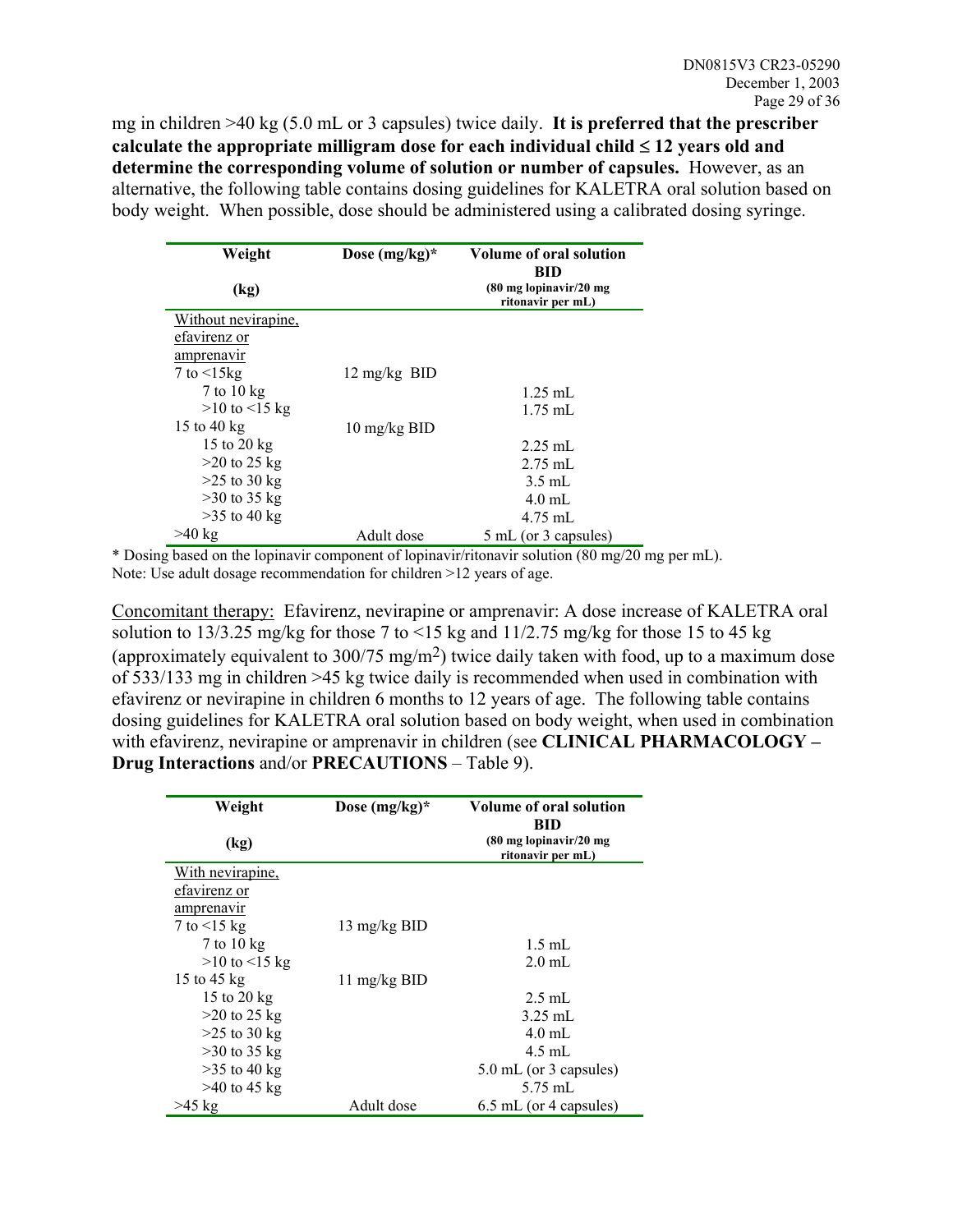\* Dosing based on the lopinavir component of lopinavir/ritonavir solution (80 mg/20 mg per mL). Note: Use adult dosage recommendation for children >12 years of age.

## **HOW SUPPLIED**

KALETRA (lopinavir/ritonavir) capsules are orange soft gelatin capsules imprinted with the corporate logo  $\equiv$  and the Abbo-Code PK. KALETRA is available as 133.3 mg lopinavir/33.3 mg ritonavir capsules in the following package sizes: Bottles of 180 capsules each….…………… (**NDC** 0074-3959-77) Packages of 120 unit dose blisters….………………………………….(**NDC** 0074-3959-11)

Recommended storage: Store KALETRA soft gelatin capsules at 36°F - 46°F (2°C - 8°C) until dispensed. Avoid exposure to excessive heat. For patient use, refrigerated KALETRA capsules remain stable until the expiration date printed on the label. If stored at room temperature up to 77°F (25°C), capsules should be used within 2 months.

KALETRA (lopinavir/ritonavir) oral solution is a light yellow to orange colored liquid supplied in amber-colored multiple-dose bottles containing 400 mg lopinavir/100 mg ritonavir per 5 mL (80 mg lopinavir/20 mg ritonavir per mL) packaged with a marked dosing cup in the following size:

160 mL bottle……………………………….(**NDC** 0074-3956-46)

Recommended storage: Store KALETRA oral solution at 36°F - 46°F (2°C - 8°C) until dispensed. Avoid exposure to excessive heat. For patient use, refrigerated KALETRA oral solution remains stable until the expiration date printed on the label. If stored at room temperature up to 77°F (25°C), oral solution should be used within 2 months.

NEW



--------------------------------------------(Perforation)-----------------------------------------

# **KALETRA™**

(lopinavir/ritonavir) capsules (lopinavir/ritonavir) oral solution

**ALERT: Find out about medicines that should NOT be taken with KALETRA.** Please also read the section "MEDICINES YOU SHOULD NOT TAKE WITH KALETRA."

## **Patient Information**

## **KALETRA™ (kuh-LEE-tra)**

Generic Name: lopinavir/ritonavir (lop-IN-uh-veer/rit-ON-uh-veer)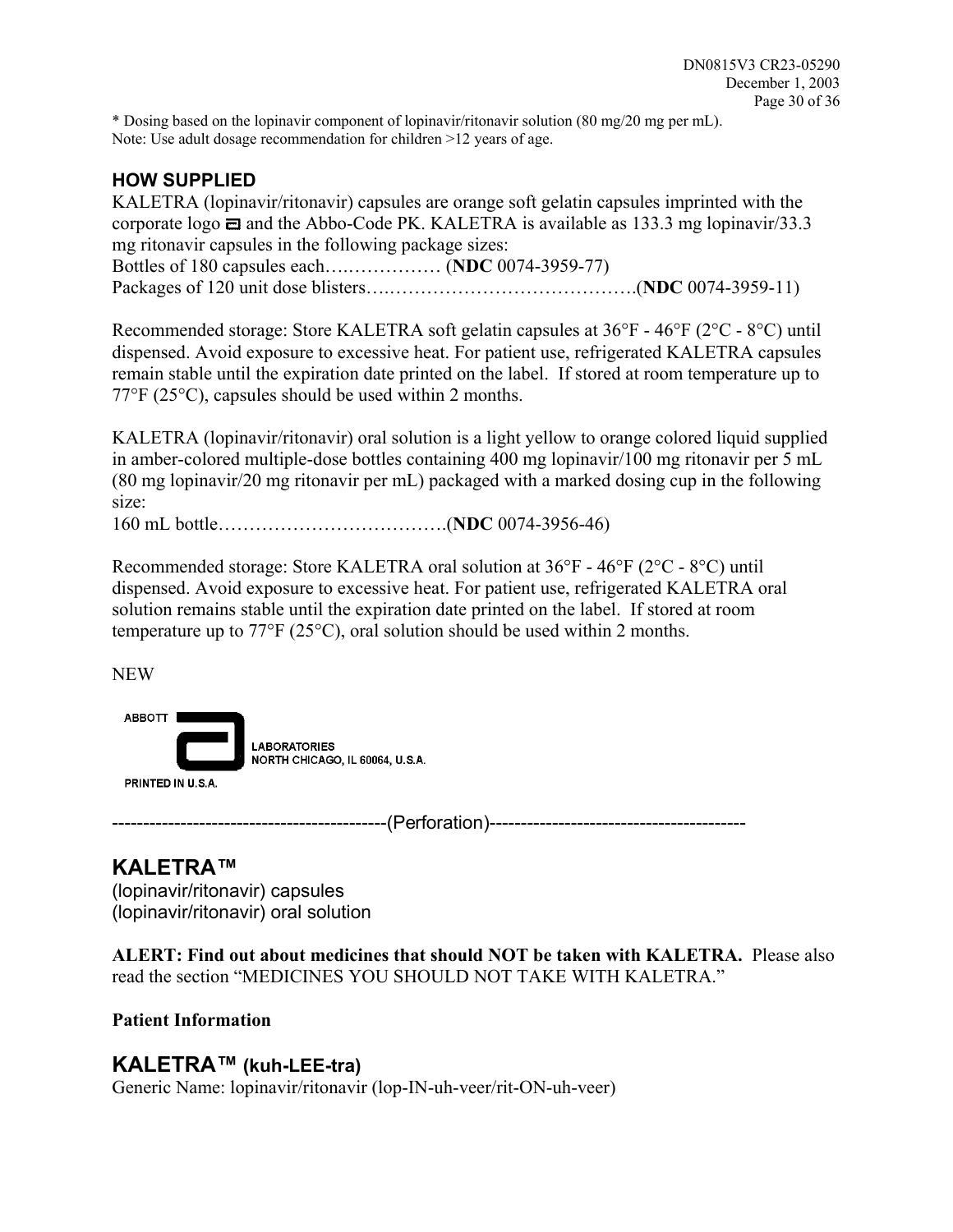Read this leaflet carefully before you start taking KALETRA. Also, read it each time you get your KALETRA prescription refilled, in case something has changed. This information does not take the place of talking with your doctor when you start this medicine and at check ups. Ask your doctor if you have any questions about KALETRA.

Before taking your medicine, make sure you have received the correct medicine. Compare the name above with the name on your bottle and the appearance of your medicine with the description provided below. Contact your pharmacist immediately if you believe a dispensing error has occurred.

## **What is KALETRA and how does it work?**

KALETRA is a combination of two medicines. They are lopinavir and ritonavir. KALETRA is a type of medicine called an HIV (human immunodeficiency virus) protease (PRO-tee-ase) inhibitor. KALETRA is always used in combination with other anti-HIV medicines to treat people with human immunodeficiency virus (HIV) infection. KALETRA is for adults and for children age 6 months and older.

HIV infection destroys  $CD_4(T)$  cells, which are important to the immune system. After a large number of T cells are destroyed, acquired immune deficiency syndrome (AIDS) develops.

KALETRA blocks HIV protease, a chemical which is needed for HIV to multiply. KALETRA reduces the amount of HIV in your blood and increases the number of T cells. Reducing the amount of HIV in the blood reduces the chance of death or infections that happen when your immune system is weak (opportunistic infections).

## **Does KALETRA cure HIV or AIDS?**

**KALETRA does not cure HIV infection or AIDS. The long-term effects of KALETRA are not known at this time. People taking KALETRA may still get opportunistic infections or other conditions that happen with HIV infection. Some of these conditions are pneumonia, herpes virus infections, and** *Mycobacterium avium* **complex (MAC) infections.**

# **Does KALETRA reduce the risk of passing HIV to others?**

KALETRA does not reduce the risk of passing HIV to others through sexual contact or blood contamination. Continue to practice safe sex and do not use or share dirty needles.

## **How should I take KALETRA?**

- You should stay under a doctor's care when taking KALETRA. Do not change your treatment or stop treatment without first talking with your doctor.
- You must take KALETRA every day exactly as your doctor prescribed it. The dose of KALETRA may be different for you than for other patients. Follow the directions from your doctor, exactly as written on the label.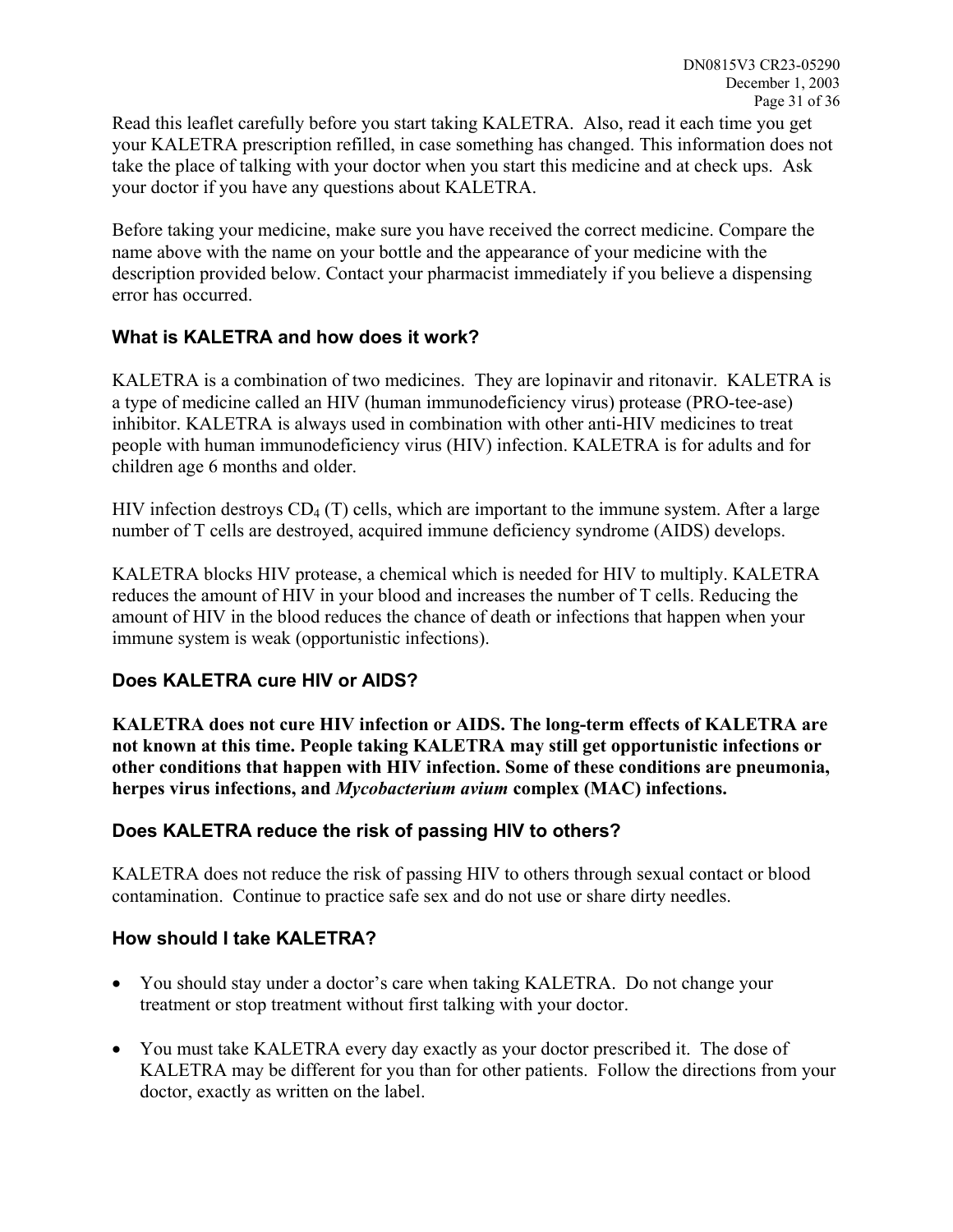- Dosing in adults (including children 12 years of age and older): The usual dose for adults is 3 capsules (400/100 mg) or 5.0 mL of the oral solution twice a day (morning and night), in combination with other anti-HIV medicines.
- Dosing in children from 6 months to 12 years of age: Children from 6 months to 12 years of age can also take KALETRA. The child's doctor will decide the right dose based on the child's weight.
- Take KALETRA with food to help it work better.
- Do not change your dose or stop taking KALETRA without first talking with your doctor.
- When your KALETRA supply starts to run low, get more from your doctor or pharmacy. This is very important because the amount of virus in your blood may increase if the medicine is stopped for even a short time. The virus may develop resistance to KALETRA and become harder to treat.
- Be sure to set up a schedule and follow it carefully.
- Only take medicine that has been prescribed specifically for you. Do not give KALETRA to others or take medicine prescribed for someone else.

## **What should I do if I miss a dose of KALETRA?**

It is important that you do not miss any doses. If you miss a dose of KALETRA, take it as soon as possible and then take your next scheduled dose at its regular time. If it is almost time for your next dose, do not take the missed dose. Wait and take the next dose at the regular time. Do not double the next dose.

## **What happens if I take too much KALETRA?**

If you suspect that you took more than the prescribed dose of this medicine, contact your local poison control center or emergency room immediately.

As with all prescription medicines, KALETRA should be kept out of the reach of young children. KALETRA liquid contains a large amount of alcohol. If a toddler or young child accidentally drinks more than the recommended dose of KALETRA, it could make him/her sick from too much alcohol. Contact your local poison control center or emergency room immediately if this happens.

## **Who should not take KALETRA?**

Together with your doctor, you need to decide whether KALETRA is right for you.

• Do not take KALETRA if you are taking certain medicines. These could cause serious side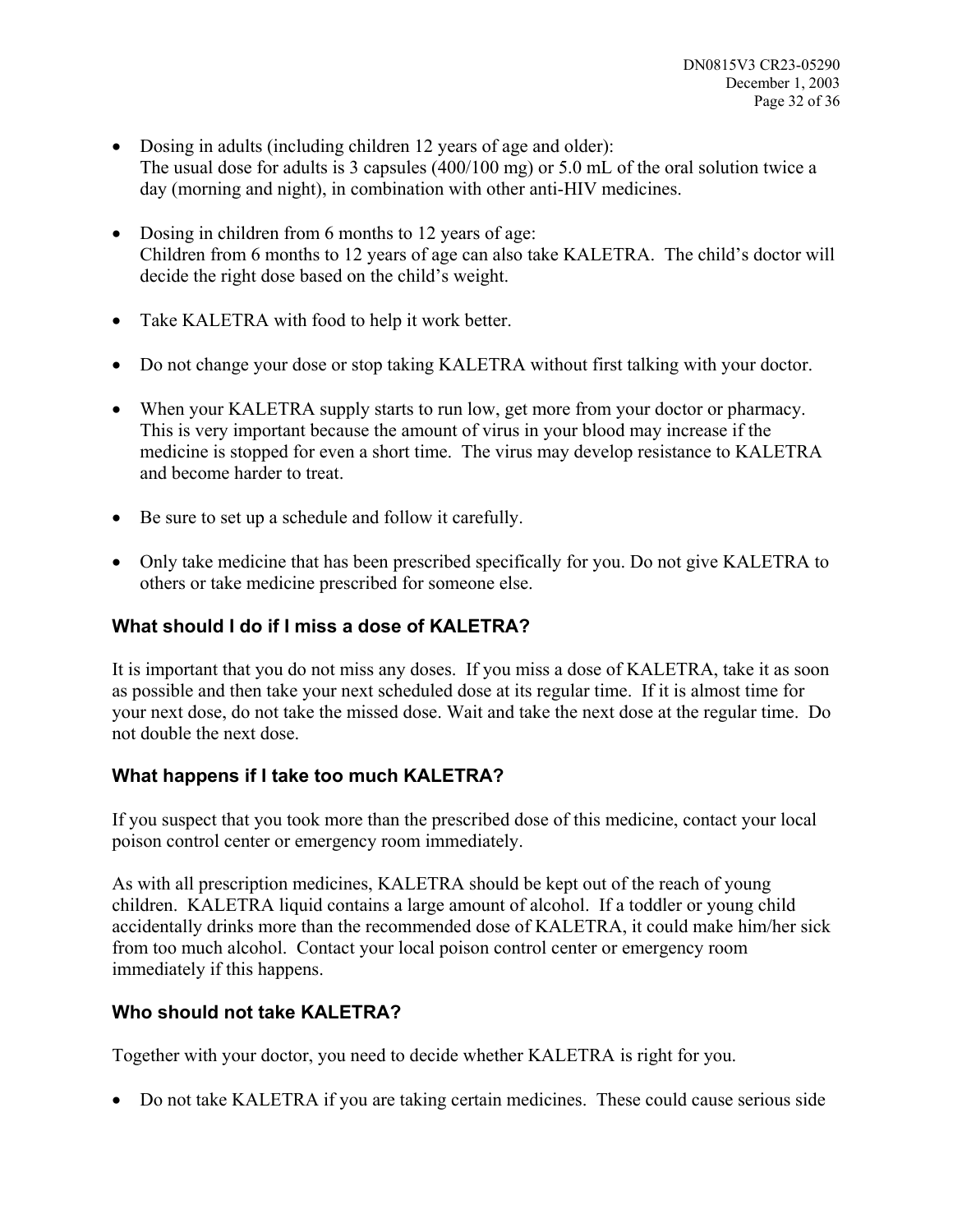effects that could cause death. Before you take KALETRA, you must tell your doctor about all the medicines you are taking or are planning to take. These include other prescription and non-prescription medicines and herbal supplements.

For more information about medicines you should not take with KALETRA, please read the section titled "MEDICINES YOU SHOULD NOT TAKE WITH KALETRA."

• Do not take KALETRA if you have an allergy to KALETRA or any of its ingredients, including ritonavir or lopinavir.

# **Can I take KALETRA with other medications?\***

KALETRA may interact with other medicines, including those you take without a prescription. You must tell your doctor about all the medicines you are taking or planning to take before you take KALETRA.

## **MEDICINES YOU SHOULD NOT TAKE WITH KALETRA:**

- Do not take the following medicines with KALETRA because they can cause serious problems or death if taken with KALETRA.
- Dihydroergotamine, ergonovine, ergotamine and methylergonovine such as Cafergot<sup>®</sup>, Migranal®, D.H.E. 45®, Ergotrate Maleate, Methergine, and others
- Halcion<sup>®</sup> (triazolam)
- $Hismanal^@$  (astemizole)
- Orap<sup>®</sup> (pimozide)
- Propulsid<sup>®</sup> (cisapride)
- Seldane<sup>®</sup> (terfenadine)
- Versed<sup>®</sup> (midazolam)
- Do not take KALETRA with rifampin, also known as Rimactane<sup>®</sup>, Rifadin<sup>®</sup>, Rifater<sup>®</sup>, or Rifamate®.Rifampin may lower the amount of KALETRA in your blood and make it less effective.
- Do not take KALETRA with St. John's wort (hypericum perforatum), an herbal product sold as a dietary supplement, or products containing St. John's wort. Talk with your doctor if you are taking or planning to take St. John's wort. Taking St. John's wort may decrease KALETRA levels and lead to increased viral load and possible resistance to KALETRA or cross-resistance to other anti-HIV medicines.
- Do not take KALETRA with the cholesterol-lowering medicines Mevacor<sup>®</sup> (lovastatin) or Zocor® (simvastatin) because of possible serious reactions. There is also an increased risk of drug interactions between KALETRA and Lipitor® (atorvastatin); talk to your doctor before you take any of these cholesterol-reducing medicines with KALETRA.

# **Medicines that require dosage adjustments:**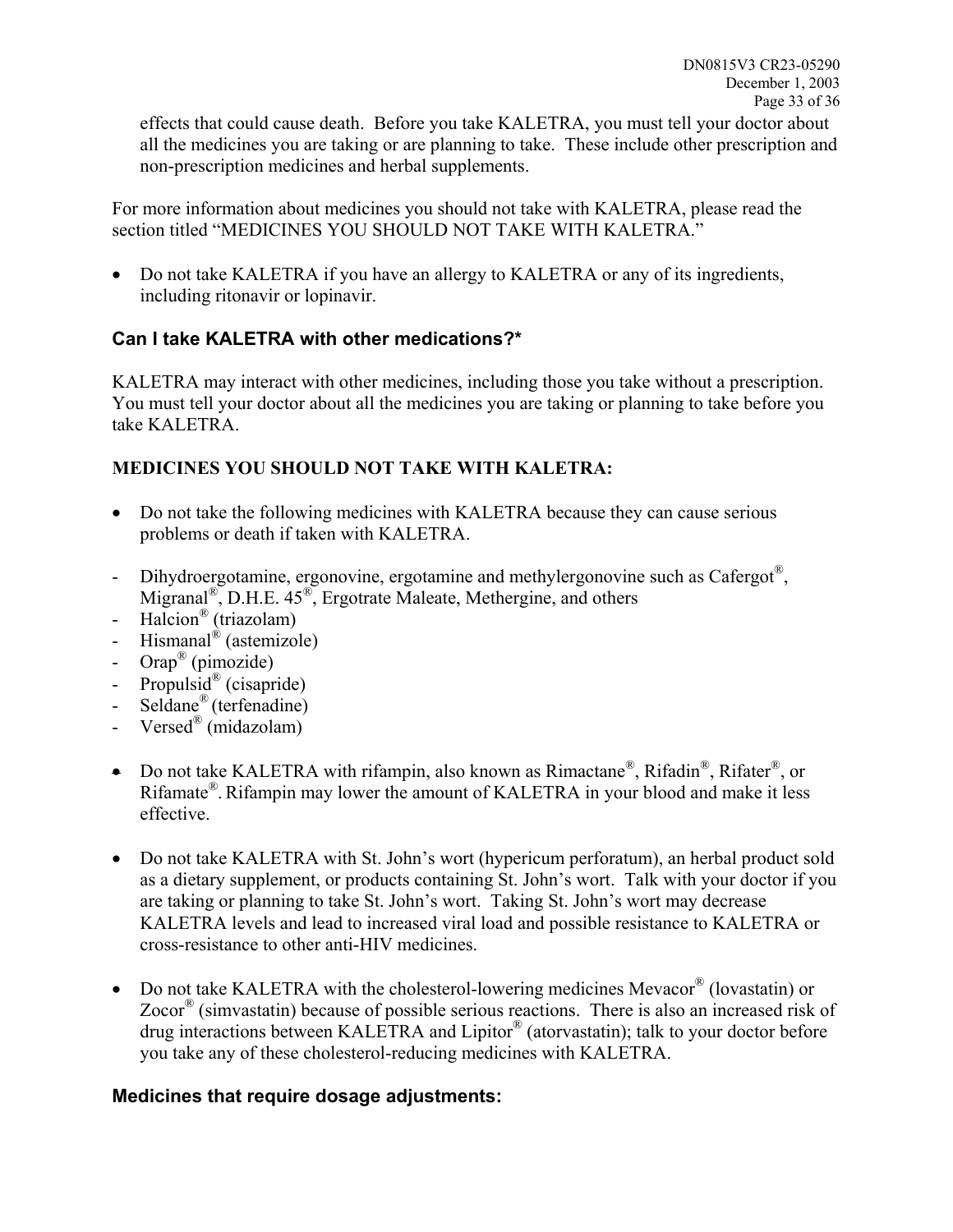It is possible that your doctor may need to increase or decrease the dose of other medicines when you are also taking KALETRA. Remember to tell your doctor all medicines you are taking or plan to take.

**Before you take Viagra® (sildenafil) with KALETRA, talk to your doctor about problems these two medicines can cause when taken together. You may get increased side effects of VIAGRA, such as low blood pressure, vision changes, and penis erection lasting more than 4 hours. If an erection lasts longer than 4 hours, get medical help right away to avoid permanent damage to your penis. Your doctor can explain these symptoms to you.**

- If you are taking oral contraceptives ("the pill") to prevent pregnancy, you should use an additional or different type of contraception since KALETRA may reduce the effectiveness of oral contraceptives.
- Efavirenz (Sustiva<sup>TM</sup>), nevirapine (Viramune<sup>®</sup>), Agenerase (amprenavir) and Viracept (nelfinavir) may lower the amount of KALETRA in your blood. Your doctor may increase your dose of KALETRA if you are also taking efavirenz, nevirapine, amprenavir or nelfinavir.
- If you are taking Mycobutin<sup>®</sup> (rifabutin), your doctor will lower the dose of Mycobutin.
- **A change in therapy should be considered if you are taking KALETRA with:** Phenobarbital
	- Phenytoin (Dilantin<sup>®</sup> and others)
	- Carbamazepine (Tegretol $^{\circ}$  and others)

These medicines may lower the amount of KALETRA in your blood and make it less effective.

- **Other Special Considerations:** KALETRA oral solution contains alcohol. Talk with your doctor if you are taking or planning to take metronidazole or disulfiram. Severe nausea and vomiting can occur.
- **If you are taking both didanosine (Videx®) and KALETRA:** Didanosine (Videx<sup>®</sup>) should be taken one hour before or two hours after KALETRA.

## **What are the possible side effects of KALETRA?**

- This list of side effects is **not** complete. If you have questions about side effects, ask your doctor, nurse, or pharmacist. You should report any new or continuing symptoms to your doctor right away. Your doctor may be able to help you manage these side effects.
- The most commonly reported side effects of moderate severity that are thought to be drug related are: abdominal pain, abnormal stools (bowel movements), diarrhea, feeling weak/tired, headache, and nausea. Children taking KALETRA may sometimes get a skin rash.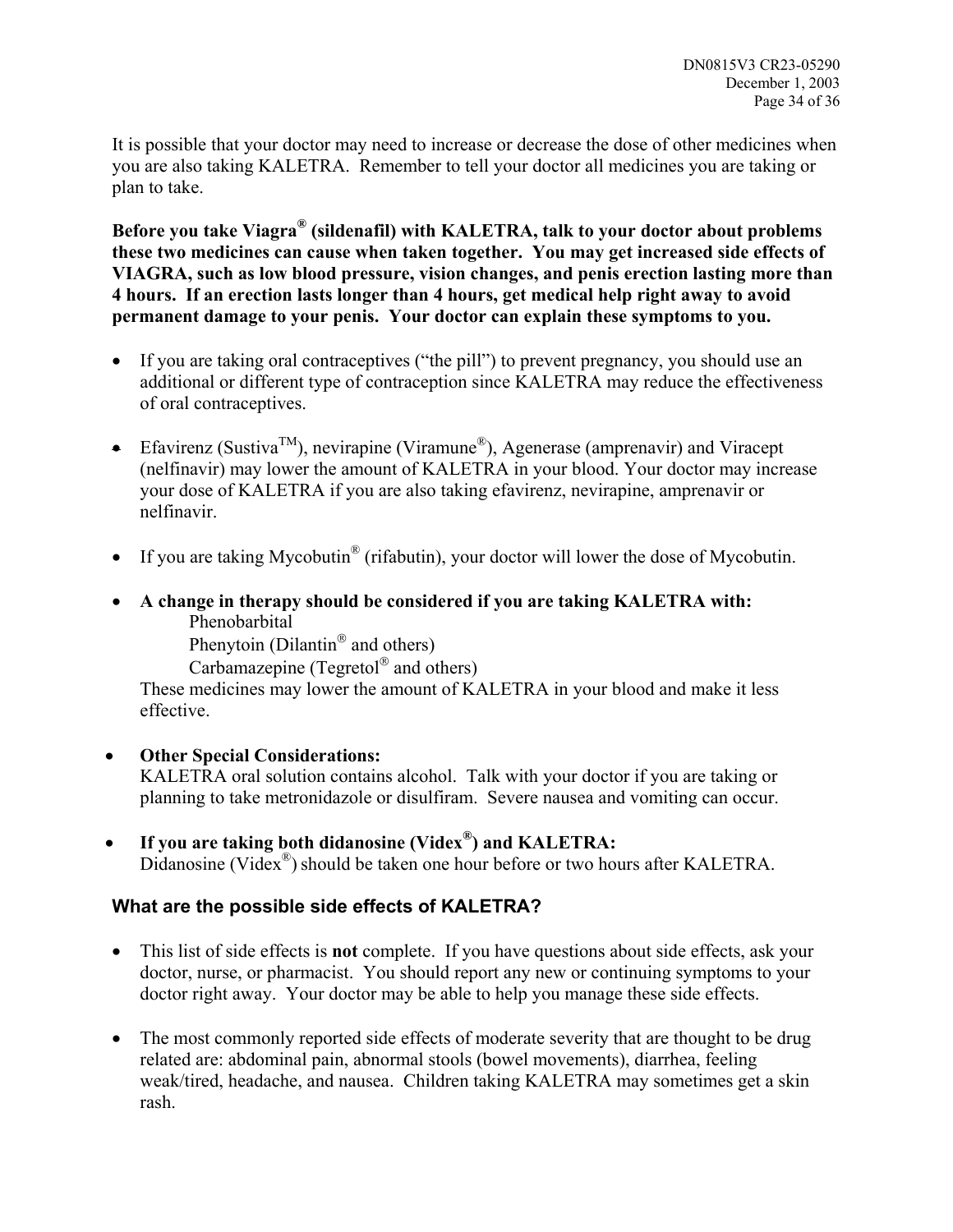- Blood tests in patients taking KALETRA may show possible liver problems. People with liver disease such as Hepatitis B and Hepatitis C who take KALETRA may have worsening liver disease. Liver problems including death have occurred in patients taking KALETRA. In studies, it is unclear if KALETRA caused these liver problems because some patients had other illnesses or were taking other medicines.
- Some patients taking KALETRA can develop serious problems with their pancreas (pancreatitis), which may cause death. You have a higher chance of having pancreatitis if you have had it before. Tell your doctor if you have nausea, vomiting, or abdominal pain. These may be signs of pancreatitis.
- Some patients have large increases in triglycerides and cholesterol. The long-term chance of getting complications such as heart attacks or stroke due to increases in triglycerides and cholesterol caused by protease inhibitors is not known at this time.
- Diabetes and high blood sugar (hyperglycemia) occur in patients taking protease inhibitors such as KALETRA. Some patients had diabetes before starting protease inhibitors, others did not. Some patients need changes in their diabetes medicine. Others needed new diabetes medicine.
- Changes in body fat have been seen in some patients taking antiretroviral therapy. These changes may include increased amount of fat in the upper back and neck ("buffalo hump"), breast, and around the trunk. Loss of fat from the legs, arms and face may also happen. The cause and long term health effects of these conditions are not known at this time.
- Some patients with hemophilia have increased bleeding with protease inhibitors.
- There have been other side effects in patients taking KALETRA. However, these side effects may have been due to other medicines that patients were taking or to the illness itself. Some of these side effects can be serious.

# **What should I tell my doctor before taking KALETRA?**

- *If you are pregnant or planning to become pregnant:* The effects of KALETRA on pregnant women or their unborn babies are not known.
- *If you are breast-feeding:* Do not breast-feed if you are taking KALETRA. You should not breast-feed if you have HIV. If you are a woman who has or will have a baby, talk with your doctor about the best way to feed your baby. You should be aware that if your baby does not already have HIV, there is a chance that HIV can be transmitted through breast-feeding.
- *If you have liver problems:* If you have liver problems or are infected with Hepatitis B or Hepatitis C, you should tell your doctor before taking KALETRA.
- *If you have diabetes:* Some people taking protease inhibitors develop new or more serious